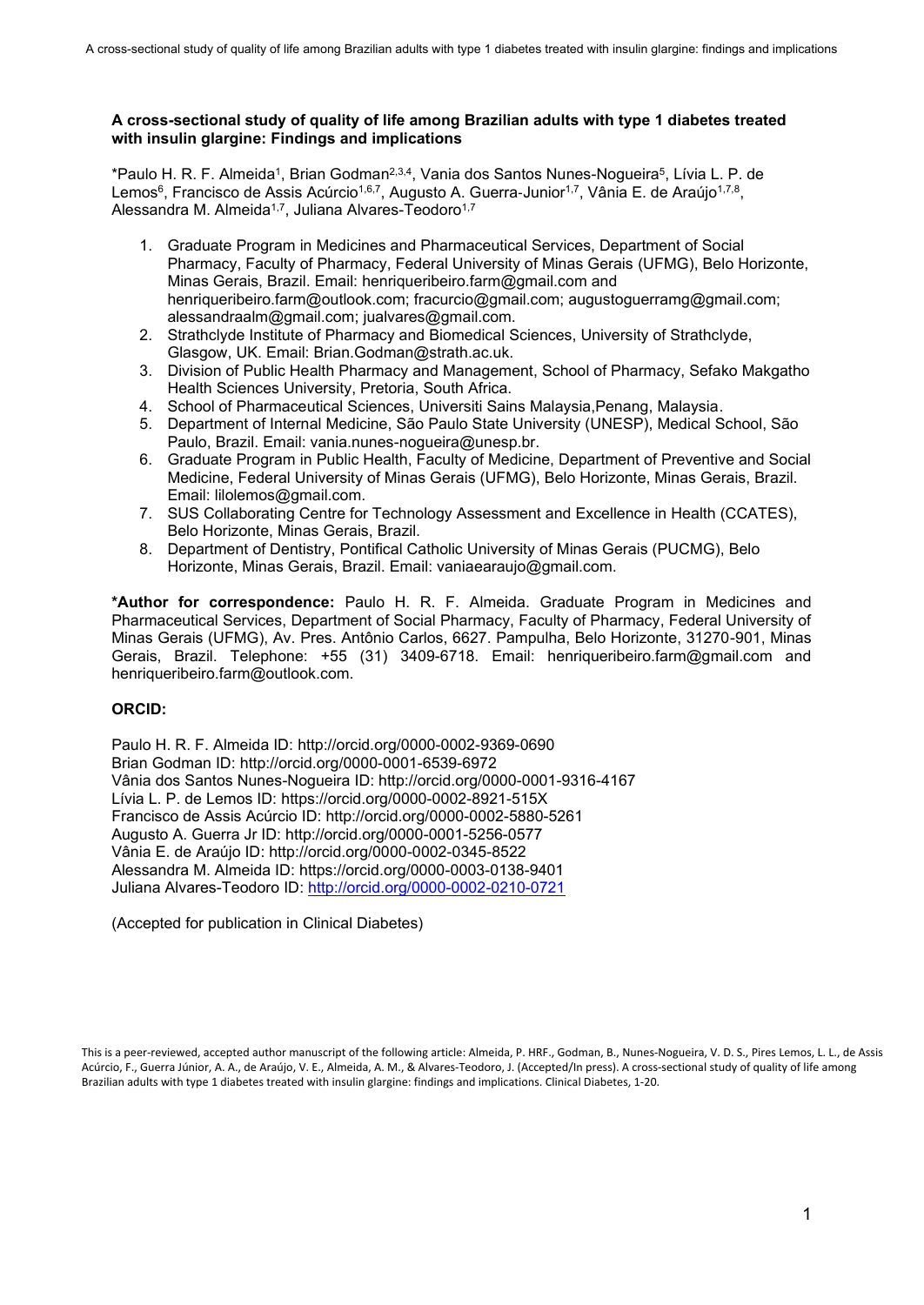# **ABSTRACT**

We conducted a cross-sectional study with 401 patients of type 1 diabetes mellitus treated with insulin glargine in Minas Gerais, Brazil. Health-related quality of life (HRQoL) was assessed using EQ-5D-3L and the Diabetes Quality of Life Measure. Our findings showed that a worse HRQoL was associated with a low level of education, self-perceived health reported as poor/very poor, being bedridden and not physically exercised, had seen a doctor more than four times in the past year before the interview, and had reported comorbidities and episodes of hypoglycemia.

**KEYWORDS:** Brazil**,** Type 1 Diabetes Mellitus, Insulin Glargine, Health-Related Quality of Life, EQ-5D-3L.

## **INTRODUCTION**

Type 1 Diabetes Mellitus (T1DM) is a chronic, costly disease, both for people living with T1DM and for governments and society [\(1,2\).](https://paperpile.com/c/2s9aSa/tfs4+pyFu) The economic burden of T1DM is largely due to the costs of medicines and the complications of diabetes [\(3,4\),](https://paperpile.com/c/2s9aSa/KAl5M+Yml5x) with the different insulins differing in terms of their pharmacokinetic parameters as well as costs [\(5\).](https://paperpile.com/c/2s9aSa/tL2xK)

Long-acting human insulin analogues (insulin glargine [IGla], insulin degludec [IDeg] and insulin detemir [IDet]) were developed and introduced into clinical practice as an alternative to neutral protamine Hagedorn insulin (NPH). Studies have documented an improvement in glycemic control and consequently a smaller number of hypoglycemic episodes alongside improved, quality of healthrelated life (HRQoL) [\(6,7\).](https://paperpile.com/c/2s9aSa/2IfFU+7gOkw) However, long-acting human insulin analogs (IGla and IDet) and ultra-longacting human insulin analogs (IDeg and IGla U300) are considerably more expensive than intermediate-acting insulins, such as NPH insulin [\(8,9\).](https://paperpile.com/c/2s9aSa/0Ofr2+ESs35) This is an especially important for Health Technology Assessment (HTA) authorities among low- and middle-income countries (LMICs) where insulin availability is a major concern, especially in patients with T1DM, as well as for the sustainability of the National Health System (NHS) [\(10–12\).](https://paperpile.com/c/2s9aSa/3yhzK+opstt+fXHuq) There is also ongoing controversy regarding the level of patient benefit seen. Hemmingsen et al (2021) [\(13\)](https://paperpile.com/c/2s9aSa/NW6Lk) in their recent Cochrane review stated there were no clear differences comparing IGla with NPH insulin for death, HRQoL, severe hypoglycemia (nocturnal), serious undesirable events, non-fatal complications of Diabetes Mellitus (DM) (e.g., heart attacks and strokes) and glycated hemoglobin (HbA1c). However, Tricco et al (2021) [\(7\)](https://paperpile.com/c/2s9aSa/7gOkw) came to a different conclusion in their systematic review suggesting that both ultra-long-acting and long-acting insulins were superior to intermediate-acting insulins in reducing HbA1c, and weight gain as well as major, serious, or nocturnal hypoglycemia.

HTA authorities, which are independent recommendation agencies for the incorporation of health technologies into their respective national health services, have made recommendations for and against the incorporation of long-acting insulin analogues into healthcare systems given their considerably higher costs than NPH insulin or similar insulins as well as variable findings regarding the extent of clinical benefit in practice, e.g.: HbA1c, HRQoL and hypoglycemia episodes [\(6,7,12–](https://paperpile.com/c/2s9aSa/2IfFU+7gOkw+fXHuq+NW6Lk+evzpU+hDtLL+lkMhg) [16\).](https://paperpile.com/c/2s9aSa/2IfFU+7gOkw+fXHuq+NW6Lk+evzpU+hDtLL+lkMhg)HTA agencies that recommend the incorporation of IDeg, IGla and IDet into their NHS for funding include the National Institute for Health and Care Excellence in the UK [\(17\),](https://paperpile.com/c/2s9aSa/JUKXI) the Scottish Medicine Consortium [\(18–20\)](https://paperpile.com/c/2s9aSa/ckloo+KsMJK+Ru9mM) and the Canadian Agency for Drugs and Technologies in Health [\(21,22\).](https://paperpile.com/c/2s9aSa/akyOP+sMHAt) Brazil's HTA authority, the National Committee for Health Technology Incorporation into the Unified Health System (Conitec), in 2019 recommended the incorporation of IGla, IDet and IDeg into the Brazilian Unified Health System (SUS) [\(23,24\).](https://paperpile.com/c/2s9aSa/q4rL0+BTHgz) This is important as medicines indicated for incorporation by Conitec are provided free of charge to patients in Brazil [\(25\).](https://paperpile.com/c/2s9aSa/Pd25L) In addition, the different States of Brazil (Regions) can develop their own medicines lists and make accepted technologies available free to patients [\(12\).](https://paperpile.com/c/2s9aSa/fXHuq) For instance, the State of Minas Gerais listed IGla in 2005 [\(25\).](https://paperpile.com/c/2s9aSa/Pd25L) IGla is the most prescribed long-acting insulin analogue in Brazil and was incorporated in other Brazilian States (Regions) before the Conitec decision in 2019 [\(23\).](https://paperpile.com/c/2s9aSa/q4rL0) In contrast to other HTA authorities, the National Commission of Medicines and Supplies, Ecuador's HTA authority, requested the exclusion of IGla in March 2013 [\(26\).](https://paperpile.com/c/2s9aSa/Joc1B) The German Institute for Quality and Efficiency in Healthcare also recommended the exclusion of long-acting human insulin analogues in 2010 as there appeared to be no studies demonstrating their superiority over NPH insulin [\(27\).](https://paperpile.com/c/2s9aSa/pLdKY) However, the situation has changed since then [\(6,15,28\).](https://paperpile.com/c/2s9aSa/9pGMq+hDtLL+2IfFU) As a result, long-acting insulin analogues have become the most prescribed insulins in high-medium and high-income countries [\(8,12\).](https://paperpile.com/c/2s9aSa/0Ofr2+fXHuq) We are also seeing growing use in LMICs [\(9,12,29\).](https://paperpile.com/c/2s9aSa/ESs35+fXHuq+mmDfx)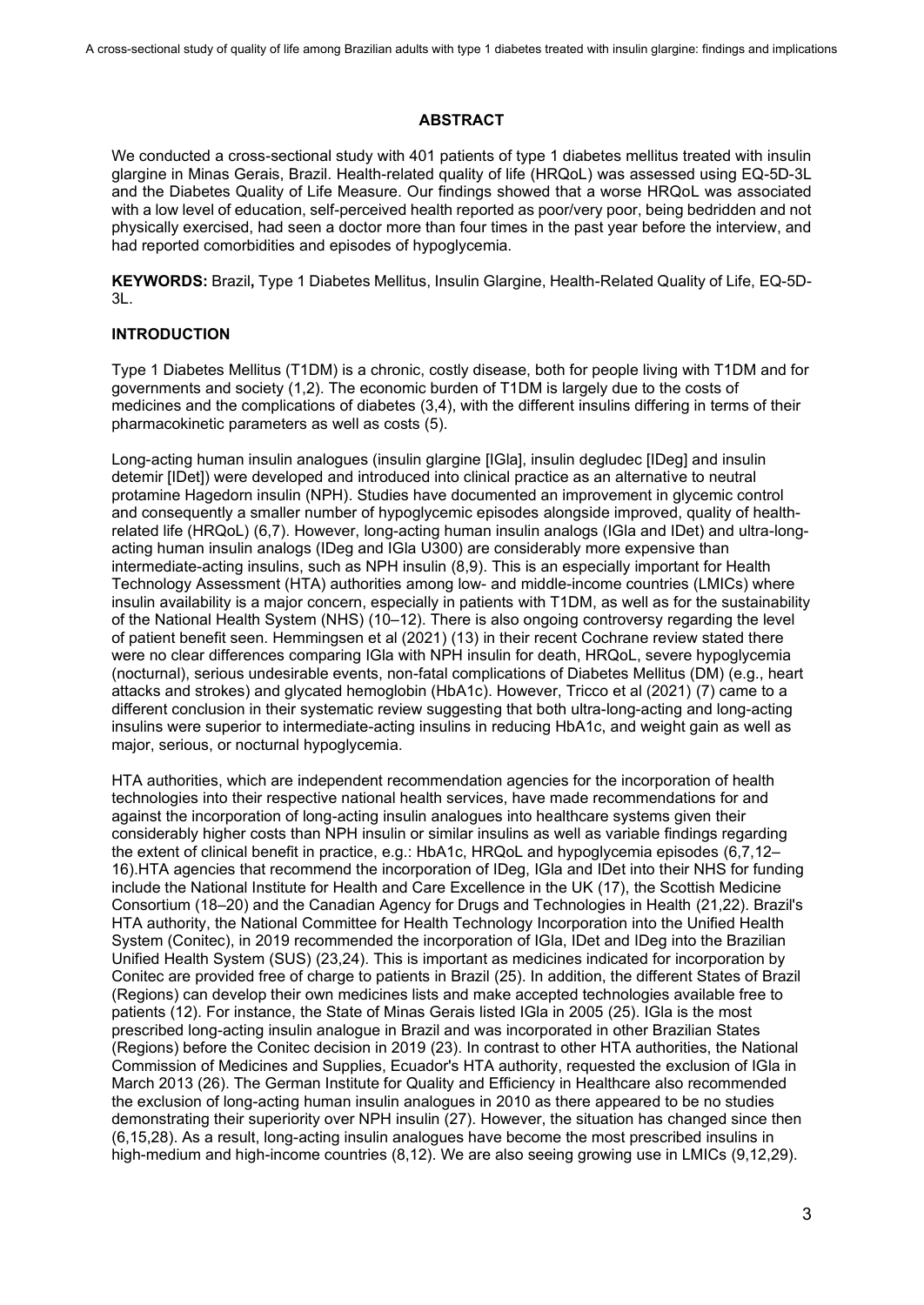After Conitec's recommendation to incorporate IGla, IDeg and IDet into SUS [\(23,24\),](https://paperpile.com/c/2s9aSa/q4rL0+BTHgz) the Brazilian Ministry of Health (MoH) created the Clinical Protocol and Therapeutic Guidelines (PCDTs) for T1DM [\(30\).](https://paperpile.com/c/2s9aSa/nrR9n) The PCDTs establish that there is no preferred analogue among the three analogues; however, the protocol makes a consideration about the modest clinical benefit of long-acting insulin analogues in patients with recurrent episodes of hypoglycemia [\(30\).](https://paperpile.com/c/2s9aSa/nrR9n) Interestingly, even with the introduction of biosimilars Abasaglar® by Eli Lilly, and Glargilin® by Biomm [\(31\),](https://paperpile.com/c/2s9aSa/YGkqM) the prices charged for IGla in public procurements, in 2020, remain high in Brazil compared to NPH insulin (US\$ 16.38 and US\$ 5.31, respectively) [\(32,33\).](https://paperpile.com/c/2s9aSa/QHJUp+sUTCv) This is a continuing concern versus lower prices for biosimilar IGla in countries such as Bangladesh [\(29\).](https://paperpile.com/c/2s9aSa/mmDfx) It is worth noting that the PCDTs for T1DM recommends that Brazil's MoH should procure treatments with the best cost-minimization profile [\(30\).](https://paperpile.com/c/2s9aSa/nrR9n) However, the MoH has not yet taken a position on biosimilars in SUS, which may explain the lack of price reductions to date [\(34\).](https://paperpile.com/c/2s9aSa/yJhN2) It is also noteworthy that, even after the incorporation of IGla, IDet and IDeg in March 2019, MoH of Brazil was still unable to acquire any medicines in August 2021 [\(24,35\).](https://paperpile.com/c/2s9aSa/xb8QQ+BTHgz) This is probably for cost reasons since incorporation was conditional on the cost (general administration) of long-acting insulin analogues being equivalent to an NPH insulin pen, i.e., equivalent to \$5.31 (100IU/ml 3ml) on a similar patient-day basis [\(23,24\).](https://paperpile.com/c/2s9aSa/q4rL0+BTHgz)

Adequate glycemic control minimizes episodes of hypoglycemia (whether nocturnal or severe) and improves the HRQoL of patients with T1DM [\(36\).](https://paperpile.com/c/2s9aSa/jt4EQ) Alongside this, approximately 10% of deaths of young people with T1DM are attributable to hypoglycemia [\(37\).](https://paperpile.com/c/2s9aSa/9nP2Q) Fear of hypoglycemia increases the psychosocial burden of T1DM and affects self-care behaviors, with a direct impact on glycemic control, increasing the risk of long-term macro- and microvascular complications and contributing to worsening HRQoL among patients with T1DM [\(14,38,39\).](https://paperpile.com/c/2s9aSa/evzpU+iElRh+Ft7kY) In addition to hypoglycemic episodes, various factors are associated with the HRQoL of patients living with DM. These includes, but not limited to, prescribed antidiabetic treatments, overall glycemic control (i.e., HbA1c), the extent of comorbidities and diabetesrelated complications as well as psychological and family factors [\(38,40,41\).](https://paperpile.com/c/2s9aSa/iElRh+aqFd5+Ir81H)

However, studies that have assessed the HRQoL of patients with T1DM prescribed long-acting insulin analogs are generally limited to the assessment of HRQoL scores of the different analogs, and do not assess factors associated with individual treatment outcomes or assess the HRQoL of patients with T1DM without mentioning the treatment used by individual patients [\(14,38,42,43\).](https://paperpile.com/c/2s9aSa/evzpU+iElRh+2DrUx+8z1p3) There also appears to be no studies in Brazil that correlate HRQoL and HbA1c in patients treated with IGla. Having said this, there are still uncertainties regarding HRQoL in patients treated with IGla and with adequate control of HbA1c [\(14\).](https://paperpile.com/c/2s9aSa/evzpU)

In view of the uncertainties regarding the role and value of long-acting human insulin analogs in T1DM patients in terms of HRQoL, especially in LMICs, and currently no studies exclusively evaluating the outcomes of T1DM patients treated with IGla in Brazil in terms of their HRQoL, we sought to address this. Consequently, this study aimed to examine the factors associated with the HRQoL of patients living with T1DM treated with IGla in Brazil.

### **METHOD**

### **Study design, setting, and patient recruitment**

Using convenience sampling methods, a cross-sectional study was conducted in March 2017 with 401 patients living with T1DM treated exclusively with IGla, identified via the SUS database from the SES-MG, Brazil. Patients with T1DM with a prescription for IGla in Minas Gerais State are dispensed their insulin only by public pharmacies in the State. This means that the public system only authorizes access to IGla after an assessment has been undertaken to appraise the conformity of the prescription with a Clinical Protocol specific for IGla in the State of Minas Gerais [\(44\).](https://paperpile.com/c/2s9aSa/7GIf9) If approved, insulins are provided free-of-charge. However, patients are subject to 100% co-payment if the prescribing criteria are not met [\(12\).](https://paperpile.com/c/2s9aSa/fXHuq) The other long-acting human insulin analogs were not evaluated in this study (IDet and IDeg), as most patients with T1DM in Brazil are treated with IGla, i.e.,IDet and IDeg do not have a large volume of prescriptions in Brazil currently and other insulins are subject to 100% co-payment.

The following inclusion criteria were adopted: patients with T1DM, aged ≥ 18 years, treated with IGla for a period of 6 months or more, with or without other insulins. The following exclusion criteria were applied: patients diagnosed with mental disorders (except for depression and bipolar disorder),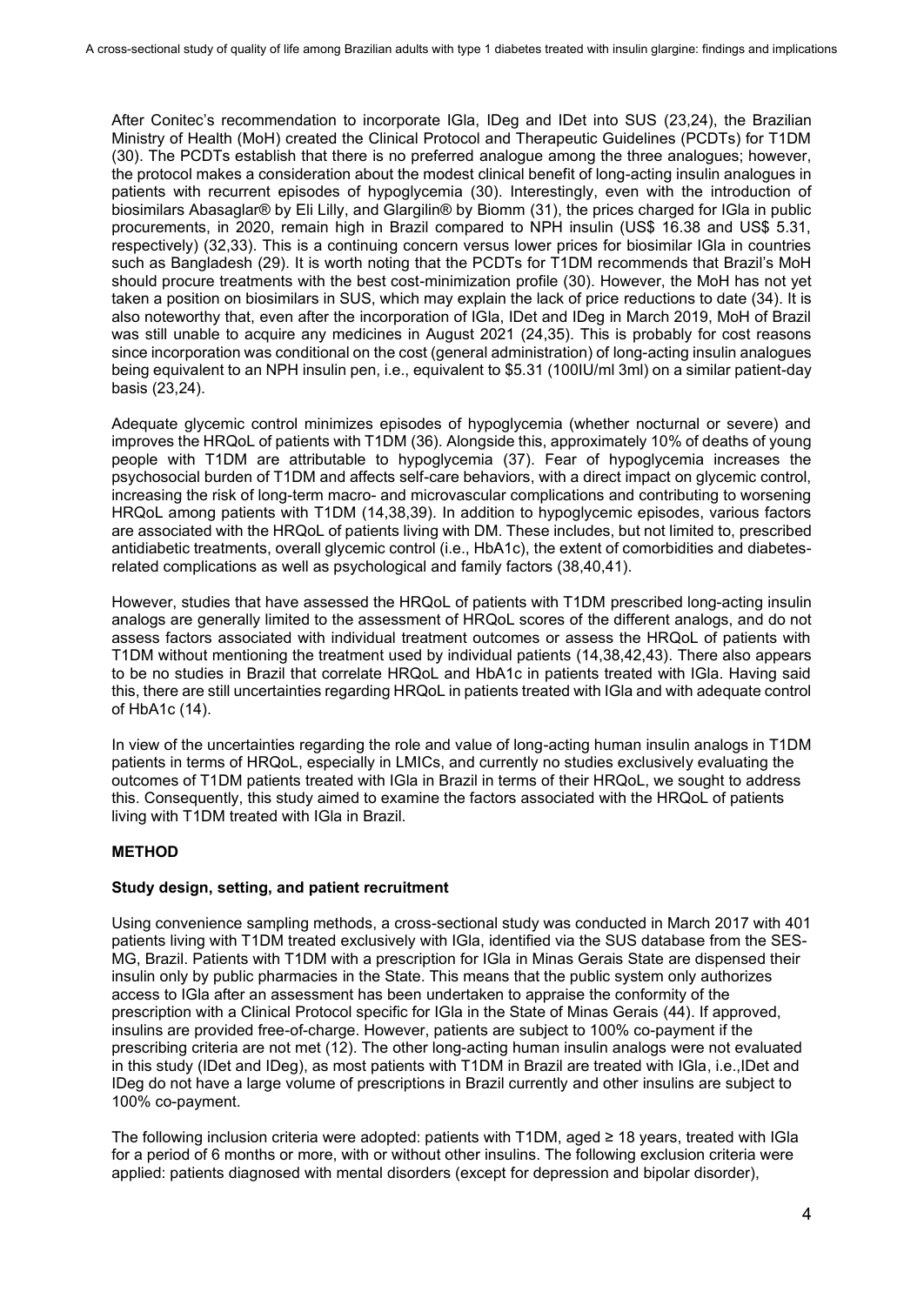bedridden, with cognitive impairment, pregnant or lactating women, and patients diagnosed with latent autoimmune diabetes in adults.

The patients, selected based on the successful for treatment of their T1DM with IGla submitted to the Minas Gerais Sanitary Authority of the SES-MG [\(44\),](https://paperpile.com/c/2s9aSa/7GIf9) were interviewed by telephone. Patients answered a structured questionnaire administered by a trained interviewer. Up to five attempts were made to contact patients at different times. If telephone contact was unsuccessful, patients were excluded from the study. Overall, only eight patients were not reached in this way. The eight patients who were not reached are not part of the 401 patients evaluated in this study.

#### **Structured survey questionnaire, measurements and definition**

A structured survey questionnaire was specially developed for this study to collect data from T1DM patients treated with IGla. The structured survey questionnaire included the following information: 1) sociodemographic and occupational aspects data; 2) clinical aspects and access to health services data; and 3) HRQoL (EQ-5D-3L). In more details:

**Sociodemographic and occupational aspects**, i.e., age, gender, race, marital status, education, housing, number of residents in the household, occupation, weekly workload, employment status, stress, energy after work. We developed this structured survey questionnaire especially for this study based on previous questionnaires and the considerable experience of the co-authors in researching the management of patients with diabetes in Brazil and wider. However, it has not been validated.

The validated questionnaire with the Brazilian Economic Classification Criteria by the Brazilian Market Research Association (ABEP) was used to collect data on the economic status of the study patient[s\(45\).](https://paperpile.com/c/2s9aSa/znVUu) The ABEP questionnaire takes into account the consumption pattern of families, public utility services and householder's education. The questionnaire provides scores for the extent of appliances, bathroom and domestic servants being scored with values between 0 and 4 or more. The householder's education level is scored 0 for no schooling/incomplete elementary school up to 7 for higher education degree. Public utility services (e.g., piped water and paved street) are scored as "yes" equal to 4 points and "no" equal to 0. At the end, a score between 0 and 100 is generated. A score between 45 - 100 is classified as A1-A2 classes = best social conditions; and a score between 0 -16 is classified as D-E classes = worst social conditions [\(45\).](https://paperpile.com/c/2s9aSa/znVUu)

**Clinical aspects and access to health services**, i.e., self-perceived health, physical exercise and being bedridden in the last 15 days prior to the interview, doctor's visits and hospitalizations in the past year, health insurance plan, comorbidities, alcohol consumption, tobacco use, problems accessing health services, body mass index – BMI, time since diagnosis (in years), HbA1c, hypoglycemic episodes in the last 6 months prior to the interview, type of hypoglycemia – severe or nocturnal, use of other insulins and whether injected with a syringe or a pen, and the number of medicines used. We again developed this structured survey questionnaire especially for this study. However, it has not been validated to collect these variables.

BMI was assessed according to the recommendations by the World Health Organization, which lists the following cutoff points: 18.5 kg/m², thin or underweight; 18.5 to 24.9 kg/m², eutrophic or normal weight; 25 to 29.9 kg/m², overweight; and ≥30 kg/m², obesity [\(46\).](https://paperpile.com/c/2s9aSa/1FbA7)

HbA1c was classified with reference values recommended by the American Diabetes Association: patients between 18 and 59 years old with HbA1c ≤7.0% and over 60 years old with HbA1c ≤8.0% were considered controlled, and patients who were outside this range of reference were considered uncontrolled [\(47,48\).](https://paperpile.com/c/2s9aSa/2qiZW+VY8hw)

**HRQoL**. The EQ-5D-3L, a generic instrument, translated and validated in Brazil, was used to measure HRQoL [\(49,50\).](https://paperpile.com/c/2s9aSa/cjCyW+zHurz) This instrument comprises five dimensions (mobility, self-care, usual activities, pain/discomfort and anxiety/depression) and three levels of severity (no problems, some problems, and extreme problems). The combination of these dimensions and levels identifies 243 health states, with respective utility scores for the Brazilian population [\(51,52\).](https://paperpile.com/c/2s9aSa/5no1v+uzIbA)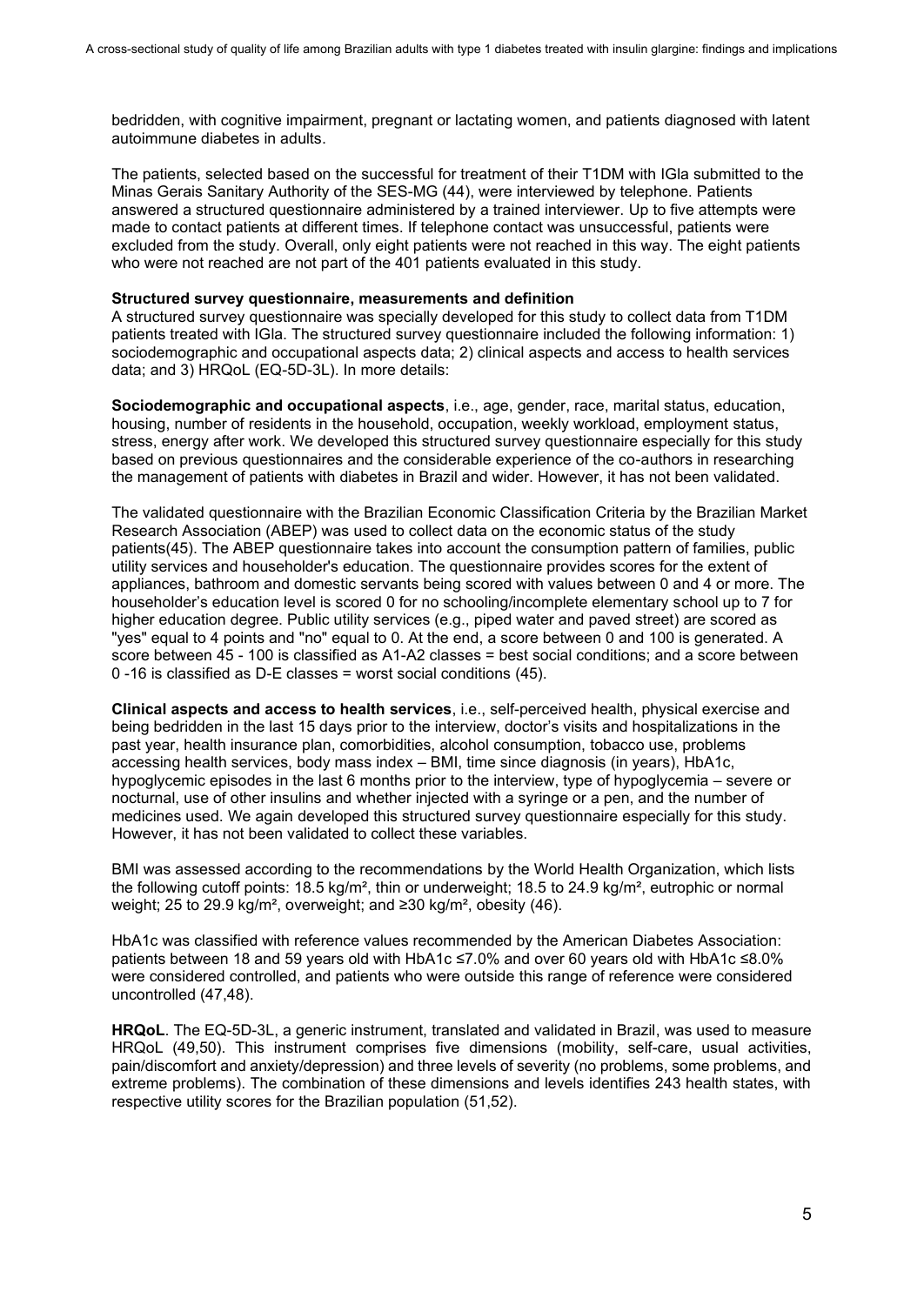# **Statistical analysis**

Categorical variables were presented as absolute frequency and as relative frequency, and continuous variables as mean and standard deviation (SD). To compare EQ-5D-3L mean utility scores, by variable, an independent samples T test was used – either the Student's t test or analysis of variance (ANOVA). Normality parameters were verified using the Kolmogorov-Smirnov test for the EQ-5D-3L utility values.

Multiple linear regression analysis was performed using the forward stepwise method with the EQ-5D-3L utility scores of patients treated with IGla as the dependent variable and all other variables as explanatory variables. The explanatory variables that yielded p-values <0.05 remained in the final model. Model adequacy was checked by means of residual analysis.

We used IBM Statistical Package for the Social Sciences software, version 26.0, 2019 (IBM Corp., Armonk, United States of America) for the statistical, and a 95% confidence interval (95% CI) was adopted.

### **Ethical approval**

The study was approved by the Ethics and Research Committee of the Federal University of Minas Gerais, Brazil, under protocol No. 55876816.0.0000.519 and Opinion No. 1.572.257, observing the principles of confidentiality of patient information, according to the Declaration of Helsinki.

We declare that patients did not receive any monetary or other incentives to participate in the study, i.e., patient participation in the study was entirely voluntary.

## **RESULTS**

The study comprised 401 individuals with T1DM treated with IGla. There was a statistically significant difference in the mean utility scores treated with IGla regarding gender, age, education, occupation, employment status, weekly workload, stress, and energy after work (Table 1).

### **Insert Table 1**

There was also a statistically significant difference in the mean utility scores of patients treated with IGla (n = 401) as regards self-perceived health; bedridden or engaged in physical activity in the last 15 days before the interview; doctor's visits and hospitalizations in the last year before the interview; problems in accessing health services; number of comorbidities; systemic arterial hypertension; cardiovascular disease ; stroke; kidney disease; diabetic retinopathy; dyslipidemia; diabetic neuropathy; chronic obstructive pulmonary disease (COPD); hearing problems; depression; cancer; BMI; time since diagnosis; hypoglycemic episodes in the last six months before the interview; type of hypoglycemia; alcohol consumption; and the number of medicines used (Table 2).

### **Insert Table 2**

Regarding the HRQoL of patients treated with IGla (n = 401), the EQ-5D-3L analysis showed that 23% of patients with T1DM had the health state 11111, followed by 11112 (11%) and 11122 (7%). Other health conditions are described below (Table 3).

Moderate problems that have an impact on HRQoL have been reported by patients treated with IGla (n = 401) in the dimensions anxiety/depression (36%), pain/discomfort (31%), mobility (13.8%), usual activities – for example, work, study, household chores, family or leisure activities (13%), and selfcare (5.8%) (Table 3).

Patients with T1DM treated with IGla (n = 401) obtained a mean utility value of 0.796 (0.181) with 95% CI (0.778; 0.813).

### **Insert Table 3**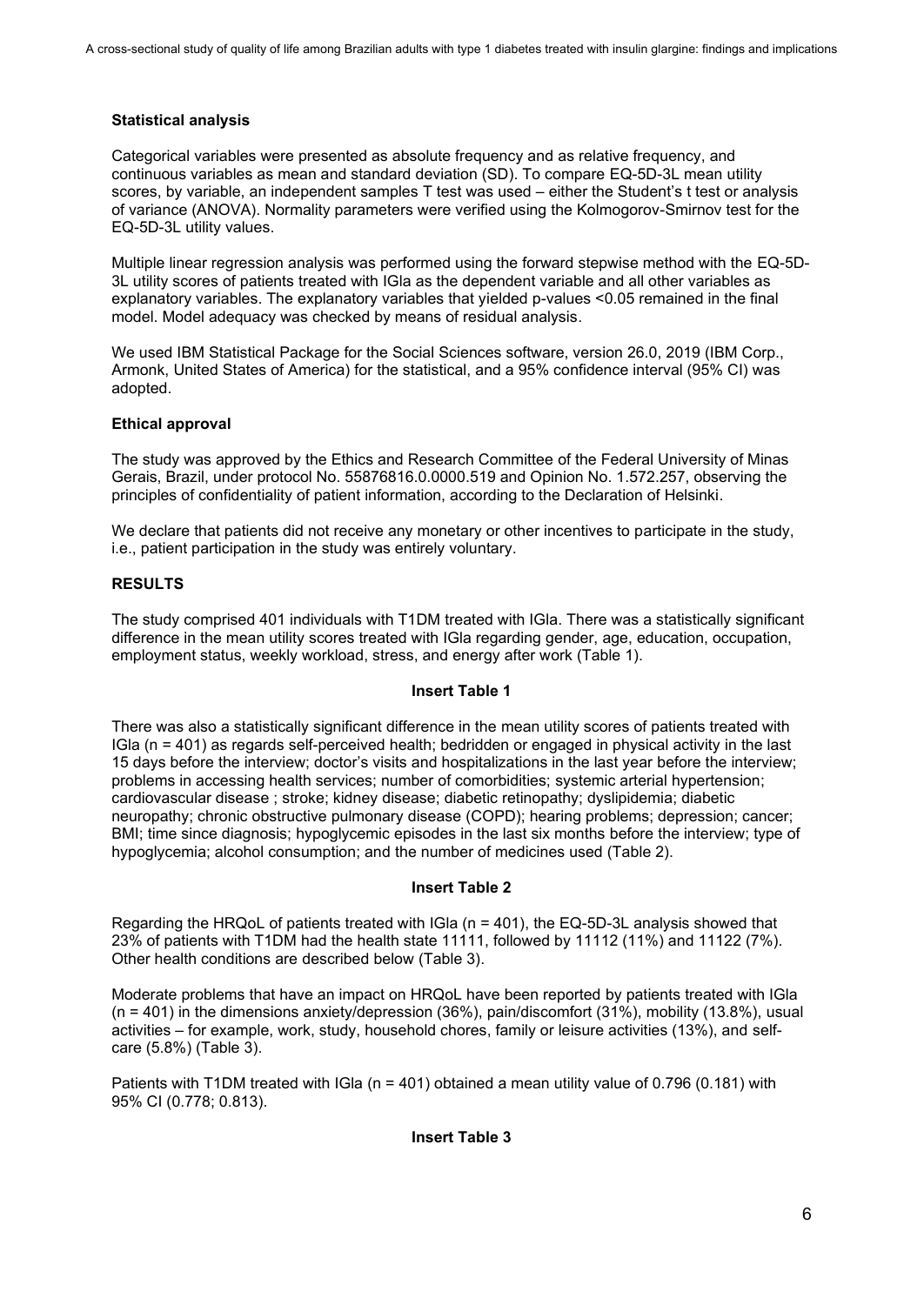The multiple regression analysis showed that a level of education greater than nine years; selfperceived health reported as very good/good; not being bedridden and having exercised in the last 15 days before interview; having had a maximum of three doctor's visits in the past year; not having other comorbidities such as, diabetic neuropathy, COPD and not having reported episodes of hypoglycemia in the last 6 months, all contributed to the optimal HRQoL in individuals living with T1DM treated with IGla (Table 4). The variables that remained in the final model explained 39.7% of the variability of the EQ-5D-3L's utility scores.

## **Insert Table 4**

### **DISCUSSION**

We believe this is the first study in Brazil examining the factors associated with the HRQoL of patients living with T1DM treated with IGla. In the current study, most participants were young, white, from the highest social classes, and highly educated. Our findings are not surprising since in Brazil there is a great barrier to access to medicines provided in the Specialized Component of Pharmaceutical Assistance of SUS (CEAF/SUS) among the lower economic strata [\(25\).](https://paperpile.com/c/2s9aSa/Pd25L)

Barriers that contribute to insulin access for T1DM Brazilians are numerous and complex [\(25\).](https://paperpile.com/c/2s9aSa/Pd25L) Among the various barriers to access encountered, for maintain continuous insulin access, we can highlight that: patients in Minas Gerais must present at the clinic and receive a new medical prescription every 6 months [\(53\),](https://paperpile.com/c/2s9aSa/PeMxt) which includes current HbA1c levels every 6 months [\(30\).](https://paperpile.com/c/2s9aSa/nrR9n) However, these barriers are easily overcome by patients from higher socioeconomic strata who have regular access to health services including private medical offices, private clinics and periodic diagnostic tests compared to patients belonging to the lowest economic strata in Brazil [\(54,55\).](https://paperpile.com/c/2s9aSa/WW2MV+srb7s) These equity differences need to be addressed in Brazil going forwards as they occur with other technologies in other chronic diseases, e.g., monoclonal antibodies and access to early diagnosis [\(58,59\).](https://paperpile.com/c/2s9aSa/yLEaW+yYg0) This requires medium and longterm planning by the MoH in Brazil, mainly to improve access to CEAF/SUS medicines among the population from the lower social strata [\(61\),](https://paperpile.com/c/2s9aSa/WAeto) and we will be monitoring this.

Individuals who were professionally active in our study reported stress resulting in worse HRQoL, which is similar to the findings from other studies that have assessed HRQoL, occupational status, and level of education in patients with DM [\(59\).](https://paperpile.com/c/2s9aSa/EP5vh) The results are a warning because, in addition to having a direct impact on HRQoL, stress may increase the psychosocial burden of T1DM and decrease self-care behavior, and may even affect glycemic control leading to increased macro- and microvascular complications over time [\(60\).](https://paperpile.com/c/2s9aSa/mihFN) Consequently, patients with T1DM should be regularly monitored for their mental health status.

Regarding the participants' HRQoL data, low EQ-5D-3L scores were evident in patients with: poor/ very poor self-perceived health, who had been bedridden and who had not exercised in the last 15 days before the interview. In addition, in those who had had 2-4 doctor's visits in the past year, and who had been hospitalized twice or more in the past year prior to the interview. These findings are similar to those found in a case-control study with 1,074 participants, which compared individuals with DM and without DM (at the 1:2 ratio). The results demonstrated worse HRQoL and poor/very poor self-perceived health in patients with DM [\(61\).](https://paperpile.com/c/2s9aSa/HSIIq) T1DM patients' negative perspective regarding their life and living with the disease may also affect adherence to prescribed insulins which, needs to be avoided [\(62\).](https://paperpile.com/c/2s9aSa/yj8A6) Consequently, adherence to insulin needs to be carefully monitored alongside measures to help improve HRQoL. We recognize this is more difficult in LMICs where there can be affordability issues with monitoring equipment including glucose strips, especially if these are not provided free-of-charge by the health service [\(8,10\);](https://paperpile.com/c/2s9aSa/3yhzK+0Ofr2) however, hopefully the situation is changing through donor and other support mechanisms.

Our findings suggest a worse HRQoL in patients with a greater number of comorbidities, including both microvascular and macrovascular complications, which is, similar to previous Brazilian studies [\(43,63\).](https://paperpile.com/c/2s9aSa/8z1p3+0fHwo) In addition, in a previous study conducted among patients from Minas Gerais [\(40\).](https://paperpile.com/c/2s9aSa/aqFd5) These results suggest an association with the age profile of patients with T1DM since in our study most of the patients were young, i.e., between the ages of 18 and 40. Young individuals appear to have greater difficulty in accepting complications and comorbidities with T1DM, that is to say, health conditions that may cause social stigmas, as well as increase their psychosocial burden or decrease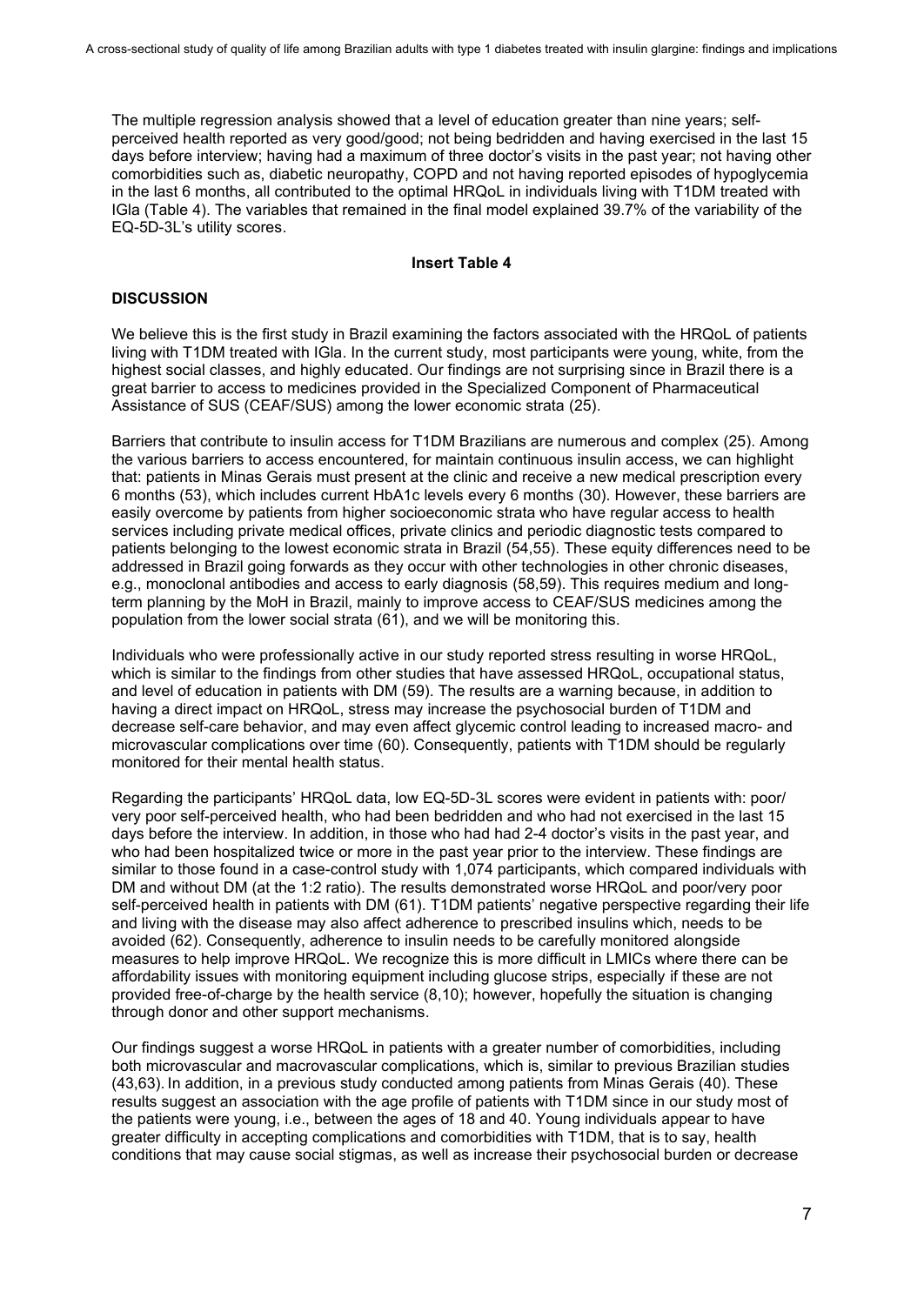in their freedom. All of which should be considered by health professionals when reviewing treatment options with younger patients [\(64,65\).](https://paperpile.com/c/2s9aSa/qi7oQ+Csonj)

Our patients reported a number of hypoglycemic episodes, with nocturnal episodes being the second most frequent one. In addition, hypoglycemic episodes were responsible for a worse HRQoL score. Our findings though appear different from those of other studies [\(66,67\)](https://paperpile.com/c/2s9aSa/oqLNc+AaNxQ) that demonstrated a lower number of hypoglycemic episodes with IGla. On the other hand, Raskin et al (2000) [\(68\)](https://paperpile.com/c/2s9aSa/o4ynN) and Yamamoto-Honda et al [\(69\)](https://paperpile.com/c/2s9aSa/eyHRI) did not find lower numbers of hypoglycemic episodes with IGla. In addition, 71% of patients in our study were treated with rapid-acting insulins (lispro, aspart, and glulisine). A recent systematic review indicated that rapid-acting insulins were associated with fewer hypoglycemic episodes (total, nocturnal and severe) when compared to regular insulins [\(70\).](https://paperpile.com/c/2s9aSa/LLa1)We are not sure why our results are conflicting and we will explore this in other future studies. It is worth pointing out that the number of hypoglycemic episodes is directly related to a worse HRQoL due to an increase in fear, anxiety, and the emotional burden of the disease in patients with T1DM. For this reason, patients may reduce the amount of insulin they administer as a response to the fear of hypoglycemic episodes. Consequently, the levels of glycemic control will be lower, and the results of our study further demonstrate this [\(71\).](https://paperpile.com/c/2s9aSa/snfPy)

Patients treated with IGla in our study did not have adequate HbA1c control. Our findings are similar to those found by Marra et al (2017) [\(72\)](https://paperpile.com/c/2s9aSa/PKIDS) and Souza el al (2015) [\(43\),](https://paperpile.com/c/2s9aSa/8z1p3) with more than 60% of patients with poor control of HbA1c which again can be different from other published studies. Two other Brazilian studies [\(73,74\)](https://paperpile.com/c/2s9aSa/B3czZ+jFUWp) also found poor glycemic control in DM patients, which needs to be addressed going forward. Having said this, Machado-Alba et al (2016) reported that patients with T1DM treated with long-acting insulin analogues reported better HRQoL versus those treated with human insulin; however, this was not statistically significant [\(42\).](https://paperpile.com/c/2s9aSa/2DrUx) Overall, it does seem that IGla yields better results in controlled environments since when IGla is subjected to real-world scenarios (effectiveness), the results appear less positive [\(14,25,72,75–77\).](https://paperpile.com/c/2s9aSa/evzpU+Pd25L+xp8P8+SfEBd+j0qN2+PKIDS) This may be due to greater monitoring of patients in formal studies encouraging greater adherence to treatments such as IGla; however, this remains to be seen. In any event, we are seeing greater use of long-acting insulin analogues across a range of countries in view of their perceived benefits [\(8,12,29,78\).](https://paperpile.com/c/2s9aSa/0Ofr2+dMgKU+mmDfx+fXHuq) Consequently, more studies are needed in LMICs in the real-world situation to fully assess the role and value of longacting insulin analogues if considerable price differences still remain. However, these can be potentially reduced with the advent of biosimilars [\(12,29,72\).](https://paperpile.com/c/2s9aSa/fXHuq+PKIDS+mmDfx)

The HRQoL results in this study, measured by the EQ-5D-3L instrument, were similar to those found in other studies with patients living with T1DM [\(40,41\).](https://paperpile.com/c/2s9aSa/Ir81H+aqFd5) Overall, patients reported good health and 'some problems' in the five domains of the EQ-5D-3L. The multiple regression analysis showed worse HRQoL in individuals with a lower level of education; with poor/very poor self-perceived health; who had been bedridden and who had not exercised in the last 15 days before interview; who had seen a doctor more than four times in the past year; with comorbidities (systemic arterial hypertension, diabetic neuropathy and COPD); and with more than seven episodes of hypoglycemia in the last six months prior to the interview. These findings are similar to those observed in BrazDiab1SG study [\(43\)](https://paperpile.com/c/2s9aSa/8z1p3) where HbA1c, physical activity, time since diagnosis, age, and micro- and macrovascular complications were identified as variables of worse HRQoL. Conversely, in BrazDiab1SG, the variables only managed to explain 7.1% of the HRQoL variability of patients with T1DM. This contrasts with our study, where the variables explained 39.7% of the variability of the EQ-5D-3L's utilities. This can be partially explained by the differences between the investigated populations as the selection of patients in the present study took into account only those being treated with IGla, that is, a more homogeneous population. In addition, the variables involved in the HRQoL of individuals with T1DM are not fully known and the results may vary. On the other hand, it is known that people living with DM have worse HRQoL when compared to populations without DM [\(38\).](https://paperpile.com/c/2s9aSa/iElRh)

A correlation was observed between the numbers of hypoglycemic episodes, especially in individuals who had more than seven episodes, and worse HRQoL scores in our study. However, Bahia et al (2017) [\(79\)](https://paperpile.com/c/2s9aSa/FQV9H) found no statistical significance with the number of hypoglycemic episodes. We are again not sure why there were different findings. There is a consensus that patients with a greater number of hypoglycemic episodes have worse HRQoL scores when compared to patients who reported no hypoglycemic episodes [\(80\).](https://paperpile.com/c/2s9aSa/RjkDU) Furthermore, two studies found an association between worse HRQoL and the presence of hypoglycemic episodes in patients with DM. Consequently, the results of our regression model were confirmed [\(39,81\).](https://paperpile.com/c/2s9aSa/Ft7kY+xfvQu)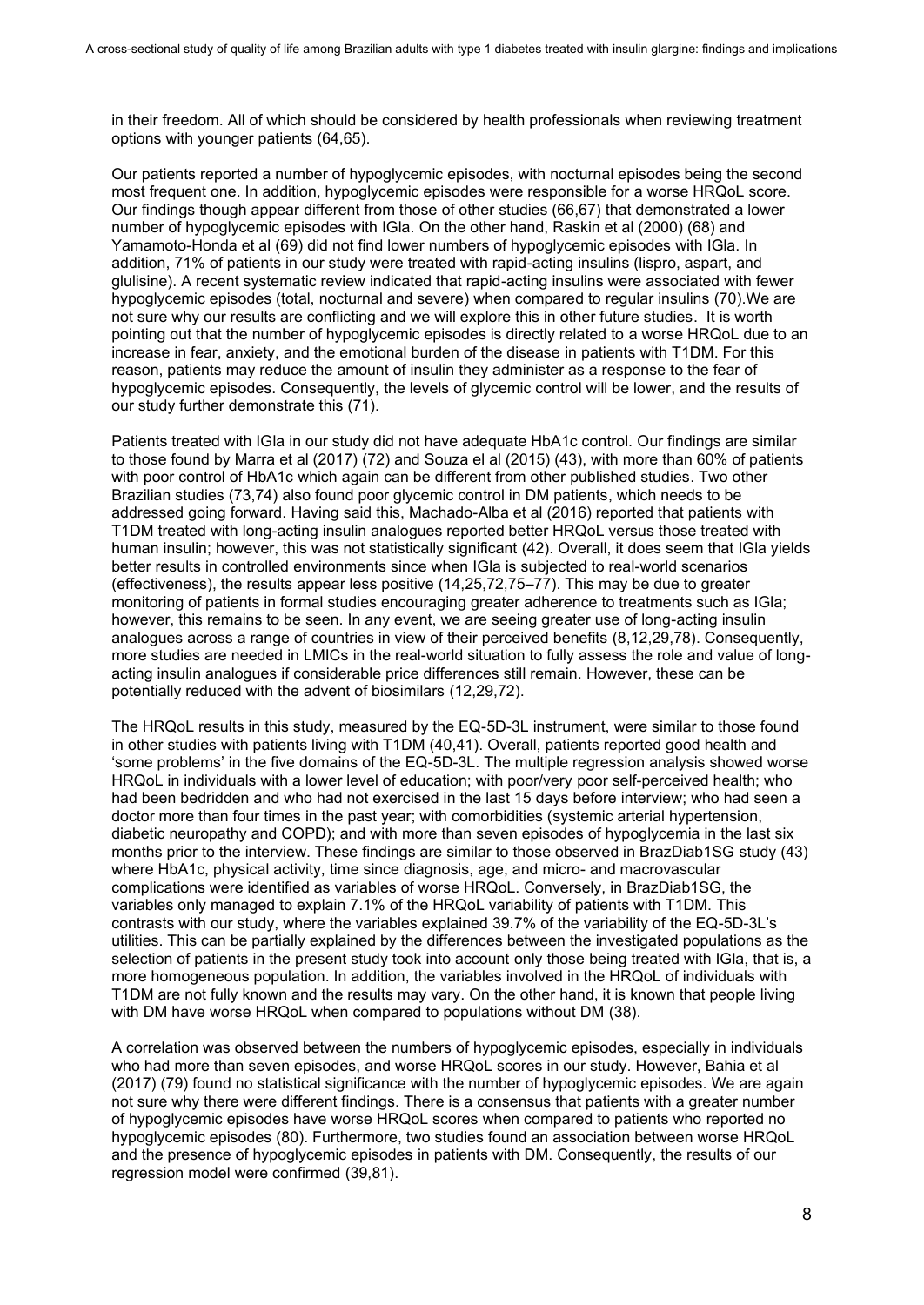There are a number of limitations with our study. Firstly, this is a cross-sectional study and cannot be used to analyze behavior over a longer period of time. Secondly, the results drew on individuals' selfreports from cross-sectional study. Consequently, clinical data on treatment with other insulins and time since diagnosis were self-reported by the participants, and medical records were not available for checking. This compromises the accuracy of the data. Thirdly, the T1DM diagnostic data were obtained from the SUS database from the entire state of Minas Gerais and were confirmed by patients' self-reports; however, there may be outliers. Furthermore, we used some non-validated questionnaires to collect sociodemographic, occupational, clinical and access to health services variables.

# **CONCLUSION**

Our results suggest a barrier to access to medicines in the SUS. Consequently, the Brazilian MoH needs to reassess the CEAF/SUS medicines access policy, especially for the population from the lower economic strata. Another important aspect of our findings was the number of factors associated with the HRQoL of individuals living with T1DM treated with IGla, especially episodes of hypoglycemia and other comorbidities. We believe that our results can provide useful information to help guide future policy making and planning for the treatment of patients with T1DM in Brazil, particularly in prioritizing the follow-up of patients with low HRQoL scores, and we will be monitoring this. Finally, we recommend continuous monitoring by the MoH of IGla and the other long-acting human insulin analogues (IDet and IDeg) in the SUS and carrying out comparative post-incorporation analysis studies (real-world data). These are considerations for the future.

**ACKNOWLEDGMENTS:** The authors thank the National Council for Scientific and Technological Development (CNPQ – C*onselho Nacional de Desenvolvimento Científico e Tecnológico*) for funding the research.

**Duality of interest:** The authors declare that they have no conflicts of interest to disclose.

**Funding:** This study was financially supported by the National Council for Scientific and Technological Development (CNPQ – C*onselho Nacional de Desenvolvimento Científico e Tecnológico*) and the Coordination for the Improvement of Higher Education Personnel (CAPES – *Coordenação de Aperfeiçoamento de Pessoal de Nível Superior*).

**Author Contributions:** P.H.R.F.A. contributed to the conceptualization, literature review, data curation, formal analysis, methodology, writing – original draft, writing – review & editing and final approval of the submitted article. J.A-T. and B.G. contributed to conceptualization, literature review, writing – original draft, writing – review & editing and final approval of the submitted article. V.S.N.N., L.L.P.L., F.A.A., A.A.G-J., V.E.A. and A.M.A. contributed to writing – review & editing and final approval of the submitted article. P.H.R.F.A is the guarantor of this work and, as such, had full access to all the data in the study and takes responsibility for the integrity of the data and the accuracy of the data analysis.

### **REFERENCES**

1. [Oliveira GLA, Guerra Júnior AA, Godman B, Acurcio F de A.](file:///C:/Users/henri/Google%20Drive/DOUTORADO/Tese/Artigo%202/Submissões/Clinical%20Diabetes/R2/Oliveira%20GLA,%20Guerra%20Júnior%20AA,%20Godman%20B,%20Acurcio%20F%20de%20A.%20Cost-effectiveness%20of%20vildagliptin%20for%20people%20with%20type%202%20diabetes%20mellitus%20in%20Brazil;%20findings%20and%20implications.%20Expert%20Rev%20Pharmacoecon%20Outcomes%20Res%20%5bInternet%5d.%202017%20Apr;17(2):109–19.%20Available%20from:) Cost-effectiveness of vildagliptin for people with [type 2 diabetes mellitus in Brazil; findings and implications. Expert Rev Pharmacoecon Outcomes Res \[Internet\].](file:///C:/Users/henri/Google%20Drive/DOUTORADO/Tese/Artigo%202/Submissões/Clinical%20Diabetes/R2/Oliveira%20GLA,%20Guerra%20Júnior%20AA,%20Godman%20B,%20Acurcio%20F%20de%20A.%20Cost-effectiveness%20of%20vildagliptin%20for%20people%20with%20type%202%20diabetes%20mellitus%20in%20Brazil;%20findings%20and%20implications.%20Expert%20Rev%20Pharmacoecon%20Outcomes%20Res%20%5bInternet%5d.%202017%20Apr;17(2):109–19.%20Available%20from:)  [2017 Apr;17\(2\):109–19. Available from:](file:///C:/Users/henri/Google%20Drive/DOUTORADO/Tese/Artigo%202/Submissões/Clinical%20Diabetes/R2/Oliveira%20GLA,%20Guerra%20Júnior%20AA,%20Godman%20B,%20Acurcio%20F%20de%20A.%20Cost-effectiveness%20of%20vildagliptin%20for%20people%20with%20type%202%20diabetes%20mellitus%20in%20Brazil;%20findings%20and%20implications.%20Expert%20Rev%20Pharmacoecon%20Outcomes%20Res%20%5bInternet%5d.%202017%20Apr;17(2):109–19.%20Available%20from:) <http://dx.doi.org/10.1080/14737167.2017.1292852>

2. [Chan JCN, Lim L-L, Wareham NJ, Shaw JE, Orchard TJ, Zhang P, et al. The Lancet Commission on](http://paperpile.com/b/2s9aSa/pyFu) diabetes: [using data to transform diabetes care and patient lives. Lancet \[Internet\]. 2021 Dec 19;396\(10267\):2019–82.](http://paperpile.com/b/2s9aSa/pyFu)  [Available from:](http://paperpile.com/b/2s9aSa/pyFu) [http://dx.doi.org/10.1016/S0140-6736\(20\)32374-6](http://dx.doi.org/10.1016/S0140-6736(20)32374-6)

3. [American Diabetes Association. 1. Improving Care and Promoting Health in Populations: Diabetes Care](file:///C:/Users/henri/Google%20Drive/DOUTORADO/Tese/Artigo%202/Submissões/Clinical%20Diabetes/R2/American%20Diabetes%20Association.%201.%20Improving%20Care%20and%20Promoting%20Health%20in%20Populations:%20Diabetes%20Care%20%5bInternet%5d.%202019%20Jan;42(Suppl%201):S7–12.%20Available%20from:)  [\[Internet\]. 2019 Jan;42\(Suppl 1\):S7–12. Available from:](file:///C:/Users/henri/Google%20Drive/DOUTORADO/Tese/Artigo%202/Submissões/Clinical%20Diabetes/R2/American%20Diabetes%20Association.%201.%20Improving%20Care%20and%20Promoting%20Health%20in%20Populations:%20Diabetes%20Care%20%5bInternet%5d.%202019%20Jan;42(Suppl%201):S7–12.%20Available%20from:) <http://dx.doi.org/10.2337/dc19-S001>

4. [Bommer C, Sagalova V, Heesemann E, Manne-Goehler J, Atun R, Bärnighausen T, et al. Global Economic](http://paperpile.com/b/2s9aSa/Yml5x)  [Burden of Diabetes in Adults: Projections From 2015 to 2030. Diabetes Care \[Internet\]. 2018 May;41\(5\):963–70.](http://paperpile.com/b/2s9aSa/Yml5x)  [Available from:](http://paperpile.com/b/2s9aSa/Yml5x) <http://dx.doi.org/10.2337/dc17-1962>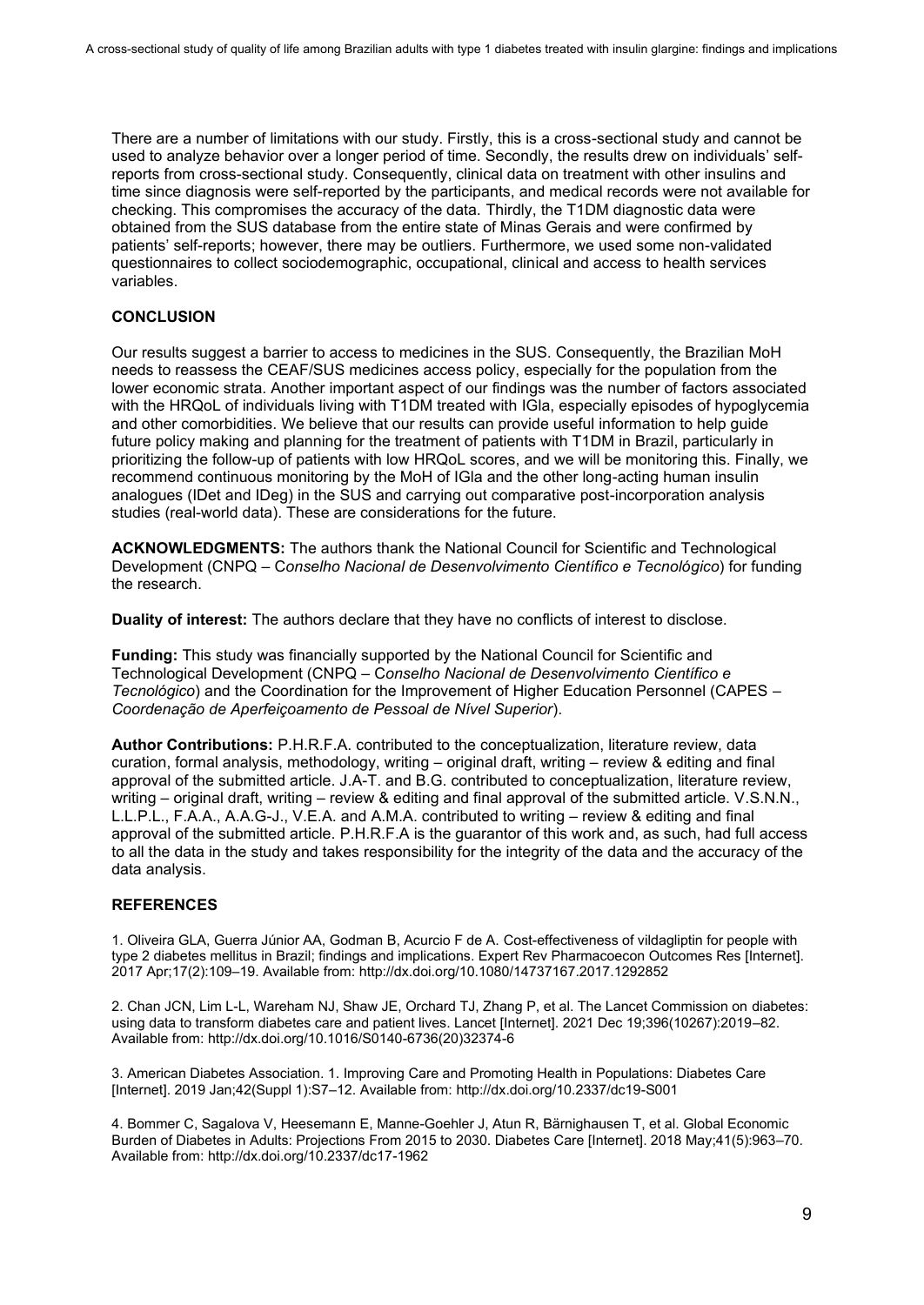5. Guney Z. Insulin and its analogues– [what are they for? \(pros and cons\). Trends Diabetes Metab \[Internet\].](file:///C:/Users/henri/Google%20Drive/DOUTORADO/Tese/Artigo%202/Submissões/Clinical%20Diabetes/R2/Guney%20Z.%20Insulin%20and%20its%20analogues–%20what%20are%20they%20for%3f%20(pros%20and%20cons).%20Trends%20Diabetes%20Metab%20%5bInternet%5d.%202019;2(2).%20Available%20from:)  [2019;2\(2\). Available from:](file:///C:/Users/henri/Google%20Drive/DOUTORADO/Tese/Artigo%202/Submissões/Clinical%20Diabetes/R2/Guney%20Z.%20Insulin%20and%20its%20analogues–%20what%20are%20they%20for%3f%20(pros%20and%20cons).%20Trends%20Diabetes%20Metab%20%5bInternet%5d.%202019;2(2).%20Available%20from:) <http://dx.doi.org/10.15761/tdm.1000113>

6. [Laranjeira FO, de Andrade KRC, Figueiredo ACMG, Silva EN, Pereira MG. Long-acting insulin analogues for](file:///C:/Users/henri/Google%20Drive/DOUTORADO/Tese/Artigo%202/Submissões/Clinical%20Diabetes/R2/Laranjeira%20FO,%20de%20Andrade%20KRC,%20Figueiredo%20ACMG,%20Silva%20EN,%20Pereira%20MG.%20Long-acting%20insulin%20analogues%20for%20type%201%20diabetes:%20An%20overview%20of%20systematic%20reviews%20and%20meta-analysis%20of%20randomized%20controlled%20trials.%20PLoS%20One%20%5bInternet%5d.%202018%20Apr%2012;13(4):e0194801.%20Available%20from:)  [type 1 diabetes: An overview of systematic reviews and meta-analysis of randomized controlled trials. PLoS One](file:///C:/Users/henri/Google%20Drive/DOUTORADO/Tese/Artigo%202/Submissões/Clinical%20Diabetes/R2/Laranjeira%20FO,%20de%20Andrade%20KRC,%20Figueiredo%20ACMG,%20Silva%20EN,%20Pereira%20MG.%20Long-acting%20insulin%20analogues%20for%20type%201%20diabetes:%20An%20overview%20of%20systematic%20reviews%20and%20meta-analysis%20of%20randomized%20controlled%20trials.%20PLoS%20One%20%5bInternet%5d.%202018%20Apr%2012;13(4):e0194801.%20Available%20from:)  [\[Internet\]. 2018 Apr 12;13\(4\):e0194801. Available from:](file:///C:/Users/henri/Google%20Drive/DOUTORADO/Tese/Artigo%202/Submissões/Clinical%20Diabetes/R2/Laranjeira%20FO,%20de%20Andrade%20KRC,%20Figueiredo%20ACMG,%20Silva%20EN,%20Pereira%20MG.%20Long-acting%20insulin%20analogues%20for%20type%201%20diabetes:%20An%20overview%20of%20systematic%20reviews%20and%20meta-analysis%20of%20randomized%20controlled%20trials.%20PLoS%20One%20%5bInternet%5d.%202018%20Apr%2012;13(4):e0194801.%20Available%20from:) <http://dx.doi.org/10.1371/journal.pone.0194801>

7. [Tricco AC, Ashoor HM, Antony J, Bouck Z, Rodrigues M, Pham B, et al. Comparative Efficacy and Safety of](file:///C:/Users/henri/Google%20Drive/DOUTORADO/Tese/Artigo%202/Submissões/Clinical%20Diabetes/R2/Tricco%20AC,%20Ashoor%20HM,%20Antony%20J,%20Bouck%20Z,%20Rodrigues%20M,%20Pham%20B,%20et%20al.%20Comparative%20Efficacy%20and%20Safety%20of%20Ultra-Long-Acting,%20Long-Acting,%20Intermediate-Acting,%20and%20Biosimilar%20Insulins%20for%20Type%201%20Diabetes%20Mellitus:%20a%20Systematic%20Review%20and%20Network%20Meta-Analysis.%20J%20Gen%20Intern%20Med%20%5bInternet%5d.%202021%20Aug;36(8):2414–26.%20Available%20from:)  [Ultra-Long-Acting, Long-Acting, Intermediate-Acting, and Biosimilar Insulins for Type 1 Diabetes Mellitus: a](file:///C:/Users/henri/Google%20Drive/DOUTORADO/Tese/Artigo%202/Submissões/Clinical%20Diabetes/R2/Tricco%20AC,%20Ashoor%20HM,%20Antony%20J,%20Bouck%20Z,%20Rodrigues%20M,%20Pham%20B,%20et%20al.%20Comparative%20Efficacy%20and%20Safety%20of%20Ultra-Long-Acting,%20Long-Acting,%20Intermediate-Acting,%20and%20Biosimilar%20Insulins%20for%20Type%201%20Diabetes%20Mellitus:%20a%20Systematic%20Review%20and%20Network%20Meta-Analysis.%20J%20Gen%20Intern%20Med%20%5bInternet%5d.%202021%20Aug;36(8):2414–26.%20Available%20from:)  [Systematic Review and Network Meta-Analysis. J Gen Intern Med \[Internet\]. 2021 Aug;36\(8\):2414–26. Available](file:///C:/Users/henri/Google%20Drive/DOUTORADO/Tese/Artigo%202/Submissões/Clinical%20Diabetes/R2/Tricco%20AC,%20Ashoor%20HM,%20Antony%20J,%20Bouck%20Z,%20Rodrigues%20M,%20Pham%20B,%20et%20al.%20Comparative%20Efficacy%20and%20Safety%20of%20Ultra-Long-Acting,%20Long-Acting,%20Intermediate-Acting,%20and%20Biosimilar%20Insulins%20for%20Type%201%20Diabetes%20Mellitus:%20a%20Systematic%20Review%20and%20Network%20Meta-Analysis.%20J%20Gen%20Intern%20Med%20%5bInternet%5d.%202021%20Aug;36(8):2414–26.%20Available%20from:)  [from:](file:///C:/Users/henri/Google%20Drive/DOUTORADO/Tese/Artigo%202/Submissões/Clinical%20Diabetes/R2/Tricco%20AC,%20Ashoor%20HM,%20Antony%20J,%20Bouck%20Z,%20Rodrigues%20M,%20Pham%20B,%20et%20al.%20Comparative%20Efficacy%20and%20Safety%20of%20Ultra-Long-Acting,%20Long-Acting,%20Intermediate-Acting,%20and%20Biosimilar%20Insulins%20for%20Type%201%20Diabetes%20Mellitus:%20a%20Systematic%20Review%20and%20Network%20Meta-Analysis.%20J%20Gen%20Intern%20Med%20%5bInternet%5d.%202021%20Aug;36(8):2414–26.%20Available%20from:) <http://dx.doi.org/10.1007/s11606-021-06642-7>

8. [Ewen M, Joosse H-J, Beran D, Laing R. Insulin prices, availability and affordability in 13 low-income and](file:///C:/Users/henri/Google%20Drive/DOUTORADO/Tese/Artigo%202/Submissões/Clinical%20Diabetes/R2/Ewen%20M,%20Joosse%20H-J,%20Beran%20D,%20Laing%20R.%20Insulin%20prices,%20availability%20and%20affordability%20in%2013%20low-income%20and%20middle-income%20countries.%20BMJ%20Glob%20Health%20%5bInternet%5d.%202019%20Jun%2011;4(3):e001410.%20Available%20from:)  [middle-income countries. BMJ Glob Health \[Internet\]. 2019 Jun 11;4\(3\):e001410. Available from:](file:///C:/Users/henri/Google%20Drive/DOUTORADO/Tese/Artigo%202/Submissões/Clinical%20Diabetes/R2/Ewen%20M,%20Joosse%20H-J,%20Beran%20D,%20Laing%20R.%20Insulin%20prices,%20availability%20and%20affordability%20in%2013%20low-income%20and%20middle-income%20countries.%20BMJ%20Glob%20Health%20%5bInternet%5d.%202019%20Jun%2011;4(3):e001410.%20Available%20from:)  <http://dx.doi.org/10.1136/bmjgh-2019-001410>

9. [Godman B, Haque M, Kumar S, Islam S, Charan J, Akter F, et al. Current utilization patterns for long-acting](file:///C:/Users/henri/Google%20Drive/DOUTORADO/Tese/Artigo%202/Submissões/Clinical%20Diabetes/R2/Godman%20B,%20Haque%20M,%20Kumar%20S,%20Islam%20S,%20Charan%20J,%20Akter%20F,%20et%20al.%20Current%20utilization%20patterns%20for%20long-acting%20insulin%20analogues%20including%20biosimilars%20among%20selected%20Asian%20countries%20and%20the%20implications%20for%20the%20future.%20Curr%20Med%20Res%20Opin%20%5bInternet%5d.%202021%20Sep;37(9):1529–45.%20Available%20from:)  [insulin analogues including biosimilars among selected Asian countries and the implications for the future. Curr](file:///C:/Users/henri/Google%20Drive/DOUTORADO/Tese/Artigo%202/Submissões/Clinical%20Diabetes/R2/Godman%20B,%20Haque%20M,%20Kumar%20S,%20Islam%20S,%20Charan%20J,%20Akter%20F,%20et%20al.%20Current%20utilization%20patterns%20for%20long-acting%20insulin%20analogues%20including%20biosimilars%20among%20selected%20Asian%20countries%20and%20the%20implications%20for%20the%20future.%20Curr%20Med%20Res%20Opin%20%5bInternet%5d.%202021%20Sep;37(9):1529–45.%20Available%20from:)  [Med Res Opin \[Internet\]. 2021 Sep;37\(9\):1529–45. Available from:](file:///C:/Users/henri/Google%20Drive/DOUTORADO/Tese/Artigo%202/Submissões/Clinical%20Diabetes/R2/Godman%20B,%20Haque%20M,%20Kumar%20S,%20Islam%20S,%20Charan%20J,%20Akter%20F,%20et%20al.%20Current%20utilization%20patterns%20for%20long-acting%20insulin%20analogues%20including%20biosimilars%20among%20selected%20Asian%20countries%20and%20the%20implications%20for%20the%20future.%20Curr%20Med%20Res%20Opin%20%5bInternet%5d.%202021%20Sep;37(9):1529–45.%20Available%20from:)  <http://dx.doi.org/10.1080/03007995.2021.1946024>

10. [Godman B, Basu D, Pillay Y, Almeida PHRF, Mwita JC, Rwegerera GM, et al. Ongoing and planned activities](file:///C:/Users/henri/Google%20Drive/DOUTORADO/Tese/Artigo%202/Submissões/Clinical%20Diabetes/R2/Godman%20B,%20Basu%20D,%20Pillay%20Y,%20Almeida%20PHRF,%20Mwita%20JC,%20Rwegerera%20GM,%20et%20al.%20Ongoing%20and%20planned%20activities%20to%20improve%20the%20management%20of%20patients%20with%20Type%201%20diabetes%20across%20Africa;%20implications%20for%20the%20future.%20Hosp%20Pract%20%5bInternet%5d.%202020%20Mar%2014;48(2):51–67.%20Available%20from:)  [to improve the management of patients with Type 1 diabetes across Africa; implications for the future. Hosp Pract](file:///C:/Users/henri/Google%20Drive/DOUTORADO/Tese/Artigo%202/Submissões/Clinical%20Diabetes/R2/Godman%20B,%20Basu%20D,%20Pillay%20Y,%20Almeida%20PHRF,%20Mwita%20JC,%20Rwegerera%20GM,%20et%20al.%20Ongoing%20and%20planned%20activities%20to%20improve%20the%20management%20of%20patients%20with%20Type%201%20diabetes%20across%20Africa;%20implications%20for%20the%20future.%20Hosp%20Pract%20%5bInternet%5d.%202020%20Mar%2014;48(2):51–67.%20Available%20from:)  [\[Internet\]. 2020 Mar 14;48\(2\):51–67. Available from:](file:///C:/Users/henri/Google%20Drive/DOUTORADO/Tese/Artigo%202/Submissões/Clinical%20Diabetes/R2/Godman%20B,%20Basu%20D,%20Pillay%20Y,%20Almeida%20PHRF,%20Mwita%20JC,%20Rwegerera%20GM,%20et%20al.%20Ongoing%20and%20planned%20activities%20to%20improve%20the%20management%20of%20patients%20with%20Type%201%20diabetes%20across%20Africa;%20implications%20for%20the%20future.%20Hosp%20Pract%20%5bInternet%5d.%202020%20Mar%2014;48(2):51–67.%20Available%20from:) <http://dx.doi.org/10.1080/21548331.2020.1745509>

11. [Mainul H, Salequl I, Abdullahi Rabiu A, Ibrahim Haruna S, Sylvia O, Zubair Mahmood K, et al. Utilization and](http://paperpile.com/b/2s9aSa/opstt)  [expenditure on long-acting insulin analogs among selected middle-income countries with high patient co-payment](http://paperpile.com/b/2s9aSa/opstt)  [levels: Findings and implications for the future. J Basic Appl Pharm Sci \[Internet\]. 2020 Jul 5; Available from:](http://paperpile.com/b/2s9aSa/opstt)  <http://dx.doi.org/10.7324/japs.2021.110720>

12. [Godman B, Haque M, Leong T, Allocati E, Kumar S, Islam S, et al. The Current Situation Regarding Long-](file:///C:/Users/henri/Google%20Drive/DOUTORADO/Tese/Artigo%202/Submissões/Clinical%20Diabetes/R2/Godman%20B,%20Haque%20M,%20Leong%20T,%20Allocati%20E,%20Kumar%20S,%20Islam%20S,%20et%20al.%20The%20Current%20Situation%20Regarding%20Long-Acting%20Insulin%20Analogues%20Including%20Biosimilars%20Among%20African,%20Asian,%20European,%20and%20South%20American%20Countries;%20Findings%20and%20Implications%20for%20the%20Future.%20Front%20Public%20Health%20%5bInternet%5d.%202021%20Jun%2024;9:671961.%20Available%20from:)[Acting Insulin Analogues Including Biosimilars Among African, Asian, European, and South American Countries;](file:///C:/Users/henri/Google%20Drive/DOUTORADO/Tese/Artigo%202/Submissões/Clinical%20Diabetes/R2/Godman%20B,%20Haque%20M,%20Leong%20T,%20Allocati%20E,%20Kumar%20S,%20Islam%20S,%20et%20al.%20The%20Current%20Situation%20Regarding%20Long-Acting%20Insulin%20Analogues%20Including%20Biosimilars%20Among%20African,%20Asian,%20European,%20and%20South%20American%20Countries;%20Findings%20and%20Implications%20for%20the%20Future.%20Front%20Public%20Health%20%5bInternet%5d.%202021%20Jun%2024;9:671961.%20Available%20from:)  [Findings and Implications for the Future. Front Public Health \[Internet\]. 2021 Jun 24;9:671961. Available from:](file:///C:/Users/henri/Google%20Drive/DOUTORADO/Tese/Artigo%202/Submissões/Clinical%20Diabetes/R2/Godman%20B,%20Haque%20M,%20Leong%20T,%20Allocati%20E,%20Kumar%20S,%20Islam%20S,%20et%20al.%20The%20Current%20Situation%20Regarding%20Long-Acting%20Insulin%20Analogues%20Including%20Biosimilars%20Among%20African,%20Asian,%20European,%20and%20South%20American%20Countries;%20Findings%20and%20Implications%20for%20the%20Future.%20Front%20Public%20Health%20%5bInternet%5d.%202021%20Jun%2024;9:671961.%20Available%20from:)  <http://dx.doi.org/10.3389/fpubh.2021.671961>

13. [Hemmingsen B, Metzendorf M-I, Richter B. \(Ultra-\)long-acting insulin analogues for people with type 1](http://paperpile.com/b/2s9aSa/NW6Lk)  [diabetes mellitus. Cochrane Database Syst Rev \[Internet\]. 2021 Mar 4;3:CD013498. Available from:](http://paperpile.com/b/2s9aSa/NW6Lk)  <http://dx.doi.org/10.1002/14651858.CD013498.pub2>

14. [Almeida PHRF, Silva TBC, de Assis Acurcio F, Guerra Júnior AA, Araújo VE, Diniz LM, et al. Quality of Life of](file:///C:/Users/henri/Google%20Drive/DOUTORADO/Tese/Artigo%202/Submissões/Clinical%20Diabetes/R2/Almeida%20PHRF,%20Silva%20TBC,%20de%20Assis%20Acurcio%20F,%20Guerra%20Júnior%20AA,%20Araújo%20VE,%20Diniz%20LM,%20et%20al.%20Quality%20of%20Life%20of%20Patients%20with%20Type%201%20Diabetes%20Mellitus%20Using%20Insulin%20Analog%20Glargine%20Compared%20with%20NPH%20Insulin:%20A%20Systematic%20Review%20and%20Policy%20Implications.%20Patient%20%5bInternet%5d.%202018%20Aug;11(4):377–89.%20Available%20from:)  [Patients with Type 1 Diabetes Mellitus Using Insulin Analog Glargine Compared with NPH Insulin: A Systematic](file:///C:/Users/henri/Google%20Drive/DOUTORADO/Tese/Artigo%202/Submissões/Clinical%20Diabetes/R2/Almeida%20PHRF,%20Silva%20TBC,%20de%20Assis%20Acurcio%20F,%20Guerra%20Júnior%20AA,%20Araújo%20VE,%20Diniz%20LM,%20et%20al.%20Quality%20of%20Life%20of%20Patients%20with%20Type%201%20Diabetes%20Mellitus%20Using%20Insulin%20Analog%20Glargine%20Compared%20with%20NPH%20Insulin:%20A%20Systematic%20Review%20and%20Policy%20Implications.%20Patient%20%5bInternet%5d.%202018%20Aug;11(4):377–89.%20Available%20from:)  [Review and Policy Implications. Patient \[Internet\]. 2018 Aug;11\(4\):377–89. Available from:](file:///C:/Users/henri/Google%20Drive/DOUTORADO/Tese/Artigo%202/Submissões/Clinical%20Diabetes/R2/Almeida%20PHRF,%20Silva%20TBC,%20de%20Assis%20Acurcio%20F,%20Guerra%20Júnior%20AA,%20Araújo%20VE,%20Diniz%20LM,%20et%20al.%20Quality%20of%20Life%20of%20Patients%20with%20Type%201%20Diabetes%20Mellitus%20Using%20Insulin%20Analog%20Glargine%20Compared%20with%20NPH%20Insulin:%20A%20Systematic%20Review%20and%20Policy%20Implications.%20Patient%20%5bInternet%5d.%202018%20Aug;11(4):377–89.%20Available%20from:)  <http://dx.doi.org/10.1007/s40271-017-0291-3>

15. [Semlitsch T, Engler J, Siebenhofer A, Jeitler K, Berghold A, Horvath K. \(Ultra-\)long-acting insulin analogues](file:///C:/Users/henri/Google%20Drive/DOUTORADO/Tese/Artigo%202/Submissões/Clinical%20Diabetes/R2/Semlitsch%20T,%20Engler%20J,%20Siebenhofer%20A,%20Jeitler%20K,%20Berghold%20A,%20Horvath%20K.%20(Ultra-)long-acting%20insulin%20analogues%20versus%20NPH%20insulin%20(human%20isophane%20insulin)%20for%20adults%20with%20type%202%20diabetes%20mellitus.%20Cochrane%20Database%20Syst%20Rev%20%5bInternet%5d.%202020%20Nov%209;11:CD005613.%20Available%20from:)  [versus NPH insulin \(human isophane insulin\) for adults with type 2 diabetes mellitus. Cochrane Database Syst](file:///C:/Users/henri/Google%20Drive/DOUTORADO/Tese/Artigo%202/Submissões/Clinical%20Diabetes/R2/Semlitsch%20T,%20Engler%20J,%20Siebenhofer%20A,%20Jeitler%20K,%20Berghold%20A,%20Horvath%20K.%20(Ultra-)long-acting%20insulin%20analogues%20versus%20NPH%20insulin%20(human%20isophane%20insulin)%20for%20adults%20with%20type%202%20diabetes%20mellitus.%20Cochrane%20Database%20Syst%20Rev%20%5bInternet%5d.%202020%20Nov%209;11:CD005613.%20Available%20from:)  [Rev \[Internet\]. 2020 Nov 9;11:CD005613. Available from:](file:///C:/Users/henri/Google%20Drive/DOUTORADO/Tese/Artigo%202/Submissões/Clinical%20Diabetes/R2/Semlitsch%20T,%20Engler%20J,%20Siebenhofer%20A,%20Jeitler%20K,%20Berghold%20A,%20Horvath%20K.%20(Ultra-)long-acting%20insulin%20analogues%20versus%20NPH%20insulin%20(human%20isophane%20insulin)%20for%20adults%20with%20type%202%20diabetes%20mellitus.%20Cochrane%20Database%20Syst%20Rev%20%5bInternet%5d.%202020%20Nov%209;11:CD005613.%20Available%20from:) <http://dx.doi.org/10.1002/14651858.CD005613.pub4>

16. [Dawoud D, O'Mahony R, Wonderling D, Cobb J, Higgins B, Amiel SA. Basal Insulin Regimens for Adults with](http://paperpile.com/b/2s9aSa/lkMhg)  [Type 1 Diabetes Mellitus: A Systematic Review and Network Meta-Analysis. Value Health \[Internet\]. 2018](http://paperpile.com/b/2s9aSa/lkMhg)  [Feb;21\(2\):176–84. Available from:](http://paperpile.com/b/2s9aSa/lkMhg) <http://dx.doi.org/10.1016/j.jval.2017.04.024>

17. [National Institute for Health and Care Excellence \(NICE\). Recommendations | Type 1 diabetes in adults:](http://paperpile.com/b/2s9aSa/JUKXI)  [diagnosis and management | Guidance | NICE \[Internet\]. NICE. NICE; 06/2016 \[cited 2021 Aug 4\]. Available](http://paperpile.com/b/2s9aSa/JUKXI)  [from:](http://paperpile.com/b/2s9aSa/JUKXI) <https://www.nice.org.uk/guidance/ng17/chapter/1-Recommendations#insulin-therapy-2.>

18. [Scottish Medicine Consortium \(SMC\). Insulin glargine \(Lantus®\). Aventis SMC No. 11/02 \[Internet\]. SMC.](file:///C:/Users/henri/Google%20Drive/DOUTORADO/Tese/Artigo%202/Submissões/Clinical%20Diabetes/R2/Scottish%20Medicine%20Consortium%20(SMC).%20Insulin%20glargine%20(Lantus®).%20Aventis%20SMC%20No.%2011/02%20%5bInternet%5d.%20SMC.%202002%20%5bcited%202019%20Aug%2019%5d.%20Available%20from:)  [2002 \[cited 2019 Aug 19\]. Available from:](file:///C:/Users/henri/Google%20Drive/DOUTORADO/Tese/Artigo%202/Submissões/Clinical%20Diabetes/R2/Scottish%20Medicine%20Consortium%20(SMC).%20Insulin%20glargine%20(Lantus®).%20Aventis%20SMC%20No.%2011/02%20%5bInternet%5d.%20SMC.%202002%20%5bcited%202019%20Aug%2019%5d.%20Available%20from:)  [https://www.scottishmedicines.org.uk/media/1859/insuline\\_glargine\\_final.pdf](https://www.scottishmedicines.org.uk/media/1859/insuline_glargine_final.pdf)

19. [Scottish Medicine Consortium \(SMC\). Insulin degludec \(Tresiba®\) 100units/mL solution for injection in pre](http://paperpile.com/b/2s9aSa/KsMJK)[filled pen or cartridge and 200units/mL solution for injection in pre-filled pen SMC No. \(856/13\) \[Internet\]. SMC.](http://paperpile.com/b/2s9aSa/KsMJK)  [2002 \[cited 2021 Apr 8\]. Available from:](http://paperpile.com/b/2s9aSa/KsMJK) 

https://www.scottishmedicines.org.uk/media/1850/insulin\_degludec\_tresiba\_2ndresub\_final\_july\_2016\_updated 300716 for website.pdf.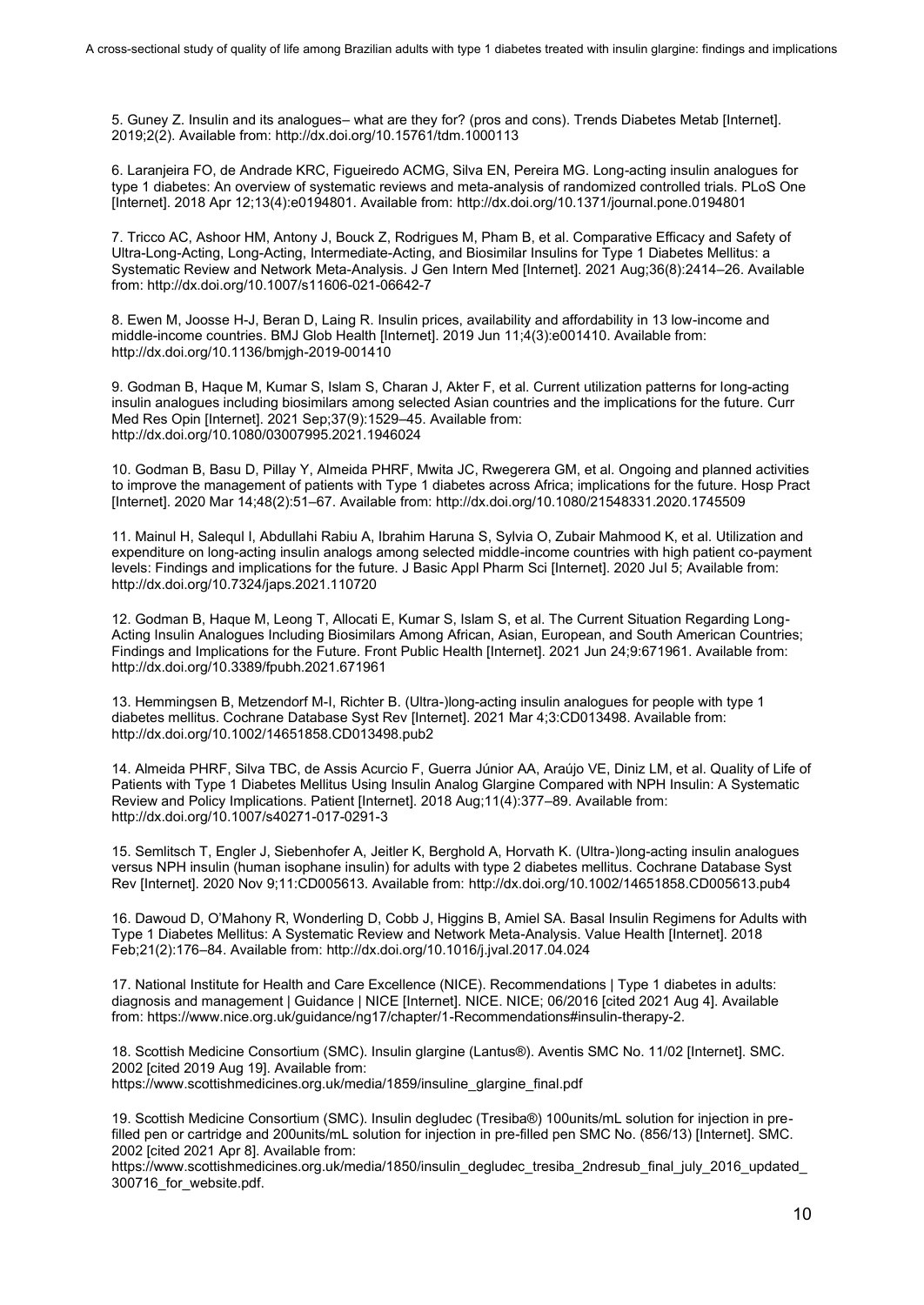20. [Scottish Medicine Consortium \(SMC\). Insulin detemir 100units/mL, solution for injection in cartridge \(Penfill\),](http://paperpile.com/b/2s9aSa/Ru9mM)  [prefilled pen \(FlexPen\) and pre-filled pen \(InnoLet\) \(Levemir®\). Novo Nordisk Limited SMC No. \(856/13\)](http://paperpile.com/b/2s9aSa/Ru9mM)  [Internet]. SMC. 2002 [cited 2021 Apr 8]. Available from: [https://www.scottishmedicines.org.uk/media/1852/insulin\\_detemir\\_levemir\\_abbreviated\\_final\\_february\\_2016\\_for\\_](https://www.scottishmedicines.org.uk/media/1852/insulin_detemir_levemir_abbreviated_final_february_2016_for_website.pdf.) [website.pdf.](https://www.scottishmedicines.org.uk/media/1852/insulin_detemir_levemir_abbreviated_final_february_2016_for_website.pdf.)

21. [Canadian Agency for Drugs and Technologies in Health \(CADTH\). Insulin Glargine: A Long-acting Insulin for](http://paperpile.com/b/2s9aSa/akyOP)  [Diabetes Mellitus \[Internet\]. CADTH. 2003 \[cited 2021 Aug 4\]. Available from:](http://paperpile.com/b/2s9aSa/akyOP)  [https://www.cadth.ca/sites/default/files/pdf/259\\_insulin\\_glargine\\_cetap\\_e.pdf](https://www.cadth.ca/sites/default/files/pdf/259_insulin_glargine_cetap_e.pdf)

22. [Canadian Agency for Drugs and Technologies in Health \(CADTH\). Optimal Therapy Recommendations for](http://paperpile.com/b/2s9aSa/sMHAt)  [the Prescribing and Use of Insulin Analogues \[Internet\]. CADTH. 2009 \[cited 2021 Aug 4\]. Available from:](http://paperpile.com/b/2s9aSa/sMHAt)  [https://www.cadth.ca/sites/default/files/pdf/compus\\_IA\\_OT\\_rec\\_report.pdf](https://www.cadth.ca/sites/default/files/pdf/compus_IA_OT_rec_report.pdf)

23. [Comissão Nacional de Incorporação de Tecnologias no Sistema Único de Saúde \(Conitec\). Insulinas](http://paperpile.com/b/2s9aSa/q4rL0)  [análogas de ação prolongada para o tratamento de diabetes mellitus tipo I \[Internet\]. Conitec. 2019 \[cited 2021](http://paperpile.com/b/2s9aSa/q4rL0)  [Aug 6\]. Available from:](http://paperpile.com/b/2s9aSa/q4rL0) [http://conitec.gov.br/images/Relatorios/2019/Relatorio\\_Insulinas\\_Analogas\\_DM1.pdf](http://conitec.gov.br/images/Relatorios/2019/Relatorio_Insulinas_Analogas_DM1.pdf)

24. [Diário Oficial da União \(DOU\). Portaria no 19, de 27 de Março de 2019 \[Internet\]. DOU. 2019 \[cited 2021 Aug](file:///C:/Users/henri/Google%20Drive/DOUTORADO/Tese/Artigo%202/Submissões/Clinical%20Diabetes/R2/Diário%20Oficial%20da%20União%20(DOU).%20Portaria%20no%2019,%20de%2027%20de%20Março%20de%202019%20%5bInternet%5d.%20DOU.%202019%20%5bcited%202021%20Aug%2022%5d.%20Available%20from:)  [22\]. Available from:](file:///C:/Users/henri/Google%20Drive/DOUTORADO/Tese/Artigo%202/Submissões/Clinical%20Diabetes/R2/Diário%20Oficial%20da%20União%20(DOU).%20Portaria%20no%2019,%20de%2027%20de%20Março%20de%202019%20%5bInternet%5d.%20DOU.%202019%20%5bcited%202021%20Aug%2022%5d.%20Available%20from:) <http://conitec.gov.br/images/Relatorios/Portaria/2019/PortariaSCTIE-18-19.pdf>

25. [Almeida PHRF, Godman B, de Lemos LLP, Silva TBC, De Assis Acúrcio F, Guerra-Junior AA, et al. A cross](file:///C:/Users/henri/Google%20Drive/DOUTORADO/Tese/Artigo%202/Submissões/Clinical%20Diabetes/R2/Almeida%20PHRF,%20Godman%20B,%20de%20Lemos%20LLP,%20Silva%20TBC,%20De%20Assis%20Acúrcio%20F,%20GuerraJunior%20AA,%20et%20al.%20A%20cross-sectional%20study%20of%20the%20quality%20of%20life%20of%20patients%20living%20with%20type%201%20diabetes%20treated%20with%20insulin%20glargine%20and%20neutral%20protamine%20Hagedorn%20insulin%20and%20the%20implications.%20J%20Pharm%20Health%20Serv%20Res%20%5bInternet%5d.%202021%20Apr%2030;%20Available%20from:)[sectional study of the quality of life of patients living with type 1 diabetes treated with insulin glargine and neutral](file:///C:/Users/henri/Google%20Drive/DOUTORADO/Tese/Artigo%202/Submissões/Clinical%20Diabetes/R2/Almeida%20PHRF,%20Godman%20B,%20de%20Lemos%20LLP,%20Silva%20TBC,%20De%20Assis%20Acúrcio%20F,%20GuerraJunior%20AA,%20et%20al.%20A%20cross-sectional%20study%20of%20the%20quality%20of%20life%20of%20patients%20living%20with%20type%201%20diabetes%20treated%20with%20insulin%20glargine%20and%20neutral%20protamine%20Hagedorn%20insulin%20and%20the%20implications.%20J%20Pharm%20Health%20Serv%20Res%20%5bInternet%5d.%202021%20Apr%2030;%20Available%20from:)  [protamine Hagedorn insulin and the implications. J Pharm Health Serv Res \[Internet\]. 2021 Apr 30; Available](file:///C:/Users/henri/Google%20Drive/DOUTORADO/Tese/Artigo%202/Submissões/Clinical%20Diabetes/R2/Almeida%20PHRF,%20Godman%20B,%20de%20Lemos%20LLP,%20Silva%20TBC,%20De%20Assis%20Acúrcio%20F,%20GuerraJunior%20AA,%20et%20al.%20A%20cross-sectional%20study%20of%20the%20quality%20of%20life%20of%20patients%20living%20with%20type%201%20diabetes%20treated%20with%20insulin%20glargine%20and%20neutral%20protamine%20Hagedorn%20insulin%20and%20the%20implications.%20J%20Pharm%20Health%20Serv%20Res%20%5bInternet%5d.%202021%20Apr%2030;%20Available%20from:)  [from:](file:///C:/Users/henri/Google%20Drive/DOUTORADO/Tese/Artigo%202/Submissões/Clinical%20Diabetes/R2/Almeida%20PHRF,%20Godman%20B,%20de%20Lemos%20LLP,%20Silva%20TBC,%20De%20Assis%20Acúrcio%20F,%20GuerraJunior%20AA,%20et%20al.%20A%20cross-sectional%20study%20of%20the%20quality%20of%20life%20of%20patients%20living%20with%20type%201%20diabetes%20treated%20with%20insulin%20glargine%20and%20neutral%20protamine%20Hagedorn%20insulin%20and%20the%20implications.%20J%20Pharm%20Health%20Serv%20Res%20%5bInternet%5d.%202021%20Apr%2030;%20Available%20from:) <http://dx.doi.org/10.1093/jphsr/rmab021>

26. [Christian Gavilanes Castellanos, Andrea Sánchez, Ruth Lucio. Desinversión em tecnologias sanitárias –](file:///C:/Users/henri/Google%20Drive/DOUTORADO/Tese/Artigo%202/Submissões/Clinical%20Diabetes/R2/Christian%20Gavilanes%20Castellanos,%20Andrea%20Sánchez,%20Ruth%20Lucio.%20Desinversión%20em%20tecnologias%20sanitárias%20–%20o%20caso%20de%20Insulina%20Glargina%20em%20Equador%20-%20Comisión%20Nacional%20de%20Medicamentos%20e%20Insumos%20(CONAMEI)%20del%20Consejo%20Nacional%20de%20Salud%20(CONASA)%20%5bInternet%5d.%20Rede%20de%20Avaliação%20de%20Tecnologia%20em%20Saúde%20das%20Américas%20(RedETSA).%2021%20de%20abril%202017%20%5bcited%202021%20Aug%204%5d.%20Available%20from:) o caso de Insulina Glargina em Equador - [Comisión Nacional de Medicamentos e Insumos \(CONAMEI\) del](file:///C:/Users/henri/Google%20Drive/DOUTORADO/Tese/Artigo%202/Submissões/Clinical%20Diabetes/R2/Christian%20Gavilanes%20Castellanos,%20Andrea%20Sánchez,%20Ruth%20Lucio.%20Desinversión%20em%20tecnologias%20sanitárias%20–%20o%20caso%20de%20Insulina%20Glargina%20em%20Equador%20-%20Comisión%20Nacional%20de%20Medicamentos%20e%20Insumos%20(CONAMEI)%20del%20Consejo%20Nacional%20de%20Salud%20(CONASA)%20%5bInternet%5d.%20Rede%20de%20Avaliação%20de%20Tecnologia%20em%20Saúde%20das%20Américas%20(RedETSA).%2021%20de%20abril%202017%20%5bcited%202021%20Aug%204%5d.%20Available%20from:)  [Consejo Nacional de Salud \(CONASA\) \[Internet\]. Rede de Avaliação de Tecnologia em Saúde das Américas](file:///C:/Users/henri/Google%20Drive/DOUTORADO/Tese/Artigo%202/Submissões/Clinical%20Diabetes/R2/Christian%20Gavilanes%20Castellanos,%20Andrea%20Sánchez,%20Ruth%20Lucio.%20Desinversión%20em%20tecnologias%20sanitárias%20–%20o%20caso%20de%20Insulina%20Glargina%20em%20Equador%20-%20Comisión%20Nacional%20de%20Medicamentos%20e%20Insumos%20(CONAMEI)%20del%20Consejo%20Nacional%20de%20Salud%20(CONASA)%20%5bInternet%5d.%20Rede%20de%20Avaliação%20de%20Tecnologia%20em%20Saúde%20das%20Américas%20(RedETSA).%2021%20de%20abril%202017%20%5bcited%202021%20Aug%204%5d.%20Available%20from:)  [\(RedETSA\). 21 de abril 2017 \[cited 2021 Aug 4\]. Available from:](file:///C:/Users/henri/Google%20Drive/DOUTORADO/Tese/Artigo%202/Submissões/Clinical%20Diabetes/R2/Christian%20Gavilanes%20Castellanos,%20Andrea%20Sánchez,%20Ruth%20Lucio.%20Desinversión%20em%20tecnologias%20sanitárias%20–%20o%20caso%20de%20Insulina%20Glargina%20em%20Equador%20-%20Comisión%20Nacional%20de%20Medicamentos%20e%20Insumos%20(CONAMEI)%20del%20Consejo%20Nacional%20de%20Salud%20(CONASA)%20%5bInternet%5d.%20Rede%20de%20Avaliação%20de%20Tecnologia%20em%20Saúde%20das%20Américas%20(RedETSA).%2021%20de%20abril%202017%20%5bcited%202021%20Aug%204%5d.%20Available%20from:) <http://redetsa.org/wp/?p=3666>

27. [Institute for Quality and Efficiency in Health Care \(IQWiG\). Long-acting insulin analogues in the treatment of](http://paperpile.com/b/2s9aSa/pLdKY)  [diabetes mellitus type 1: Executive summary of final report A05-01, Version 1.0 \[Internet\]. IQWiG. 2010 \[cited](http://paperpile.com/b/2s9aSa/pLdKY)  [2021 Aug 4\]. Available from:](http://paperpile.com/b/2s9aSa/pLdKY) <https://www.ncbi.nlm.nih.gov/books/NBK84131/>

28. [Gururaj Setty S, Crasto W, Jarvis J, Khunti K, Davies MJ. New insulins and newer insulin regimens: a review](http://paperpile.com/b/2s9aSa/9pGMq)  [of their role in improving glycaemic control in patients with diabetes. Postgrad Med J \[Internet\]. 2016](http://paperpile.com/b/2s9aSa/9pGMq)  [Mar;92\(1085\):152–64. Available from:](http://paperpile.com/b/2s9aSa/9pGMq) <http://dx.doi.org/10.1136/postgradmedj-2015-133716>

29. [Haque M, Islam S, Kamal ZM, Akter F, Jahan I, Rahim MSA, et al. Ongoing efforts to improve the](http://paperpile.com/b/2s9aSa/mmDfx)  [management of patients with diabetes in Bangladesh and the implications. Hosp Pract \[Internet\]. 2021 Apr 28;1–](http://paperpile.com/b/2s9aSa/mmDfx) [7. Available from:](http://paperpile.com/b/2s9aSa/mmDfx) <http://dx.doi.org/10.1080/21548331.2021.1906083>

30. [Comissão Nacional de Incorporação de Tecnologias no Sistema Único de Saúde \(Conitec\). Protocolo Clínico](http://paperpile.com/b/2s9aSa/nrR9n)  [e Diretrizes Terapêuticas Diabetes Mellitus Tipo 1 \[Internet\]. Conitec. 2019 \[cited 2021 Jun 8\]. Available from:](http://paperpile.com/b/2s9aSa/nrR9n)  [http://conitec.gov.br/images/Consultas/Relatorios/2019/Relatrio\\_Diabetes-Mellitus-Tipo-1\\_CP\\_51\\_2019.pdf](http://conitec.gov.br/images/Consultas/Relatorios/2019/Relatrio_Diabetes-Mellitus-Tipo-1_CP_51_2019.pdf)

31. [Agência Nacional de Vigilância Sanitária \(ANVISA\). Consultas -](file:///C:/Users/henri/Google%20Drive/DOUTORADO/Tese/Artigo%202/Submissões/Clinical%20Diabetes/R2/Agência%20Nacional%20de%20Vigilância%20Sanitária%20(ANVISA).%20Consultas%20-%20Medicamentos%20%5bInternet%5d.%20ANVISA.%202021%20%5bcited%202021%20Jul%2011%5d.%20Available%20from:) Medicamentos [Internet]. ANVISA. 2021 [\[cited 2021 Jul 11\]. Available from:](file:///C:/Users/henri/Google%20Drive/DOUTORADO/Tese/Artigo%202/Submissões/Clinical%20Diabetes/R2/Agência%20Nacional%20de%20Vigilância%20Sanitária%20(ANVISA).%20Consultas%20-%20Medicamentos%20%5bInternet%5d.%20ANVISA.%202021%20%5bcited%202021%20Jul%2011%5d.%20Available%20from:) <https://consultas.anvisa.gov.br/#/medicamentos/>

32. [Banco de Preços em Saúde \(BPS\). Relatório Público \(medicamentos, materiais médico-hospitalares e gases](file:///C:/Users/henri/Google%20Drive/DOUTORADO/Tese/Artigo%202/Submissões/Clinical%20Diabetes/R2/Banco%20de%20Preços%20em%20Saúde%20(BPS).%20Relatório%20Público%20(medicamentos,%20materiais%20médico-hospitalares%20e%20gases%20medicinais)%20%5bInternet%5d.%20BPS.%202020%20%5bcited%202021%20Aug%206%5d.%20Available%20from:)  [medicinais\) \[Internet\]. BPS. 2020 \[cited 2021 Aug 6\]. Available from:](file:///C:/Users/henri/Google%20Drive/DOUTORADO/Tese/Artigo%202/Submissões/Clinical%20Diabetes/R2/Banco%20de%20Preços%20em%20Saúde%20(BPS).%20Relatório%20Público%20(medicamentos,%20materiais%20médico-hospitalares%20e%20gases%20medicinais)%20%5bInternet%5d.%20BPS.%202020%20%5bcited%202021%20Aug%206%5d.%20Available%20from:)  <http://bps.saude.gov.br/visao/consultaPublica/relatorios/geral/index.jsf>

33. [Banco Central do Brasil \(BC\). Banco Central do Brasil -](file:///C:/Users/henri/Google%20Drive/DOUTORADO/Tese/Artigo%202/Submissões/Clinical%20Diabetes/R2/Banco%20Central%20do%20Brasil%20(BC).%20Banco%20Central%20do%20Brasil%20-%20Cotações%20e%20boletins%20%5bInternet%5d.%20BC.%202020%20%5bcited%202020%20Feb%203%5d.%20Available%20from:) Cotações e boletins [Internet]. BC. 2020 [cited 2020 [Feb 3\]. Available from:](file:///C:/Users/henri/Google%20Drive/DOUTORADO/Tese/Artigo%202/Submissões/Clinical%20Diabetes/R2/Banco%20Central%20do%20Brasil%20(BC).%20Banco%20Central%20do%20Brasil%20-%20Cotações%20e%20boletins%20%5bInternet%5d.%20BC.%202020%20%5bcited%202020%20Feb%203%5d.%20Available%20from:) <https://www.bcb.gov.br/estabilidadefinanceira/historicocotacoes>

34. [Ascef B de O, Silva RGL da, Oliveira Júnior HA de, Soárez PCD. Interchangeability and substitution of](file:///C:/Users/henri/Google%20Drive/DOUTORADO/Tese/Artigo%202/Submissões/Clinical%20Diabetes/R2/Ascef%20B%20de%20O,%20Silva%20RGL%20da,%20Oliveira%20Júnior%20HA%20de,%20Soárez%20PCD.%20Interchangeability%20and%20substitution%20of%20biosimilars:%20is%20health%20technology%20assessment%20(HTA)%20a%20tool%20for%20decision-making?%20Cad%20Saude%20Publica%20%5bInternet%5d.%202019%20Sep%2016;35(9):e00087219.%20Available%20from:)  [biosimilars: is health technology assessment \(HTA\) a tool for decision-making? Cad Saude Publica \[Internet\].](file:///C:/Users/henri/Google%20Drive/DOUTORADO/Tese/Artigo%202/Submissões/Clinical%20Diabetes/R2/Ascef%20B%20de%20O,%20Silva%20RGL%20da,%20Oliveira%20Júnior%20HA%20de,%20Soárez%20PCD.%20Interchangeability%20and%20substitution%20of%20biosimilars:%20is%20health%20technology%20assessment%20(HTA)%20a%20tool%20for%20decision-making?%20Cad%20Saude%20Publica%20%5bInternet%5d.%202019%20Sep%2016;35(9):e00087219.%20Available%20from:)  [2019 Sep 16;35\(9\):e00087219. Available from:](file:///C:/Users/henri/Google%20Drive/DOUTORADO/Tese/Artigo%202/Submissões/Clinical%20Diabetes/R2/Ascef%20B%20de%20O,%20Silva%20RGL%20da,%20Oliveira%20Júnior%20HA%20de,%20Soárez%20PCD.%20Interchangeability%20and%20substitution%20of%20biosimilars:%20is%20health%20technology%20assessment%20(HTA)%20a%20tool%20for%20decision-making?%20Cad%20Saude%20Publica%20%5bInternet%5d.%202019%20Sep%2016;35(9):e00087219.%20Available%20from:) <http://dx.doi.org/10.1590/0102-311X00087219>

35. [Diário Oficial da União \(DOU\). Pregão Eletrônico no 22/2021 -](file:///C:/Users/henri/Google%20Drive/DOUTORADO/Tese/Artigo%202/Submissões/Clinical%20Diabetes/R2/Diário%20Oficial%20da%20União%20(DOU).%20Pregão%20Eletrônico%20no%2022/2021%20-%20UASG%20250005%20%5bInternet%5d.%20DOU.%202021%20%5bcited%202021%20Aug%2022%5d.%20Available%20from:) UASG 250005 [Internet]. DOU. 2021 [cited [2021 Aug 22\]. Available from:](file:///C:/Users/henri/Google%20Drive/DOUTORADO/Tese/Artigo%202/Submissões/Clinical%20Diabetes/R2/Diário%20Oficial%20da%20União%20(DOU).%20Pregão%20Eletrônico%20no%2022/2021%20-%20UASG%20250005%20%5bInternet%5d.%20DOU.%202021%20%5bcited%202021%20Aug%2022%5d.%20Available%20from:) <https://www.in.gov.br/en/web/dou/-/aviso-de-licitacao-306326488>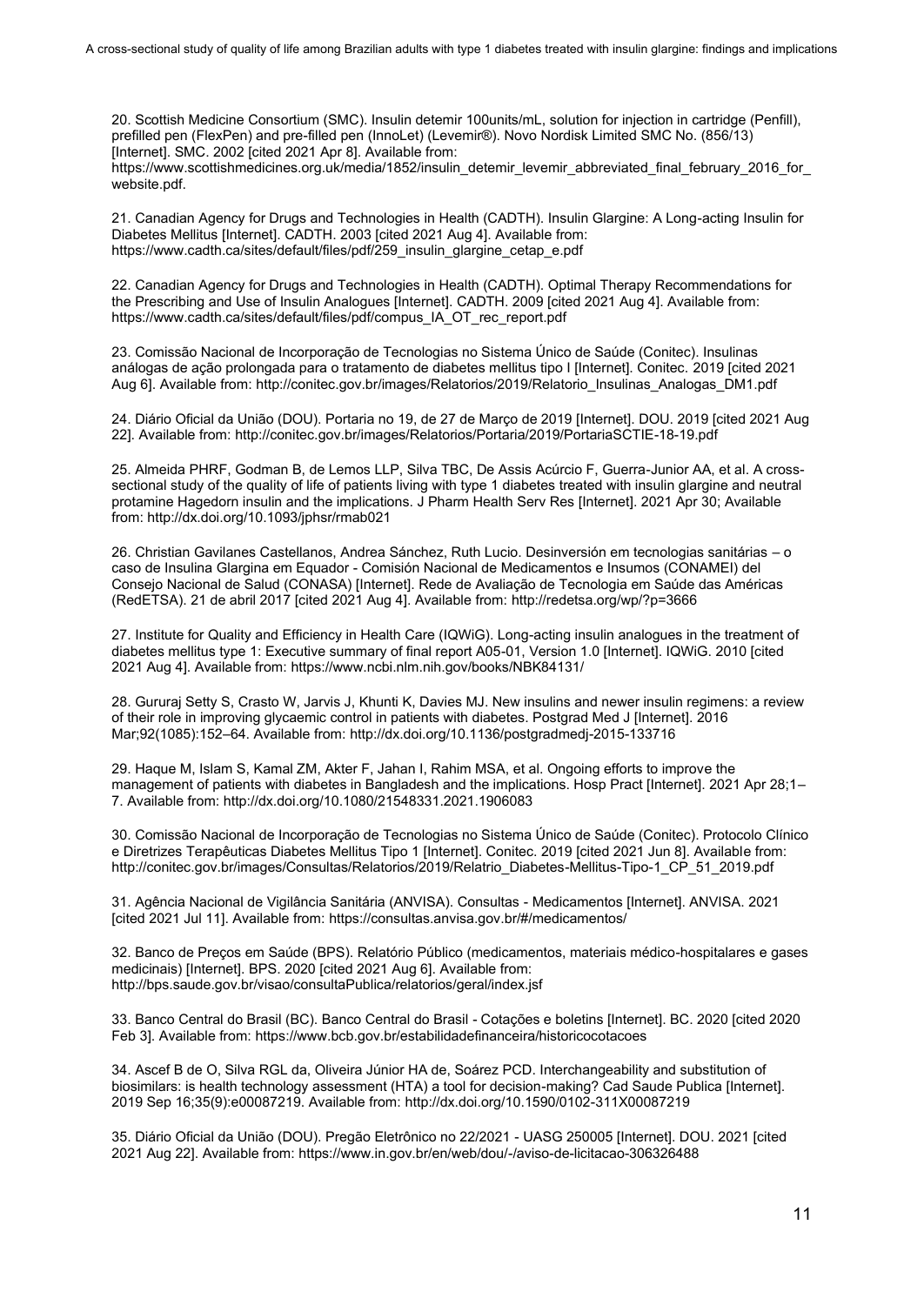36. Rosner B, Roman-Urrestarazu A. Health-related quality of life in paediatric patients with Type 1 diabetes [mellitus using insulin infusion systems. A systematic review and meta-analysis. PLoS One \[Internet\]. 2019 Jun](http://paperpile.com/b/2s9aSa/jt4EQ)  [25;14\(6\):e0217655. Available from:](http://paperpile.com/b/2s9aSa/jt4EQ) <http://dx.doi.org/10.1371/journal.pone.0217655>

37. [Seaquist ER, Chow LS. Hypoglycemia in Diabetes: Does Insulin Type Matter? JAMA \[Internet\]. 2017 Jul](file:///C:/Users/henri/Google%20Drive/DOUTORADO/Tese/Artigo%202/Submissões/Clinical%20Diabetes/R2/Seaquist%20ER,%20Chow%20LS.%20Hypoglycemia%20in%20Diabetes:%20Does%20Insulin%20Type%20Matter%3f%20JAMA%20%5bInternet%5d.%202017%20Jul%204;318(1):31–2.%20Available%20from:)  [4;318\(1\):31–2. Available from:](file:///C:/Users/henri/Google%20Drive/DOUTORADO/Tese/Artigo%202/Submissões/Clinical%20Diabetes/R2/Seaquist%20ER,%20Chow%20LS.%20Hypoglycemia%20in%20Diabetes:%20Does%20Insulin%20Type%20Matter%3f%20JAMA%20%5bInternet%5d.%202017%20Jul%204;318(1):31–2.%20Available%20from:) <http://dx.doi.org/10.1001/jama.2017.8075>

38. [Rwegerera GM, Moshomo T, Gaenamong M, Oyewo TA, Gollakota S, Rivera YP, et al. Health-related quality](file:///C:/Users/henri/Google%20Drive/DOUTORADO/Tese/Artigo%202/Submissões/Clinical%20Diabetes/R2/Rwegerera%20GM,%20Moshomo%20T,%20Gaenamong%20M,%20Oyewo%20TA,%20Gollakota%20S,%20Rivera%20YP,%20et%20al.%20Health-related%20quality%20of%20life%20and%20associated%20factors%20among%20patients%20with%20diabetes%20mellitus%20in%20Botswana%20%5bInternet%5d.%20Vol.%2054,%20Alexandria%20Journal%20of%20Medicine.%202018.%20p.%20111–8.%20Available%20from:)  [of life and associated factors among patients with diabetes mellitus in Botswana \[Internet\]. Vol. 54, Alexandria](file:///C:/Users/henri/Google%20Drive/DOUTORADO/Tese/Artigo%202/Submissões/Clinical%20Diabetes/R2/Rwegerera%20GM,%20Moshomo%20T,%20Gaenamong%20M,%20Oyewo%20TA,%20Gollakota%20S,%20Rivera%20YP,%20et%20al.%20Health-related%20quality%20of%20life%20and%20associated%20factors%20among%20patients%20with%20diabetes%20mellitus%20in%20Botswana%20%5bInternet%5d.%20Vol.%2054,%20Alexandria%20Journal%20of%20Medicine.%202018.%20p.%20111–8.%20Available%20from:)  [Journal of Medicine. 2018. p. 111–8. Available from:](file:///C:/Users/henri/Google%20Drive/DOUTORADO/Tese/Artigo%202/Submissões/Clinical%20Diabetes/R2/Rwegerera%20GM,%20Moshomo%20T,%20Gaenamong%20M,%20Oyewo%20TA,%20Gollakota%20S,%20Rivera%20YP,%20et%20al.%20Health-related%20quality%20of%20life%20and%20associated%20factors%20among%20patients%20with%20diabetes%20mellitus%20in%20Botswana%20%5bInternet%5d.%20Vol.%2054,%20Alexandria%20Journal%20of%20Medicine.%202018.%20p.%20111–8.%20Available%20from:) <http://dx.doi.org/10.1016/j.ajme.2017.05.010>

39. [Solli O, Stavem K, Kristiansen IS. Health-related quality of life in diabetes: The associations of complications](file:///C:/Users/henri/Google%20Drive/DOUTORADO/Tese/Artigo%202/Submissões/Clinical%20Diabetes/R2/Solli%20O,%20Stavem%20K,%20Kristiansen%20IS.%20Health-related%20quality%20of%20life%20in%20diabetes:%20The%20associations%20of%20complications%20with%20EQ-5D%20scores.%20Health%20Qual%20Life%20Outcomes%20%5bInternet%5d.%202010%20Feb%204;8:18.%20Available%20from:)  [with EQ-5D scores. Health Qual Life Outcomes \[Internet\]. 2010 Feb 4;8:18. Available from:](file:///C:/Users/henri/Google%20Drive/DOUTORADO/Tese/Artigo%202/Submissões/Clinical%20Diabetes/R2/Solli%20O,%20Stavem%20K,%20Kristiansen%20IS.%20Health-related%20quality%20of%20life%20in%20diabetes:%20The%20associations%20of%20complications%20with%20EQ-5D%20scores.%20Health%20Qual%20Life%20Outcomes%20%5bInternet%5d.%202010%20Feb%204;8:18.%20Available%20from:)  <http://dx.doi.org/10.1186/1477-7525-8-18>

40. [Mata AR, Álvares J, Diniz LM, da Silva MRR, Alvernaz dos Santos BR, Guerra Júnior AA, et al. Quality of life](file:///C:/Users/henri/Google%20Drive/DOUTORADO/Tese/Artigo%202/Submissões/Clinical%20Diabetes/R2/Mata%20AR,%20Álvares%20J,%20Diniz%20LM,%20da%20Silva%20MRR,%20Alvernaz%20dos%20Santos%20BR,%20Guerra%20Júnior%20AA,%20et%20al.%20Quality%20of%20life%20of%20patients%20with%20Diabetes%20Mellitus%20Types%201%20and%202%20from%20a%20referal%20health%20centre%20in%20Minas%20Gerais,%20Brazil.%20Expert%20Rev%20Clin%20Pharmacol%20%5bInternet%5d.%202016%20Mar%203;9(5):739–46.%20Available%20from:)  [of patients with Diabetes Mellitus Types 1 and 2 from a referal health centre in Minas Gerais, Brazil. Expert Rev](file:///C:/Users/henri/Google%20Drive/DOUTORADO/Tese/Artigo%202/Submissões/Clinical%20Diabetes/R2/Mata%20AR,%20Álvares%20J,%20Diniz%20LM,%20da%20Silva%20MRR,%20Alvernaz%20dos%20Santos%20BR,%20Guerra%20Júnior%20AA,%20et%20al.%20Quality%20of%20life%20of%20patients%20with%20Diabetes%20Mellitus%20Types%201%20and%202%20from%20a%20referal%20health%20centre%20in%20Minas%20Gerais,%20Brazil.%20Expert%20Rev%20Clin%20Pharmacol%20%5bInternet%5d.%202016%20Mar%203;9(5):739–46.%20Available%20from:)  [Clin Pharmacol \[Internet\]. 2016 Mar 3;9\(5\):739–46. Available from:](file:///C:/Users/henri/Google%20Drive/DOUTORADO/Tese/Artigo%202/Submissões/Clinical%20Diabetes/R2/Mata%20AR,%20Álvares%20J,%20Diniz%20LM,%20da%20Silva%20MRR,%20Alvernaz%20dos%20Santos%20BR,%20Guerra%20Júnior%20AA,%20et%20al.%20Quality%20of%20life%20of%20patients%20with%20Diabetes%20Mellitus%20Types%201%20and%202%20from%20a%20referal%20health%20centre%20in%20Minas%20Gerais,%20Brazil.%20Expert%20Rev%20Clin%20Pharmacol%20%5bInternet%5d.%202016%20Mar%203;9(5):739–46.%20Available%20from:)  <http://dx.doi.org/10.1586/17512433.2016.1152180>

41. [Raymakers AJN, Gillespie P, O'Hara MC, Griffin MD, Dinneen SF. Factors influencing health-related quality](http://paperpile.com/b/2s9aSa/Ir81H)  [of life in patients with Type 1 diabetes. Health Qual Life Outcomes \[Internet\]. 2018 Feb 2;16\(1\):27. Available](http://paperpile.com/b/2s9aSa/Ir81H)  [from:](http://paperpile.com/b/2s9aSa/Ir81H) <http://dx.doi.org/10.1186/s12955-018-0848-4>

42. [Machado-Alba JE, Medina-Morales DA, Echeverri-Cataño LF. Evaluation of the quality of life of patients with](http://paperpile.com/b/2s9aSa/2DrUx)  [diabetes mellitus treated with conventional or analogue insulins. Diabetes Res Clin Pract \[Internet\]. 2016](http://paperpile.com/b/2s9aSa/2DrUx)  [Jun;116:237–43. Available from:](http://paperpile.com/b/2s9aSa/2DrUx) <http://dx.doi.org/10.1016/j.diabres.2016.04.039>

43. [Braga de Souza ACC, Felício JS, Koury CC, Neto JFA, Miléo KB, Santos FM, et al. Health-related quality of](file:///C:/Users/henri/Google%20Drive/DOUTORADO/Tese/Artigo%202/Submissões/Clinical%20Diabetes/R2/Braga%20de%20Souza%20ACC,%20Felício%20JS,%20Koury%20CC,%20Neto%20JFA,%20Miléo%20KB,%20Santos%20FM,%20et%20al.%20Health-related%20quality%20of%20life%20in%20people%20with%20type%201%20Diabetes%20Mellitus:%20data%20from%20the%20Brazilian%20Type%201%20Diabetes%20Study%20Group.%20Health%20Qual%20Life%20Outcomes%20%5bInternet%5d.%202015%20Dec%2024;13:204.%20Available%20from:)  [life in people with type 1 Diabetes Mellitus: data from the Brazilian Type 1 Diabetes Study Group. Health Qual](file:///C:/Users/henri/Google%20Drive/DOUTORADO/Tese/Artigo%202/Submissões/Clinical%20Diabetes/R2/Braga%20de%20Souza%20ACC,%20Felício%20JS,%20Koury%20CC,%20Neto%20JFA,%20Miléo%20KB,%20Santos%20FM,%20et%20al.%20Health-related%20quality%20of%20life%20in%20people%20with%20type%201%20Diabetes%20Mellitus:%20data%20from%20the%20Brazilian%20Type%201%20Diabetes%20Study%20Group.%20Health%20Qual%20Life%20Outcomes%20%5bInternet%5d.%202015%20Dec%2024;13:204.%20Available%20from:)  [Life Outcomes \[Internet\]. 2015 Dec 24;13:204. Available from:](file:///C:/Users/henri/Google%20Drive/DOUTORADO/Tese/Artigo%202/Submissões/Clinical%20Diabetes/R2/Braga%20de%20Souza%20ACC,%20Felício%20JS,%20Koury%20CC,%20Neto%20JFA,%20Miléo%20KB,%20Santos%20FM,%20et%20al.%20Health-related%20quality%20of%20life%20in%20people%20with%20type%201%20Diabetes%20Mellitus:%20data%20from%20the%20Brazilian%20Type%201%20Diabetes%20Study%20Group.%20Health%20Qual%20Life%20Outcomes%20%5bInternet%5d.%202015%20Dec%2024;13:204.%20Available%20from:) <http://dx.doi.org/10.1186/s12955-015-0396-0>

44. Secretaria de Estado de Saúde de Minas Gerais (SES-MG). Resolução SES-MG no 2359 de 17 de Junho de 2010 [Internet]. SES-MG. 2010 [cited 2021 Aug 6]. Available from: [www.saude.mg.gov.br/images/documentos/resolucao\\_2359.pdf](http://www.saude.mg.gov.br/images/documentos/resolucao_2359.pdf)

45. [Kamakura W, Mazzon JA. Socioeconomic stratification criteria and classification tools in Brazil. Rev adm](file:///C:/Users/henri/Google%20Drive/DOUTORADO/Tese/Artigo%202/Submissões/Clinical%20Diabetes/R2/Kamakura%20W,%20Mazzon%20JA.%20Socioeconomic%20stratification%20criteria%20and%20classification%20tools%20in%20Brazil.%20Rev%20adm%20empres%20%5bInternet%5d.%202016%20%5bcited%202019%20Aug%207%5d;56(1):55–70.%20Available%20from:)  [empres \[Internet\]. 2016 \[cited 2019 Aug 7\];56\(1\):55–70. Available from:](file:///C:/Users/henri/Google%20Drive/DOUTORADO/Tese/Artigo%202/Submissões/Clinical%20Diabetes/R2/Kamakura%20W,%20Mazzon%20JA.%20Socioeconomic%20stratification%20criteria%20and%20classification%20tools%20in%20Brazil.%20Rev%20adm%20empres%20%5bInternet%5d.%202016%20%5bcited%202019%20Aug%207%5d;56(1):55–70.%20Available%20from:) [http://dx.doi.org/10.1590/S0034-](http://dx.doi.org/10.1590/S0034-759020160106) [759020160106](http://dx.doi.org/10.1590/S0034-759020160106)

46. [World Health Organization \(WHO\). Global Health Observatory data: Mean Body Mass Index -](file:///C:/Users/henri/Google%20Drive/DOUTORADO/Tese/Artigo%202/Submissões/Clinical%20Diabetes/R2/World%20Health%20Organization%20(WHO).%20Global%20Health%20Observatory%20data:%20Mean%20Body%20Mass%20Index%20-%20Situation%20and%20trends%20%5bInternet%5d.%20WHO.%202021%20%5bcited%202021%20Aug%208%5d.%20Available%20from:) Situation and [trends \[Internet\]. WHO. 2021 \[cited](file:///C:/Users/henri/Google%20Drive/DOUTORADO/Tese/Artigo%202/Submissões/Clinical%20Diabetes/R2/World%20Health%20Organization%20(WHO).%20Global%20Health%20Observatory%20data:%20Mean%20Body%20Mass%20Index%20-%20Situation%20and%20trends%20%5bInternet%5d.%20WHO.%202021%20%5bcited%202021%20Aug%208%5d.%20Available%20from:) 2021 Aug 8]. Available from: [https://www.who.int/gho/ncd/risk\\_factors/bmi\\_text/en/](https://www.who.int/gho/ncd/risk_factors/bmi_text/en/)

47. [American Diabetes Association. 6. Glycemic Targets: Diabetes Care \[Internet\]. 2019 Jan;42\(Suppl 1\):S61–](http://paperpile.com/b/2s9aSa/2qiZW) [70. Available from:](http://paperpile.com/b/2s9aSa/2qiZW) <http://dx.doi.org/10.2337/dc19-S006>

48. [American Diabetes Association. 12. Older Adults: Diabetes Care \[Internet\]. 2019 Jan;42\(Suppl 1\):S139–47.](http://paperpile.com/b/2s9aSa/VY8hw)  [Available from:](http://paperpile.com/b/2s9aSa/VY8hw) <http://dx.doi.org/10.2337/dc19-S012>

49. [Andrade MV, Noronha K, Reis CB, Menezes RM, Martins D, Nepomuceno M, et al. Sistema de valores do](http://paperpile.com/b/2s9aSa/cjCyW)  [instrumento EQ-5D de mensuração de qualidade de vida relacionada à saúde: uma análise para o estado](http://paperpile.com/b/2s9aSa/cjCyW) de [Minas Gerais \[Internet\]. Grupo de Estudos em Economia da Saúde e Criminalidade, Centro de Desenvolvimento](http://paperpile.com/b/2s9aSa/cjCyW)  e Planejamento Regional - [CEDEPLAR, Universidade Federal de Minas Gerais. 2012 \[cited 2021 Aug 11\].](http://paperpile.com/b/2s9aSa/cjCyW)  [Available from:](http://paperpile.com/b/2s9aSa/cjCyW) [http://www.researchgate.net/publication/266416984\\_SISTEMA\\_DE\\_](http://www.researchgate.net/publication/266416984_SISTEMA_DE_%20VALORES_DO_INSTRUMENTO_EQ5D_DE_MENSURAO_DE_QUALIDADE_DE_VIDA_RELACIONADA_SADE_UMA_ANLISE_PARA_O_ESTADO_DE_MINAS_GERAIS.)  [VALORES\\_DO\\_INSTRUMENTO\\_EQ5D\\_DE\\_MENSURAO\\_DE\\_QUALIDADE\\_DE\\_VIDA\\_RELACIONADA\\_SAD](http://www.researchgate.net/publication/266416984_SISTEMA_DE_%20VALORES_DO_INSTRUMENTO_EQ5D_DE_MENSURAO_DE_QUALIDADE_DE_VIDA_RELACIONADA_SADE_UMA_ANLISE_PARA_O_ESTADO_DE_MINAS_GERAIS.) [E\\_UMA\\_ANLISE\\_PARA\\_O\\_ESTADO\\_DE\\_MINAS\\_GERAIS.](http://www.researchgate.net/publication/266416984_SISTEMA_DE_%20VALORES_DO_INSTRUMENTO_EQ5D_DE_MENSURAO_DE_QUALIDADE_DE_VIDA_RELACIONADA_SADE_UMA_ANLISE_PARA_O_ESTADO_DE_MINAS_GERAIS.)

50. [Santos M, Cintra MACT, Monteiro AL, Santos B, Gusmão-Filho F, Andrade MV, et al. Brazilian Valuation of](http://paperpile.com/b/2s9aSa/zHurz)  [EQ-5D-3L Health States: Results from a Saturation Study. Med Decis Making \[Internet\]. 2016 Feb;36\(2\):253–63.](http://paperpile.com/b/2s9aSa/zHurz)  [Available from:](http://paperpile.com/b/2s9aSa/zHurz) <http://dx.doi.org/10.1177/0272989X15613521>

51. The EuroQol Group. EuroQol - [a new facility for the measurement of health-related quality of life. Health](file:///C:/Users/henri/Google%20Drive/DOUTORADO/Tese/Artigo%202/Submissões/Clinical%20Diabetes/R2/The%20EuroQol%20Group.%20EuroQol%20-%20a%20new%20facility%20for%20the%20measurement%20of%20health-related%20quality%20of%20life.%20Health%20Policy%20%5bInternet%5d.%201990%20Dec;16(3):199–208.%20Available%20from:)  [Policy \[Internet\]. 1990 Dec;16\(3\):199–208. Available from:](file:///C:/Users/henri/Google%20Drive/DOUTORADO/Tese/Artigo%202/Submissões/Clinical%20Diabetes/R2/The%20EuroQol%20Group.%20EuroQol%20-%20a%20new%20facility%20for%20the%20measurement%20of%20health-related%20quality%20of%20life.%20Health%20Policy%20%5bInternet%5d.%201990%20Dec;16(3):199–208.%20Available%20from:) [http://dx.doi.org/10.1016/0168-8510\(90\)90421-9](http://dx.doi.org/10.1016/0168-8510(90)90421-9)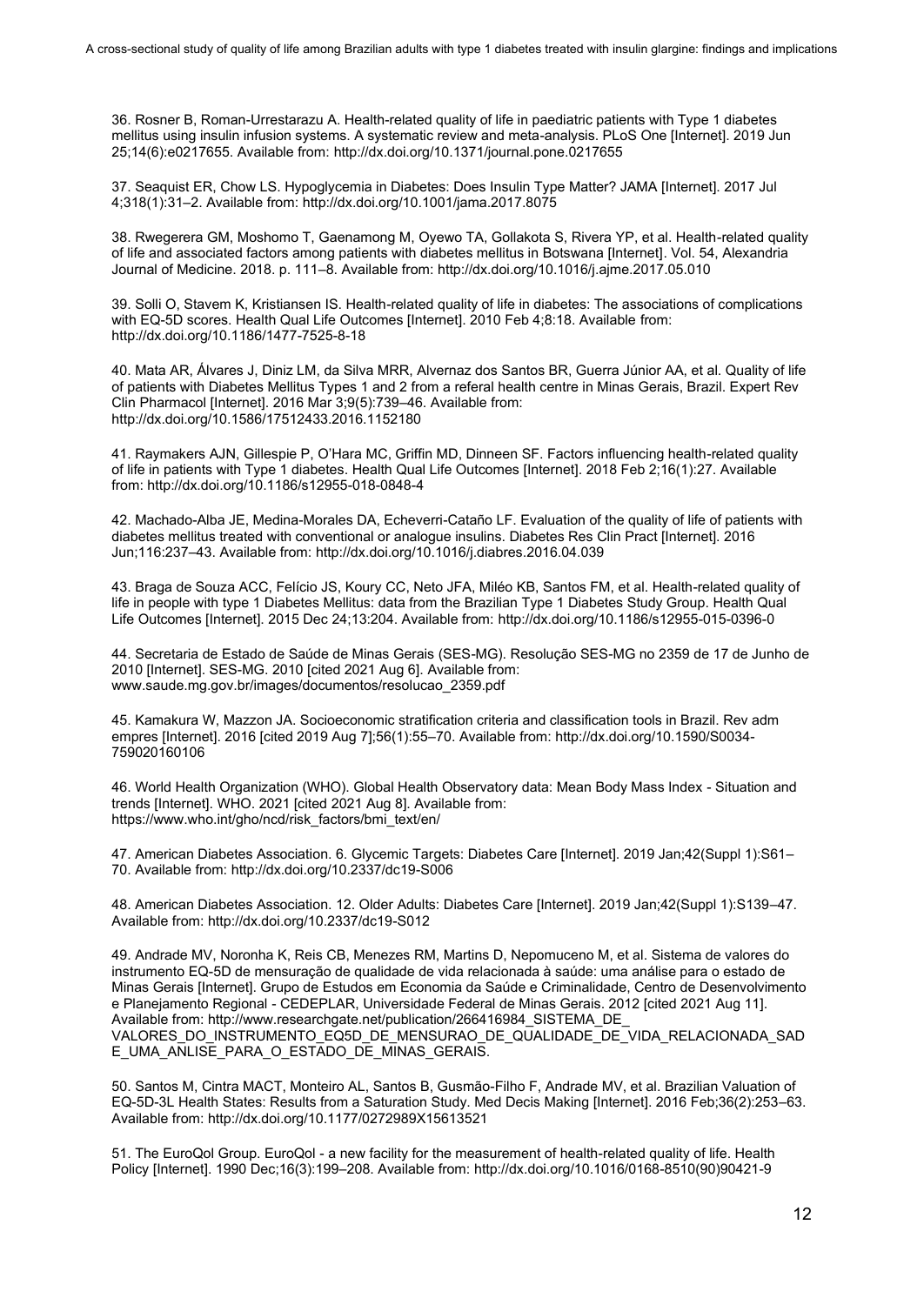52. The EuroQol Group. EQ-5D-3L: User Guide Basic information on how to use the EQ-5D-3L instrument [\[Internet\]. EuroQol. 2018 \[cited 2019 Jul 8\]. Available from: https://euroqol.org/docs/EQ-5D-3L-User-Guide.pdf](file:///C:/Users/henri/Google%20Drive/DOUTORADO/Tese/Artigo%202/Submissões/Clinical%20Diabetes/R2/The%20EuroQol%20Group.%20EQ-5D-3L:%20User%20Guide%20Basic%20information%20on%20how%20to%20use%20the%20EQ-5D-3L%20instrument%20%5bInternet%5d.%20EuroQol.%202018%20%5bcited%202019%20Jul%208%5d.%20Available%20from:)

53. [Ministério da Saúde \(MS\). Portaria de Consolidação no 2, de 28 de setembro de 2017 \[Internet\]. MS. 2017](file:///C:/Users/henri/Google%20Drive/DOUTORADO/Tese/Artigo%202/Submissões/Clinical%20Diabetes/R2/Ministério%20da%20Saúde%20(MS).%20Portaria%20de%20Consolidação%20no%202,%20de%2028%20de%20setembro%20de%202017%20%5bInternet%5d.%20MS.%202017%20%5bcited%202021%20Jun%208%5d.%20Available%20from:)  [\[cited 2021 Jun 8\]. Available from:](file:///C:/Users/henri/Google%20Drive/DOUTORADO/Tese/Artigo%202/Submissões/Clinical%20Diabetes/R2/Ministério%20da%20Saúde%20(MS).%20Portaria%20de%20Consolidação%20no%202,%20de%2028%20de%20setembro%20de%202017%20%5bInternet%5d.%20MS.%202017%20%5bcited%202021%20Jun%208%5d.%20Available%20from:) [http://bvsms.saude.gov.br/bvs/saudelegis/gm/2017/prc0002\\_03\\_10\\_2017.html](http://bvsms.saude.gov.br/bvs/saudelegis/gm/2017/prc0002_03_10_2017.html)

54. [Oliveira LCF de, Nascimento MAA do, Lima IMSO. Access to medication in universal health systems –](file:///C:/Users/henri/Google%20Drive/DOUTORADO/Tese/Artigo%202/Submissões/Clinical%20Diabetes/R2/Oliveira%20LCF%20de,%20Nascimento%20MAA%20do,%20Lima%20IMSO.%20Access%20to%20medication%20in%20universal%20health%20systems%20–%20perspectives%20and%20challenges.%20Saúde%20em%20Debate%20%5bInternet%5d.%202019;43(spe5):286–98.%20Available%20from:) [perspectives and challenges. Saúde em Debate \[Internet\]. 2019;43\(spe5\):286–98. Available from:](file:///C:/Users/henri/Google%20Drive/DOUTORADO/Tese/Artigo%202/Submissões/Clinical%20Diabetes/R2/Oliveira%20LCF%20de,%20Nascimento%20MAA%20do,%20Lima%20IMSO.%20Access%20to%20medication%20in%20universal%20health%20systems%20–%20perspectives%20and%20challenges.%20Saúde%20em%20Debate%20%5bInternet%5d.%202019;43(spe5):286–98.%20Available%20from:)  <http://dx.doi.org/10.1590/0103-11042019s523>

55. [Gomes MB, Rodacki M, Pavin EJ, Cobas RA, Felicio JS, Zajdenverg L, et al. The impact of ethnicity,](http://paperpile.com/b/2s9aSa/srb7s)  [educational and economic status on the prescription of insulin therapeutic regimens and on glycemic control in](http://paperpile.com/b/2s9aSa/srb7s)  [patients with type 1 diabetes. A nationwide study in Brazil. Diabetes Res Clin Pract \[Internet\]. 2017 Dec;134:44–](http://paperpile.com/b/2s9aSa/srb7s) [52. Available from:](http://paperpile.com/b/2s9aSa/srb7s) <http://dx.doi.org/10.1016/j.diabres.2017.09.013>

56. [Lemos LLP, Carvalho de Souza M, Pena Moreira D, Ribeiro Fernandes Almeida PH, Godman B, Verguet S,](file:///C:/Users/henri/Google%20Drive/DOUTORADO/Tese/Artigo%202/Submissões/Clinical%20Diabetes/R2/Lemos%20LLP,%20Carvalho%20de%20Souza%20M,%20Pena%20Moreira%20D,%20Ribeiro%20Fernandes%20Almeida%20PH,%20Godman%20B,%20Verguet%20S,%20et%20al.%20Stage%20at%20diagnosis%20and%20stage-specific%20survival%20of%20breast%20cancer%20in%20Latin%20America%20and%20the%20Caribbean:%20A%20systematic%20review%20and%20meta-analysis.%20PLoS%20One%20%5bInternet%5d.%202019%20Oct%2016;14(10):e0224012.%20Available%20from:)  [et al. Stage at diagnosis and stage-specific survival of breast cancer in Latin America and the Caribbean: A](file:///C:/Users/henri/Google%20Drive/DOUTORADO/Tese/Artigo%202/Submissões/Clinical%20Diabetes/R2/Lemos%20LLP,%20Carvalho%20de%20Souza%20M,%20Pena%20Moreira%20D,%20Ribeiro%20Fernandes%20Almeida%20PH,%20Godman%20B,%20Verguet%20S,%20et%20al.%20Stage%20at%20diagnosis%20and%20stage-specific%20survival%20of%20breast%20cancer%20in%20Latin%20America%20and%20the%20Caribbean:%20A%20systematic%20review%20and%20meta-analysis.%20PLoS%20One%20%5bInternet%5d.%202019%20Oct%2016;14(10):e0224012.%20Available%20from:)  [systematic review and meta-analysis. PLoS One \[Internet\]. 2019 Oct 16;14\(10\):e0224012. Available from:](file:///C:/Users/henri/Google%20Drive/DOUTORADO/Tese/Artigo%202/Submissões/Clinical%20Diabetes/R2/Lemos%20LLP,%20Carvalho%20de%20Souza%20M,%20Pena%20Moreira%20D,%20Ribeiro%20Fernandes%20Almeida%20PH,%20Godman%20B,%20Verguet%20S,%20et%20al.%20Stage%20at%20diagnosis%20and%20stage-specific%20survival%20of%20breast%20cancer%20in%20Latin%20America%20and%20the%20Caribbean:%20A%20systematic%20review%20and%20meta-analysis.%20PLoS%20One%20%5bInternet%5d.%202019%20Oct%2016;14(10):e0224012.%20Available%20from:)  <http://dx.doi.org/10.1371/journal.pone.0224012>

57. [Silva WC, de Araujo VE, Lima EMEA, Dos Santos JBR, Silva MRR da, Almeida PHRF, et al. Comparative](file:///C:/Users/henri/Google%20Drive/DOUTORADO/Tese/Artigo%202/Submissões/Clinical%20Diabetes/R2/Silva%20WC,%20de%20Araujo%20VE,%20Lima%20EMEA,%20Dos%20Santos%20JBR,%20Silva%20MRR%20da,%20Almeida%20PHRF,%20et%20al.%20Comparative%20Effectiveness%20and%20Safety%20of%20Monoclonal%20Antibodies%20(Bevacizumab,%20Cetuximab,%20and%20Panitumumab)%20in%20Combination%20with%20Chemotherapy%20for%20Metastatic%20Colorectal%20Cancer:%20A%20Systematic%20Review%20and%20Meta-Analysis.%20BioDrugs%20%5bInternet%5d.%202018%20Dec;32(6):585–606.%20Available%20from:)  [Effectiveness and Safety of Monoclonal Antibodies \(Bevacizumab, Cetuximab, and Panitumumab\) in](file:///C:/Users/henri/Google%20Drive/DOUTORADO/Tese/Artigo%202/Submissões/Clinical%20Diabetes/R2/Silva%20WC,%20de%20Araujo%20VE,%20Lima%20EMEA,%20Dos%20Santos%20JBR,%20Silva%20MRR%20da,%20Almeida%20PHRF,%20et%20al.%20Comparative%20Effectiveness%20and%20Safety%20of%20Monoclonal%20Antibodies%20(Bevacizumab,%20Cetuximab,%20and%20Panitumumab)%20in%20Combination%20with%20Chemotherapy%20for%20Metastatic%20Colorectal%20Cancer:%20A%20Systematic%20Review%20and%20Meta-Analysis.%20BioDrugs%20%5bInternet%5d.%202018%20Dec;32(6):585–606.%20Available%20from:)  [Combination with Chemotherapy for Metastatic Colorectal Cancer: A Systematic Review and Meta-Analysis.](file:///C:/Users/henri/Google%20Drive/DOUTORADO/Tese/Artigo%202/Submissões/Clinical%20Diabetes/R2/Silva%20WC,%20de%20Araujo%20VE,%20Lima%20EMEA,%20Dos%20Santos%20JBR,%20Silva%20MRR%20da,%20Almeida%20PHRF,%20et%20al.%20Comparative%20Effectiveness%20and%20Safety%20of%20Monoclonal%20Antibodies%20(Bevacizumab,%20Cetuximab,%20and%20Panitumumab)%20in%20Combination%20with%20Chemotherapy%20for%20Metastatic%20Colorectal%20Cancer:%20A%20Systematic%20Review%20and%20Meta-Analysis.%20BioDrugs%20%5bInternet%5d.%202018%20Dec;32(6):585–606.%20Available%20from:)  [BioDrugs \[Internet\]. 2018 Dec;32\(6\):585–606. Available from:](file:///C:/Users/henri/Google%20Drive/DOUTORADO/Tese/Artigo%202/Submissões/Clinical%20Diabetes/R2/Silva%20WC,%20de%20Araujo%20VE,%20Lima%20EMEA,%20Dos%20Santos%20JBR,%20Silva%20MRR%20da,%20Almeida%20PHRF,%20et%20al.%20Comparative%20Effectiveness%20and%20Safety%20of%20Monoclonal%20Antibodies%20(Bevacizumab,%20Cetuximab,%20and%20Panitumumab)%20in%20Combination%20with%20Chemotherapy%20for%20Metastatic%20Colorectal%20Cancer:%20A%20Systematic%20Review%20and%20Meta-Analysis.%20BioDrugs%20%5bInternet%5d.%202018%20Dec;32(6):585–606.%20Available%20from:) <http://dx.doi.org/10.1007/s40259-018-0322-1>

58. [Silva MRR, Santos JBR, Almeida AM, Alvares-Teodoro J, Kakehasi AM, Acurcio F de A. Access to high-cost](file:///C:/Users/henri/Google%20Drive/DOUTORADO/Tese/Artigo%202/Submissões/Clinical%20Diabetes/R2/Silva%20MRR,%20Santos%20JBR,%20Almeida%20AM,%20Alvares-Teodoro%20J,%20Kakehasi%20AM,%20Acurcio%20F%20de%20A.%20Access%20to%20high-cost%20medications%20for%20psoriatic%20arthritis%20in%20the%20National%20Health%20System%20in%20Brazil:%20the%20long%20path%20up%20to%20dispensation.%20Adv%20Rheumatol%20%5bInternet%5d.%202019%20Nov%2014;59(1):48.%20Available%20from:)  [medications for psoriatic arthritis in the National Health System in Brazil: the long path up to dispensation. Adv](file:///C:/Users/henri/Google%20Drive/DOUTORADO/Tese/Artigo%202/Submissões/Clinical%20Diabetes/R2/Silva%20MRR,%20Santos%20JBR,%20Almeida%20AM,%20Alvares-Teodoro%20J,%20Kakehasi%20AM,%20Acurcio%20F%20de%20A.%20Access%20to%20high-cost%20medications%20for%20psoriatic%20arthritis%20in%20the%20National%20Health%20System%20in%20Brazil:%20the%20long%20path%20up%20to%20dispensation.%20Adv%20Rheumatol%20%5bInternet%5d.%202019%20Nov%2014;59(1):48.%20Available%20from:)  [Rheumatol \[Internet\]. 2019 Nov 14;59\(1\):48. Available from:](file:///C:/Users/henri/Google%20Drive/DOUTORADO/Tese/Artigo%202/Submissões/Clinical%20Diabetes/R2/Silva%20MRR,%20Santos%20JBR,%20Almeida%20AM,%20Alvares-Teodoro%20J,%20Kakehasi%20AM,%20Acurcio%20F%20de%20A.%20Access%20to%20high-cost%20medications%20for%20psoriatic%20arthritis%20in%20the%20National%20Health%20System%20in%20Brazil:%20the%20long%20path%20up%20to%20dispensation.%20Adv%20Rheumatol%20%5bInternet%5d.%202019%20Nov%2014;59(1):48.%20Available%20from:) <http://dx.doi.org/10.1186/s42358-019-0091-7>

59. [Nielsen HB, Ovesen LL, Mortensen LH, Lau CJ, Joensen LE. Type 1 diabetes, quality of life, occupational](file:///C:/Users/henri/Google%20Drive/DOUTORADO/Tese/Artigo%202/Submissões/Clinical%20Diabetes/R2/Nielsen%20HB,%20Ovesen%20LL,%20Mortensen%20LH,%20Lau%20CJ,%20Joensen%20LE.%20Type%201%20diabetes,%20quality%20of%20life,%20occupational%20status%20and%20education%20level%20–%20A%20comparative%20population-based%20study%20%5bInternet%5d.%20Vol.%20121,%20Diabetes%20Research%20and%20Clinical%20Practice.%202016.%20p.%2062–8.%20Available%20from:)  status and education level – [A comparative population-based study \[Internet\]. Vol. 121, Diabetes Research and](file:///C:/Users/henri/Google%20Drive/DOUTORADO/Tese/Artigo%202/Submissões/Clinical%20Diabetes/R2/Nielsen%20HB,%20Ovesen%20LL,%20Mortensen%20LH,%20Lau%20CJ,%20Joensen%20LE.%20Type%201%20diabetes,%20quality%20of%20life,%20occupational%20status%20and%20education%20level%20–%20A%20comparative%20population-based%20study%20%5bInternet%5d.%20Vol.%20121,%20Diabetes%20Research%20and%20Clinical%20Practice.%202016.%20p.%2062–8.%20Available%20from:)  [Clinical Practice. 2016. p. 62–8. Available from:](file:///C:/Users/henri/Google%20Drive/DOUTORADO/Tese/Artigo%202/Submissões/Clinical%20Diabetes/R2/Nielsen%20HB,%20Ovesen%20LL,%20Mortensen%20LH,%20Lau%20CJ,%20Joensen%20LE.%20Type%201%20diabetes,%20quality%20of%20life,%20occupational%20status%20and%20education%20level%20–%20A%20comparative%20population-based%20study%20%5bInternet%5d.%20Vol.%20121,%20Diabetes%20Research%20and%20Clinical%20Practice.%202016.%20p.%2062–8.%20Available%20from:) <http://dx.doi.org/10.1016/j.diabres.2016.08.021>

60. [Hilliard ME, Yi-Frazier JP, Hessler D, Butler AM, Anderson BJ, Jaser S. Stress and A1c Among People with](file:///C:/Users/henri/Google%20Drive/DOUTORADO/Tese/Artigo%202/Submissões/Clinical%20Diabetes/R2/Hilliard%20ME,%20Yi-Frazier%20JP,%20Hessler%20D,%20Butler%20AM,%20Anderson%20BJ,%20Jaser%20S.%20Stress%20and%20A1c%20Among%20People%20with%20Diabetes%20Across%20the%20Lifespan.%20Curr%20Diab%20Rep%20%5bInternet%5d.%202016%20Aug;16(8):67.%20Available%20from:)  [Diabetes Across the Lifespan. Curr Diab Rep \[Internet\]. 2016 Aug;16\(8\):67. Available from:](file:///C:/Users/henri/Google%20Drive/DOUTORADO/Tese/Artigo%202/Submissões/Clinical%20Diabetes/R2/Hilliard%20ME,%20Yi-Frazier%20JP,%20Hessler%20D,%20Butler%20AM,%20Anderson%20BJ,%20Jaser%20S.%20Stress%20and%20A1c%20Among%20People%20with%20Diabetes%20Across%20the%20Lifespan.%20Curr%20Diab%20Rep%20%5bInternet%5d.%202016%20Aug;16(8):67.%20Available%20from:)  <http://dx.doi.org/10.1007/s11892-016-0761-3>

61. [Esteban y Peña MM, Hernandez Barrera V, Fernández Cordero X, Gil de Miguel A, Rodríguez Pérez M,](file:///C:/Users/henri/Google%20Drive/DOUTORADO/Tese/Artigo%202/Submissões/Clinical%20Diabetes/R2/Esteban%20y%20Peña%20MM,%20Hernandez%20Barrera%20V,%20Fernández%20Cordero%20X,%20Gil%20de%20Miguel%20A,%20Rodríguez%20Pérez%20M,%20Lopez-de%20Andres%20A,%20et%20al.%20Self-perception%20of%20health%20status,%20mental%20health%20and%20quality%20of%20life%20among%20adults%20with%20diabetes%20residing%20in%20a%20metropolitan%20area.%20Diabetes%20Metab%20%5bInternet%5d.%202010%20Sep;36(4):305–11.%20Available%20from:)  [Lopez-de Andres A, et al. Self-perception of health status, mental health and quality of life among adults with](file:///C:/Users/henri/Google%20Drive/DOUTORADO/Tese/Artigo%202/Submissões/Clinical%20Diabetes/R2/Esteban%20y%20Peña%20MM,%20Hernandez%20Barrera%20V,%20Fernández%20Cordero%20X,%20Gil%20de%20Miguel%20A,%20Rodríguez%20Pérez%20M,%20Lopez-de%20Andres%20A,%20et%20al.%20Self-perception%20of%20health%20status,%20mental%20health%20and%20quality%20of%20life%20among%20adults%20with%20diabetes%20residing%20in%20a%20metropolitan%20area.%20Diabetes%20Metab%20%5bInternet%5d.%202010%20Sep;36(4):305–11.%20Available%20from:)  [diabetes residing in a metropolitan area. Diabetes Metab \[Internet\]. 2010 Sep;36\(4\):305–11. Available from:](file:///C:/Users/henri/Google%20Drive/DOUTORADO/Tese/Artigo%202/Submissões/Clinical%20Diabetes/R2/Esteban%20y%20Peña%20MM,%20Hernandez%20Barrera%20V,%20Fernández%20Cordero%20X,%20Gil%20de%20Miguel%20A,%20Rodríguez%20Pérez%20M,%20Lopez-de%20Andres%20A,%20et%20al.%20Self-perception%20of%20health%20status,%20mental%20health%20and%20quality%20of%20life%20among%20adults%20with%20diabetes%20residing%20in%20a%20metropolitan%20area.%20Diabetes%20Metab%20%5bInternet%5d.%202010%20Sep;36(4):305–11.%20Available%20from:)  <http://dx.doi.org/10.1016/j.diabet.2010.02.003>

62. [Goh CSY, Mohamed A, Lee YS, Loke KY, Wee HL, Khoo EYH, et al. The associations of self-care, illness](file:///C:/Users/henri/Google%20Drive/DOUTORADO/Tese/Artigo%202/Submissões/Clinical%20Diabetes/R2/Goh%20CSY,%20Mohamed%20A,%20Lee%20YS,%20Loke%20KY,%20Wee%20HL,%20Khoo%20EYH,%20et%20al.%20The%20associations%20of%20self-care,%20illness%20perceptions%20and%20psychological%20distress%20with%20metabolic%20control%20in%20Singaporean%20adolescents%20with%20Type%201%20Diabetes%20Mellitus.%20Health%20Psychol%20Behav%20Med%20%5bInternet%5d.%202016%20Jan;4(1):1–14.%20Available%20from:)  [perceptions and psychological distress with metabolic control in Singaporean adolescents with Type 1 Diabetes](file:///C:/Users/henri/Google%20Drive/DOUTORADO/Tese/Artigo%202/Submissões/Clinical%20Diabetes/R2/Goh%20CSY,%20Mohamed%20A,%20Lee%20YS,%20Loke%20KY,%20Wee%20HL,%20Khoo%20EYH,%20et%20al.%20The%20associations%20of%20self-care,%20illness%20perceptions%20and%20psychological%20distress%20with%20metabolic%20control%20in%20Singaporean%20adolescents%20with%20Type%201%20Diabetes%20Mellitus.%20Health%20Psychol%20Behav%20Med%20%5bInternet%5d.%202016%20Jan;4(1):1–14.%20Available%20from:)  [Mellitus. Health Psychol Behav Med \[Internet\]. 2016 Jan;4\(1\):1–14. Available from:](file:///C:/Users/henri/Google%20Drive/DOUTORADO/Tese/Artigo%202/Submissões/Clinical%20Diabetes/R2/Goh%20CSY,%20Mohamed%20A,%20Lee%20YS,%20Loke%20KY,%20Wee%20HL,%20Khoo%20EYH,%20et%20al.%20The%20associations%20of%20self-care,%20illness%20perceptions%20and%20psychological%20distress%20with%20metabolic%20control%20in%20Singaporean%20adolescents%20with%20Type%201%20Diabetes%20Mellitus.%20Health%20Psychol%20Behav%20Med%20%5bInternet%5d.%202016%20Jan;4(1):1–14.%20Available%20from:)  <http://dx.doi.org/10.1080/21642850.2015.1115728>

63. [Melo LGN, Morales PH, Drummond KRG, Santos DC, Pizarro MH, Barros BSV, et al. Current epidemiology](file:///C:/Users/henri/Google%20Drive/DOUTORADO/Tese/Artigo%202/Submissões/Clinical%20Diabetes/R2/Melo%20LGN,%20Morales%20PH,%20Drummond%20KRG,%20Santos%20DC,%20Pizarro%20MH,%20Barros%20BSV,%20et%20al.%20Current%20epidemiology%20of%20diabetic%20retinopathy%20in%20patients%20with%20type%201%20diabetes:%20a%20national%20multicenter%20study%20in%20Brazil.%20BMC%20Public%20Health%20%5bInternet%5d.%202018%20Aug%208;18(1):989.%20Available%20from:)  [of diabetic retinopathy in patients with type 1 diabetes: a national multicenter study in Brazil. BMC Public Health](file:///C:/Users/henri/Google%20Drive/DOUTORADO/Tese/Artigo%202/Submissões/Clinical%20Diabetes/R2/Melo%20LGN,%20Morales%20PH,%20Drummond%20KRG,%20Santos%20DC,%20Pizarro%20MH,%20Barros%20BSV,%20et%20al.%20Current%20epidemiology%20of%20diabetic%20retinopathy%20in%20patients%20with%20type%201%20diabetes:%20a%20national%20multicenter%20study%20in%20Brazil.%20BMC%20Public%20Health%20%5bInternet%5d.%202018%20Aug%208;18(1):989.%20Available%20from:)  [\[Internet\]. 2018 Aug 8;18\(1\):989. Available from:](file:///C:/Users/henri/Google%20Drive/DOUTORADO/Tese/Artigo%202/Submissões/Clinical%20Diabetes/R2/Melo%20LGN,%20Morales%20PH,%20Drummond%20KRG,%20Santos%20DC,%20Pizarro%20MH,%20Barros%20BSV,%20et%20al.%20Current%20epidemiology%20of%20diabetic%20retinopathy%20in%20patients%20with%20type%201%20diabetes:%20a%20national%20multicenter%20study%20in%20Brazil.%20BMC%20Public%20Health%20%5bInternet%5d.%202018%20Aug%208;18(1):989.%20Available%20from:) <http://dx.doi.org/10.1186/s12889-018-5859-x>

64. [Smith-Palmer J, Bae JP, Boye KS, Norrbacka K, Hunt B, Valentine WJ. Evaluating health-related quality of](file:///C:/Users/henri/Google%20Drive/DOUTORADO/Tese/Artigo%202/Submissões/Clinical%20Diabetes/R2/Smith-Palmer%20J,%20Bae%20JP,%20Boye%20KS,%20Norrbacka%20K,%20Hunt%20B,%20Valentine%20WJ.%20Evaluating%20health-related%20quality%20of%20life%20in%20type%201%20diabetes:%20a%20systematic%20literature%20review%20of%20utilities%20for%20adults%20with%20type%201%20diabetes.%20Clinicoecon%20Outcomes%20Res%20%5bInternet%5d.%202016%20Oct%207;8:559–71.%20Available%20from:)  [life in type 1 diabetes: a systematic literature review of utilities for adults with type 1 diabetes. Clinicoecon](file:///C:/Users/henri/Google%20Drive/DOUTORADO/Tese/Artigo%202/Submissões/Clinical%20Diabetes/R2/Smith-Palmer%20J,%20Bae%20JP,%20Boye%20KS,%20Norrbacka%20K,%20Hunt%20B,%20Valentine%20WJ.%20Evaluating%20health-related%20quality%20of%20life%20in%20type%201%20diabetes:%20a%20systematic%20literature%20review%20of%20utilities%20for%20adults%20with%20type%201%20diabetes.%20Clinicoecon%20Outcomes%20Res%20%5bInternet%5d.%202016%20Oct%207;8:559–71.%20Available%20from:)  [Outcomes Res \[Internet\]. 2016 Oct 7;8:559–71. Available from:](file:///C:/Users/henri/Google%20Drive/DOUTORADO/Tese/Artigo%202/Submissões/Clinical%20Diabetes/R2/Smith-Palmer%20J,%20Bae%20JP,%20Boye%20KS,%20Norrbacka%20K,%20Hunt%20B,%20Valentine%20WJ.%20Evaluating%20health-related%20quality%20of%20life%20in%20type%201%20diabetes:%20a%20systematic%20literature%20review%20of%20utilities%20for%20adults%20with%20type%201%20diabetes.%20Clinicoecon%20Outcomes%20Res%20%5bInternet%5d.%202016%20Oct%207;8:559–71.%20Available%20from:) <http://dx.doi.org/10.2147/CEOR.S114699>

65. [Piette JD, Kerr EA. The impact of comorbid chronic conditions on diabetes care. Diabetes Care \[Internet\].](file:///C:/Users/henri/Google%20Drive/DOUTORADO/Tese/Artigo%202/Submissões/Clinical%20Diabetes/R2/Piette%20JD,%20Kerr%20EA.%20The%20impact%20of%20comorbid%20chronic%20conditions%20on%20diabetes%20care.%20Diabetes%20Care%20%5bInternet%5d.%202006%20Mar;29(3):725–31.%20Available%20from:)  [2006 Mar;29\(3\):725–31. Available from:](file:///C:/Users/henri/Google%20Drive/DOUTORADO/Tese/Artigo%202/Submissões/Clinical%20Diabetes/R2/Piette%20JD,%20Kerr%20EA.%20The%20impact%20of%20comorbid%20chronic%20conditions%20on%20diabetes%20care.%20Diabetes%20Care%20%5bInternet%5d.%202006%20Mar;29(3):725–31.%20Available%20from:) <http://dx.doi.org/10.2337/diacare.29.03.06.dc05-2078>

66. [Rys P, Wojciechowski P, Rogoz-Sitek A, Niesyczyński G, Lis J, Syta A, et al. Systematic review and meta](http://paperpile.com/b/2s9aSa/oqLNc)[analysis of randomized clinical trials comparing efficacy and safety outcomes of insulin glargine with NPH insulin,](http://paperpile.com/b/2s9aSa/oqLNc)  [premixed insulin preparations or with insulin detemir in type 2 diabetes mellitus. Acta Diabetol \[Internet\]. 2015](http://paperpile.com/b/2s9aSa/oqLNc)  [Aug;52\(4\):649–62. Available from:](http://paperpile.com/b/2s9aSa/oqLNc) <http://dx.doi.org/10.1007/s00592-014-0698-4>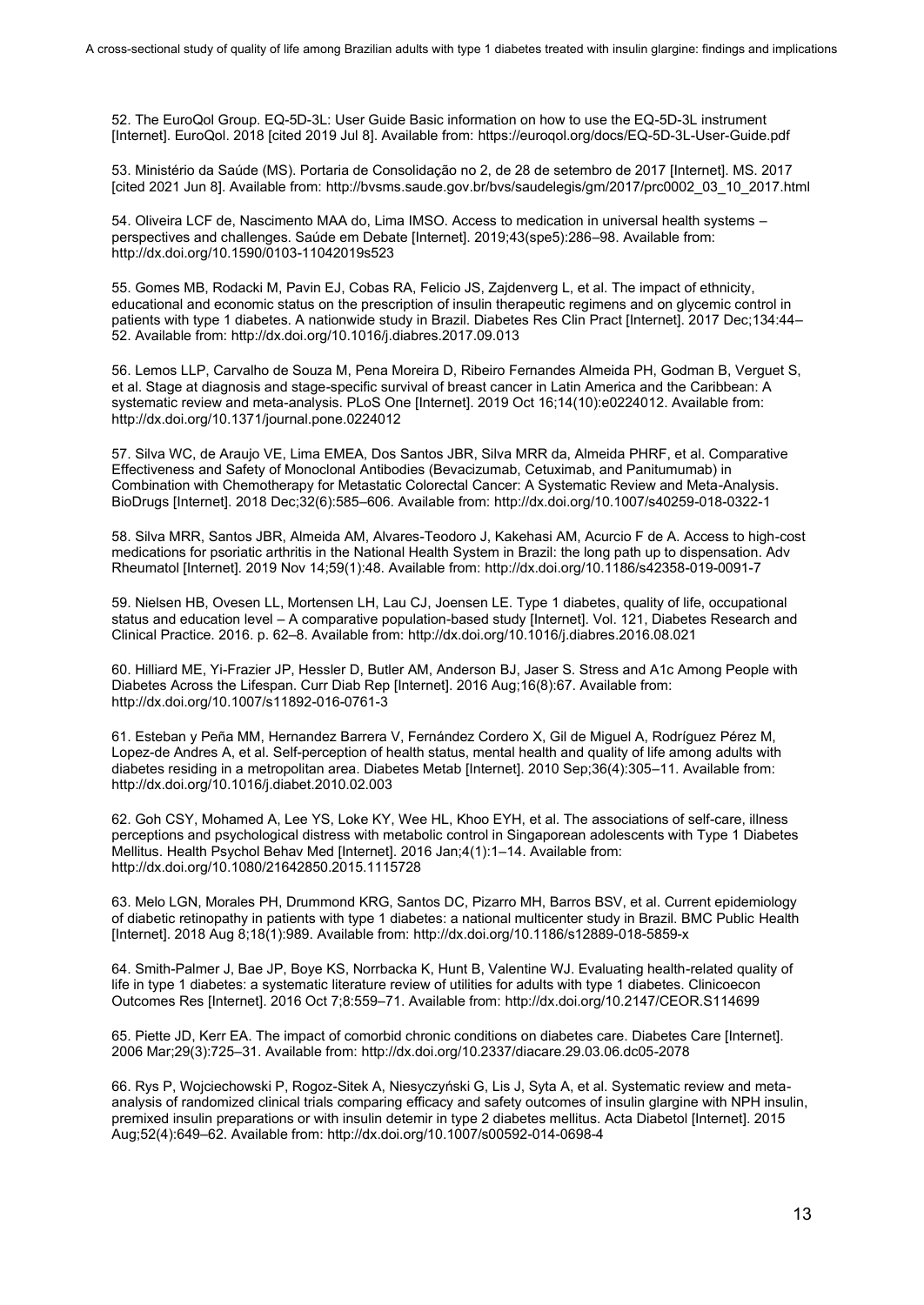67. Fiesselmann A, Wiesner T, Fleischmann H, Bramlage P. Real-world therapeutic benefits of patients on insulin [glargine versus NPH insulin. Acta Diabetol \[Internet\]. 2016 Oct;53\(5\):717–26. Available from:](file:///C:/Users/henri/Google%20Drive/DOUTORADO/Tese/Artigo%202/Submissões/Clinical%20Diabetes/R2/Fiesselmann%20A,%20Wiesner%20T,%20Fleischmann%20H,%20Bramlage%20P.%20Real-world%20therapeutic%20benefits%20of%20patients%20on%20insulin%20glargine%20versus%20NPH%20insulin.%20Acta%20Diabetol%20%5bInternet%5d.%202016%20Oct;53(5):717–26.%20Available%20from:)  <http://dx.doi.org/10.1007/s00592-016-0862-0>

68. [Raskin P, Klaff L, Bergenstal R, Hallé JP, Donley D, Mecca T. A 16-week comparison of the novel insulin](file:///C:/Users/henri/Google%20Drive/DOUTORADO/Tese/Artigo%202/Submissões/Clinical%20Diabetes/R2/Raskin%20P,%20Klaff%20L,%20Bergenstal%20R,%20Hallé%20JP,%20Donley%20D,%20Mecca%20T.%20A%2016-week%20comparison%20of%20the%20novel%20insulin%20analog%20insulin%20glargine%20(HOE%20901)%20and%20NPH%20human%20insulin%20used%20with%20insulin%20lispro%20in%20patients%20with%20type%201%20diabetes.%20Diabetes%20Care%20%5bInternet%5d.%202000%20Nov;23(11):1666–71.%20Available%20from:)  [analog insulin glargine \(HOE 901\) and NPH human insulin used with insulin lispro in patients with type 1](file:///C:/Users/henri/Google%20Drive/DOUTORADO/Tese/Artigo%202/Submissões/Clinical%20Diabetes/R2/Raskin%20P,%20Klaff%20L,%20Bergenstal%20R,%20Hallé%20JP,%20Donley%20D,%20Mecca%20T.%20A%2016-week%20comparison%20of%20the%20novel%20insulin%20analog%20insulin%20glargine%20(HOE%20901)%20and%20NPH%20human%20insulin%20used%20with%20insulin%20lispro%20in%20patients%20with%20type%201%20diabetes.%20Diabetes%20Care%20%5bInternet%5d.%202000%20Nov;23(11):1666–71.%20Available%20from:)  [diabetes. Diabetes Care \[Internet\]. 2000 Nov;23\(11\):1666–71. Available from:](file:///C:/Users/henri/Google%20Drive/DOUTORADO/Tese/Artigo%202/Submissões/Clinical%20Diabetes/R2/Raskin%20P,%20Klaff%20L,%20Bergenstal%20R,%20Hallé%20JP,%20Donley%20D,%20Mecca%20T.%20A%2016-week%20comparison%20of%20the%20novel%20insulin%20analog%20insulin%20glargine%20(HOE%20901)%20and%20NPH%20human%20insulin%20used%20with%20insulin%20lispro%20in%20patients%20with%20type%201%20diabetes.%20Diabetes%20Care%20%5bInternet%5d.%202000%20Nov;23(11):1666–71.%20Available%20from:)  <http://dx.doi.org/10.2337/diacare.23.11.1666>

69. [Yamamoto-Honda R, Takahashi Y, Yoshida Y, Hara Y, Kawai A, Kitazato H, et al. Use of insulin glargine in](http://paperpile.com/b/2s9aSa/eyHRI)  [Japanese patients with type 1 diabetes. Intern Med \[Internet\]. 2007 Jul 2;46\(13\):937–43. Available from:](http://paperpile.com/b/2s9aSa/eyHRI)  <http://dx.doi.org/10.2169/internalmedicine.46.6467>

70. [Melo KFS, Bahia LR, Pasinato B, Porfirio GJM, Martimbianco AL, Riera R, et al. Short-acting insulin](file:///C:/Users/henri/Google%20Drive/DOUTORADO/Tese/Artigo%202/Submissões/Clinical%20Diabetes/R2/Melo%20KFS,%20Bahia%20LR,%20Pasinato%20B,%20Porfirio%20GJM,%20Martimbianco%20AL,%20Riera%20R,%20et%20al.%20Short-acting%20insulin%20analogues%20versus%20regular%20human%20insulin%20on%20postprandial%20glucose%20and%20hypoglycemia%20in%20type%201%20diabetes%20mellitus:%20a%20systematic%20review%20and%20meta-analysis.%20Diabetol%20Metab%20Syndr%20%5bInternet%5d.%202019%20Jan%203;11:2.%20Available%20from:)  [analogues versus regular human insulin on postprandial glucose and hypoglycemia in type 1 diabetes mellitus: a](file:///C:/Users/henri/Google%20Drive/DOUTORADO/Tese/Artigo%202/Submissões/Clinical%20Diabetes/R2/Melo%20KFS,%20Bahia%20LR,%20Pasinato%20B,%20Porfirio%20GJM,%20Martimbianco%20AL,%20Riera%20R,%20et%20al.%20Short-acting%20insulin%20analogues%20versus%20regular%20human%20insulin%20on%20postprandial%20glucose%20and%20hypoglycemia%20in%20type%201%20diabetes%20mellitus:%20a%20systematic%20review%20and%20meta-analysis.%20Diabetol%20Metab%20Syndr%20%5bInternet%5d.%202019%20Jan%203;11:2.%20Available%20from:)  [systematic review and meta-analysis. Diabetol Metab Syndr \[Internet\]. 2019 Jan 3;11:2. Available from:](file:///C:/Users/henri/Google%20Drive/DOUTORADO/Tese/Artigo%202/Submissões/Clinical%20Diabetes/R2/Melo%20KFS,%20Bahia%20LR,%20Pasinato%20B,%20Porfirio%20GJM,%20Martimbianco%20AL,%20Riera%20R,%20et%20al.%20Short-acting%20insulin%20analogues%20versus%20regular%20human%20insulin%20on%20postprandial%20glucose%20and%20hypoglycemia%20in%20type%201%20diabetes%20mellitus:%20a%20systematic%20review%20and%20meta-analysis.%20Diabetol%20Metab%20Syndr%20%5bInternet%5d.%202019%20Jan%203;11:2.%20Available%20from:)  <http://dx.doi.org/10.1186/s13098-018-0397-3>

71. [Fidler C, Elmelund Christensen T, Gillard S. Hypoglycemia: an overview of fear of hypoglycemia, quality-of](file:///C:/Users/henri/Google%20Drive/DOUTORADO/Tese/Artigo%202/Submissões/Clinical%20Diabetes/R2/Fidler%20C,%20Elmelund%20Christensen%20T,%20Gillard%20S.%20Hypoglycemia:%20an%20overview%20of%20fear%20of%20hypoglycemia,%20quality-of-life,%20and%20impact%20on%20costs.%20J%20Med%20Econ%20%5bInternet%5d.%202011%20Aug%2019;14(5):646–55.%20Available%20from:)[life, and impact on costs. J Med Econ \[Internet\]. 2011 Aug 19;14\(5\):646–55. Available from:](file:///C:/Users/henri/Google%20Drive/DOUTORADO/Tese/Artigo%202/Submissões/Clinical%20Diabetes/R2/Fidler%20C,%20Elmelund%20Christensen%20T,%20Gillard%20S.%20Hypoglycemia:%20an%20overview%20of%20fear%20of%20hypoglycemia,%20quality-of-life,%20and%20impact%20on%20costs.%20J%20Med%20Econ%20%5bInternet%5d.%202011%20Aug%2019;14(5):646–55.%20Available%20from:)  <http://dx.doi.org/10.3111/13696998.2011.610852>

72. [Marra LP, Araújo VE, Oliveira GC, Diniz LM, Guerra Júnior AA, Acurcio F de](file:///C:/Users/henri/Google%20Drive/DOUTORADO/Tese/Artigo%202/Submissões/Clinical%20Diabetes/R2/Marra%20LP,%20Araújo%20VE,%20Oliveira%20GC,%20Diniz%20LM,%20Guerra%20Júnior%20AA,%20Acurcio%20F%20de%20A,%20et%20al.%20The%20clinical%20effectiveness%20of%20insulin%20glargine%20in%20patients%20with%20Type%20I%20diabetes%20in%20Brazil:%20findings%20and%20implications.%20J%20Comp%20Eff%20Res%20%5bInternet%5d.%202017%20Sep;6(6):519–27.%20Available%20from:) A, et al. The clinical [effectiveness of insulin glargine in patients with Type I diabetes in Brazil: findings and implications. J Comp Eff](file:///C:/Users/henri/Google%20Drive/DOUTORADO/Tese/Artigo%202/Submissões/Clinical%20Diabetes/R2/Marra%20LP,%20Araújo%20VE,%20Oliveira%20GC,%20Diniz%20LM,%20Guerra%20Júnior%20AA,%20Acurcio%20F%20de%20A,%20et%20al.%20The%20clinical%20effectiveness%20of%20insulin%20glargine%20in%20patients%20with%20Type%20I%20diabetes%20in%20Brazil:%20findings%20and%20implications.%20J%20Comp%20Eff%20Res%20%5bInternet%5d.%202017%20Sep;6(6):519–27.%20Available%20from:)  [Res \[Internet\]. 2017 Sep;6\(6\):519–27. Available from:](file:///C:/Users/henri/Google%20Drive/DOUTORADO/Tese/Artigo%202/Submissões/Clinical%20Diabetes/R2/Marra%20LP,%20Araújo%20VE,%20Oliveira%20GC,%20Diniz%20LM,%20Guerra%20Júnior%20AA,%20Acurcio%20F%20de%20A,%20et%20al.%20The%20clinical%20effectiveness%20of%20insulin%20glargine%20in%20patients%20with%20Type%20I%20diabetes%20in%20Brazil:%20findings%20and%20implications.%20J%20Comp%20Eff%20Res%20%5bInternet%5d.%202017%20Sep;6(6):519–27.%20Available%20from:) <http://dx.doi.org/10.2217/cer-2016-0099>

73. [Viana LV, Leitão CB, Kramer CK, Zucatti ATN, Jezini DL, Felício J, et al. Poor glycaemic control in Brazilian](file:///C:/Users/henri/Google%20Drive/DOUTORADO/Tese/Artigo%202/Submissões/Clinical%20Diabetes/R2/Viana%20LV,%20Leitão%20CB,%20Kramer%20CK,%20Zucatti%20ATN,%20Jezini%20DL,%20Felício%20J,%20et%20al.%20Poor%20glycaemic%20control%20in%20Brazilian%20patients%20with%20type%202%20diabetes%20attending%20the%20public%20healthcare%20system:%20a%20cross-sectional%20study.%20BMJ%20Open%20%5bInternet%5d.%202013%20Sep%2018;3(9):e003336.%20Available%20from:)  [patients with type 2 diabetes attending the public healthcare system: a cross-sectional study. BMJ Open](file:///C:/Users/henri/Google%20Drive/DOUTORADO/Tese/Artigo%202/Submissões/Clinical%20Diabetes/R2/Viana%20LV,%20Leitão%20CB,%20Kramer%20CK,%20Zucatti%20ATN,%20Jezini%20DL,%20Felício%20J,%20et%20al.%20Poor%20glycaemic%20control%20in%20Brazilian%20patients%20with%20type%202%20diabetes%20attending%20the%20public%20healthcare%20system:%20a%20cross-sectional%20study.%20BMJ%20Open%20%5bInternet%5d.%202013%20Sep%2018;3(9):e003336.%20Available%20from:)  [\[Internet\]. 2013 Sep 18;3\(9\):e003336. Available from:](file:///C:/Users/henri/Google%20Drive/DOUTORADO/Tese/Artigo%202/Submissões/Clinical%20Diabetes/R2/Viana%20LV,%20Leitão%20CB,%20Kramer%20CK,%20Zucatti%20ATN,%20Jezini%20DL,%20Felício%20J,%20et%20al.%20Poor%20glycaemic%20control%20in%20Brazilian%20patients%20with%20type%202%20diabetes%20attending%20the%20public%20healthcare%20system:%20a%20cross-sectional%20study.%20BMJ%20Open%20%5bInternet%5d.%202013%20Sep%2018;3(9):e003336.%20Available%20from:) <http://dx.doi.org/10.1136/bmjopen-2013-003336>

74. [Mendes ABV, Fittipaldi JAS, Neves RCS, Chacra AR, Moreira ED Jr. Prevalence and correlates of](file:///C:/Users/henri/Google%20Drive/DOUTORADO/Tese/Artigo%202/Submissões/Clinical%20Diabetes/R2/Mendes%20ABV,%20Fittipaldi%20JAS,%20Neves%20RCS,%20Chacra%20AR,%20Moreira%20ED%20Jr.%20Prevalence%20and%20correlates%20of%20inadequate%20glycaemic%20control:%20results%20from%20a%20nationwide%20survey%20in%206,671%20adults%20with%20diabetes%20in%20Brazil.%20Acta%20Diabetol%20%5bInternet%5d.%202010%20Jun;47(2):137–45.%20Available%20from:)  [inadequate glycaemic control: results from a nationwide survey in 6,671 adults with diabetes in Brazil. Acta](file:///C:/Users/henri/Google%20Drive/DOUTORADO/Tese/Artigo%202/Submissões/Clinical%20Diabetes/R2/Mendes%20ABV,%20Fittipaldi%20JAS,%20Neves%20RCS,%20Chacra%20AR,%20Moreira%20ED%20Jr.%20Prevalence%20and%20correlates%20of%20inadequate%20glycaemic%20control:%20results%20from%20a%20nationwide%20survey%20in%206,671%20adults%20with%20diabetes%20in%20Brazil.%20Acta%20Diabetol%20%5bInternet%5d.%202010%20Jun;47(2):137–45.%20Available%20from:)  [Diabetol \[Internet\]. 2010 Jun;47\(2\):137–45. Available from:](file:///C:/Users/henri/Google%20Drive/DOUTORADO/Tese/Artigo%202/Submissões/Clinical%20Diabetes/R2/Mendes%20ABV,%20Fittipaldi%20JAS,%20Neves%20RCS,%20Chacra%20AR,%20Moreira%20ED%20Jr.%20Prevalence%20and%20correlates%20of%20inadequate%20glycaemic%20control:%20results%20from%20a%20nationwide%20survey%20in%206,671%20adults%20with%20diabetes%20in%20Brazil.%20Acta%20Diabetol%20%5bInternet%5d.%202010%20Jun;47(2):137–45.%20Available%20from:) <http://dx.doi.org/10.1007/s00592-009-0138-z>

75. [Caires de Souza AL, de Assis Acurcio F, Guerra Júnior AA, Rezende Macedo do Nascimento RC, Godman](file:///C:/Users/henri/Google%20Drive/DOUTORADO/Tese/Artigo%202/Submissões/Clinical%20Diabetes/R2/Caires%20de%20Souza%20AL,%20de%20Assis%20Acurcio%20F,%20Guerra%20Júnior%20AA,%20Rezende%20Macedo%20do%20Nascimento%20RC,%20Godman%20B,%20Diniz%20LM.%20Insulin%20glargine%20in%20a%20Brazilian%20state:%20should%20the%20government%20disinvest?%20An%20assessment%20based%20on%20a%20systematic%20review.%20Appl%20Health%20Econ%20Health%20Policy%20%5bInternet%5d.%202014%20Feb;12(1):19–32.%20Available%20from:)  [B, Diniz LM. Insulin glargine in a Brazilian state: should the government disinvest? An assessment based on a](file:///C:/Users/henri/Google%20Drive/DOUTORADO/Tese/Artigo%202/Submissões/Clinical%20Diabetes/R2/Caires%20de%20Souza%20AL,%20de%20Assis%20Acurcio%20F,%20Guerra%20Júnior%20AA,%20Rezende%20Macedo%20do%20Nascimento%20RC,%20Godman%20B,%20Diniz%20LM.%20Insulin%20glargine%20in%20a%20Brazilian%20state:%20should%20the%20government%20disinvest?%20An%20assessment%20based%20on%20a%20systematic%20review.%20Appl%20Health%20Econ%20Health%20Policy%20%5bInternet%5d.%202014%20Feb;12(1):19–32.%20Available%20from:)  [systematic review. Appl Health Econ Health Policy \[Internet\]. 2014 Feb;12\(1\):19–32. Available from:](file:///C:/Users/henri/Google%20Drive/DOUTORADO/Tese/Artigo%202/Submissões/Clinical%20Diabetes/R2/Caires%20de%20Souza%20AL,%20de%20Assis%20Acurcio%20F,%20Guerra%20Júnior%20AA,%20Rezende%20Macedo%20do%20Nascimento%20RC,%20Godman%20B,%20Diniz%20LM.%20Insulin%20glargine%20in%20a%20Brazilian%20state:%20should%20the%20government%20disinvest?%20An%20assessment%20based%20on%20a%20systematic%20review.%20Appl%20Health%20Econ%20Health%20Policy%20%5bInternet%5d.%202014%20Feb;12(1):19–32.%20Available%20from:)  <http://dx.doi.org/10.1007/s40258-013-0073-6>

76. [Marra LP, Araújo VE, Silva TBC, Diniz LM, Guerra Junior AA, Acurcio FA, et](file:///C:/Users/henri/Google%20Drive/DOUTORADO/Tese/Artigo%202/Submissões/Clinical%20Diabetes/R2/Marra%20LP,%20Araújo%20VE,%20Silva%20TBC,%20Diniz%20LM,%20Guerra%20Junior%20AA,%20Acurcio%20FA,%20et%20al.%20Clinical%20Effectiveness%20and%20Safety%20of%20Analog%20Glargine%20in%20Type%201%20Diabetes:%20A%20Systematic%20Review%20and%20Meta-Analysis.%20Diabetes%20Ther%20%5bInternet%5d.%202016%20Jun;7(2):241–58.%20Available%20from:) al. Clinical Effectiveness and [Safety of Analog Glargine in Type 1 Diabetes: A Systematic Review and Meta-Analysis. Diabetes Ther \[Internet\].](file:///C:/Users/henri/Google%20Drive/DOUTORADO/Tese/Artigo%202/Submissões/Clinical%20Diabetes/R2/Marra%20LP,%20Araújo%20VE,%20Silva%20TBC,%20Diniz%20LM,%20Guerra%20Junior%20AA,%20Acurcio%20FA,%20et%20al.%20Clinical%20Effectiveness%20and%20Safety%20of%20Analog%20Glargine%20in%20Type%201%20Diabetes:%20A%20Systematic%20Review%20and%20Meta-Analysis.%20Diabetes%20Ther%20%5bInternet%5d.%202016%20Jun;7(2):241–58.%20Available%20from:)  [2016 Jun;7\(2\):241–58. Available from:](file:///C:/Users/henri/Google%20Drive/DOUTORADO/Tese/Artigo%202/Submissões/Clinical%20Diabetes/R2/Marra%20LP,%20Araújo%20VE,%20Silva%20TBC,%20Diniz%20LM,%20Guerra%20Junior%20AA,%20Acurcio%20FA,%20et%20al.%20Clinical%20Effectiveness%20and%20Safety%20of%20Analog%20Glargine%20in%20Type%201%20Diabetes:%20A%20Systematic%20Review%20and%20Meta-Analysis.%20Diabetes%20Ther%20%5bInternet%5d.%202016%20Jun;7(2):241–58.%20Available%20from:) <http://dx.doi.org/10.1007/s13300-016-0166-y>

77. [Silva TBC, Almeida PHRF, Araújo VE, Acurcio F de A, Guerra Júnior AA, Godman B, et al. Effectiveness and](file:///C:/Users/henri/Google%20Drive/DOUTORADO/Tese/Artigo%202/Submissões/Clinical%20Diabetes/R2/Silva%20TBC,%20Almeida%20PHRF,%20Araújo%20VE,%20Acurcio%20F%20de%20A,%20Guerra%20Júnior%20AA,%20Godman%20B,%20et%20al.%20Effectiveness%20and%20safety%20of%20insulin%20glargine%20detemir%20analysis%20in%20patients%20with%20type%201%20diabetes:%20systematic%20review%20and%20meta-analysis.%20Ther%20Adv%20Endocrinol%20Metab%20%5bInternet%5d.%202018%20Jun%2022;9(8):241–54.%20Available%20from:)  [safety of insulin glargine detemir analysis in patients with type 1 diabetes: systematic review and meta-analysis.](file:///C:/Users/henri/Google%20Drive/DOUTORADO/Tese/Artigo%202/Submissões/Clinical%20Diabetes/R2/Silva%20TBC,%20Almeida%20PHRF,%20Araújo%20VE,%20Acurcio%20F%20de%20A,%20Guerra%20Júnior%20AA,%20Godman%20B,%20et%20al.%20Effectiveness%20and%20safety%20of%20insulin%20glargine%20detemir%20analysis%20in%20patients%20with%20type%201%20diabetes:%20systematic%20review%20and%20meta-analysis.%20Ther%20Adv%20Endocrinol%20Metab%20%5bInternet%5d.%202018%20Jun%2022;9(8):241–54.%20Available%20from:)  [Ther Adv Endocrinol Metab \[Internet\]. 2018 Jun 22;9\(8\):241–54. Available from:](file:///C:/Users/henri/Google%20Drive/DOUTORADO/Tese/Artigo%202/Submissões/Clinical%20Diabetes/R2/Silva%20TBC,%20Almeida%20PHRF,%20Araújo%20VE,%20Acurcio%20F%20de%20A,%20Guerra%20Júnior%20AA,%20Godman%20B,%20et%20al.%20Effectiveness%20and%20safety%20of%20insulin%20glargine%20detemir%20analysis%20in%20patients%20with%20type%201%20diabetes:%20systematic%20review%20and%20meta-analysis.%20Ther%20Adv%20Endocrinol%20Metab%20%5bInternet%5d.%202018%20Jun%2022;9(8):241–54.%20Available%20from:)  <http://dx.doi.org/10.1177/2042018818781414>

78. Cefalu WT, Dawes DE, [Gavlak G, Goldman D, Herman WH, Van Nuys K, et al. Insulin Access and](http://paperpile.com/b/2s9aSa/dMgKU)  [Affordability Working Group: Conclusions and Recommendations. Diabetes Care \[Internet\]. 2018](http://paperpile.com/b/2s9aSa/dMgKU)  [Jun;41\(6\):1299–311. Available from:](http://paperpile.com/b/2s9aSa/dMgKU) <http://dx.doi.org/10.2337/dci18-0019>

79. [Bahia L, Kupfer R, Momesso D, Cabral DAP, Tschiedel B, Puñales M, et al. Health-related quality of life and](file:///C:/Users/henri/Google%20Drive/DOUTORADO/Tese/Artigo%202/Submissões/Clinical%20Diabetes/R2/Bahia%20L,%20Kupfer%20R,%20Momesso%20D,%20Cabral%20DAP,%20Tschiedel%20B,%20Puñales%20M,%20et%20al.%20Health-related%20quality%20of%20life%20and%20utility%20values%20associated%20to%20hypoglycemia%20in%20patients%20with%20type%201%20diabetes%20mellitus%20treated%20in%20the%20Brazilian%20Public%20Health%20System:%20a%20multicenter%20study.%20Diabetol%20Metab%20Syndr%20%5bInternet%5d.%202017%20Jan%2028;9:9.%20Available%20from:)  [utility values associated to hypoglycemia in patients with type 1 diabetes mellitus treated in the Brazilian Public](file:///C:/Users/henri/Google%20Drive/DOUTORADO/Tese/Artigo%202/Submissões/Clinical%20Diabetes/R2/Bahia%20L,%20Kupfer%20R,%20Momesso%20D,%20Cabral%20DAP,%20Tschiedel%20B,%20Puñales%20M,%20et%20al.%20Health-related%20quality%20of%20life%20and%20utility%20values%20associated%20to%20hypoglycemia%20in%20patients%20with%20type%201%20diabetes%20mellitus%20treated%20in%20the%20Brazilian%20Public%20Health%20System:%20a%20multicenter%20study.%20Diabetol%20Metab%20Syndr%20%5bInternet%5d.%202017%20Jan%2028;9:9.%20Available%20from:)  [Health System: a multicenter study. Diabetol Metab Syndr \[Internet\]. 2017 Jan 28;9:9. Available from:](file:///C:/Users/henri/Google%20Drive/DOUTORADO/Tese/Artigo%202/Submissões/Clinical%20Diabetes/R2/Bahia%20L,%20Kupfer%20R,%20Momesso%20D,%20Cabral%20DAP,%20Tschiedel%20B,%20Puñales%20M,%20et%20al.%20Health-related%20quality%20of%20life%20and%20utility%20values%20associated%20to%20hypoglycemia%20in%20patients%20with%20type%201%20diabetes%20mellitus%20treated%20in%20the%20Brazilian%20Public%20Health%20System:%20a%20multicenter%20study.%20Diabetol%20Metab%20Syndr%20%5bInternet%5d.%202017%20Jan%2028;9:9.%20Available%20from:)  <http://dx.doi.org/10.1186/s13098-017-0206-4>

80. Strandberg RB, [Graue M, Wentzel-Larsen T, Peyrot M, Wahl AK, Rokne B. The relationships among fear of](file:///C:/Users/henri/Google%20Drive/DOUTORADO/Tese/Artigo%202/Submissões/Clinical%20Diabetes/R2/Strandberg%20RB,%20Graue%20M,%20Wentzel-Larsen%20T,%20Peyrot%20M,%20Wahl%20AK,%20Rokne%20B.%20The%20relationships%20among%20fear%20of%20hypoglycaemia,%20diabetes-related%20quality%20of%20life%20and%20psychological%20well-being%20in%20Norwegian%20adults%20with%20Type%201%20diabetes.%20Diabetes%20Res%20Clin%20Pract%20%5bInternet%5d.%202017%20Feb;124:11–9.%20Available%20from:)  [hypoglycaemia, diabetes-related quality of life and psychological well-being in Norwegian adults with Type 1](file:///C:/Users/henri/Google%20Drive/DOUTORADO/Tese/Artigo%202/Submissões/Clinical%20Diabetes/R2/Strandberg%20RB,%20Graue%20M,%20Wentzel-Larsen%20T,%20Peyrot%20M,%20Wahl%20AK,%20Rokne%20B.%20The%20relationships%20among%20fear%20of%20hypoglycaemia,%20diabetes-related%20quality%20of%20life%20and%20psychological%20well-being%20in%20Norwegian%20adults%20with%20Type%201%20diabetes.%20Diabetes%20Res%20Clin%20Pract%20%5bInternet%5d.%202017%20Feb;124:11–9.%20Available%20from:)  [diabetes. Diabetes Res Clin Pract \[Internet\]. 2017 Feb;124:11–9. Available from:](file:///C:/Users/henri/Google%20Drive/DOUTORADO/Tese/Artigo%202/Submissões/Clinical%20Diabetes/R2/Strandberg%20RB,%20Graue%20M,%20Wentzel-Larsen%20T,%20Peyrot%20M,%20Wahl%20AK,%20Rokne%20B.%20The%20relationships%20among%20fear%20of%20hypoglycaemia,%20diabetes-related%20quality%20of%20life%20and%20psychological%20well-being%20in%20Norwegian%20adults%20with%20Type%201%20diabetes.%20Diabetes%20Res%20Clin%20Pract%20%5bInternet%5d.%202017%20Feb;124:11–9.%20Available%20from:)  <http://dx.doi.org/10.1016/j.diabres.2016.12.018>

81. [Zhang Y, Wu J, Chen Y, Shi L. EQ-5D-3L Decrements by Diabetes Complications and Comorbidities in](file:///C:/Users/henri/Google%20Drive/DOUTORADO/Tese/Artigo%202/Submissões/Clinical%20Diabetes/R2/Zhang%20Y,%20Wu%20J,%20Chen%20Y,%20Shi%20L.%20EQ-5D-3L%20Decrements%20by%20Diabetes%20Complications%20and%20Comorbidities%20in%20China.%20Diabetes%20Ther%20%5bInternet%5d.%202020%20Apr;11(4):939–50.%20Available%20from:)  [China. Diabetes Ther \[Internet\]. 2020 Apr;11\(4\):939–50. Available from:](file:///C:/Users/henri/Google%20Drive/DOUTORADO/Tese/Artigo%202/Submissões/Clinical%20Diabetes/R2/Zhang%20Y,%20Wu%20J,%20Chen%20Y,%20Shi%20L.%20EQ-5D-3L%20Decrements%20by%20Diabetes%20Complications%20and%20Comorbidities%20in%20China.%20Diabetes%20Ther%20%5bInternet%5d.%202020%20Apr;11(4):939–50.%20Available%20from:) [http://dx.doi.org/10.1007/s13300-020-](http://dx.doi.org/10.1007/s13300-020-00788-z) [00788-z](http://dx.doi.org/10.1007/s13300-020-00788-z)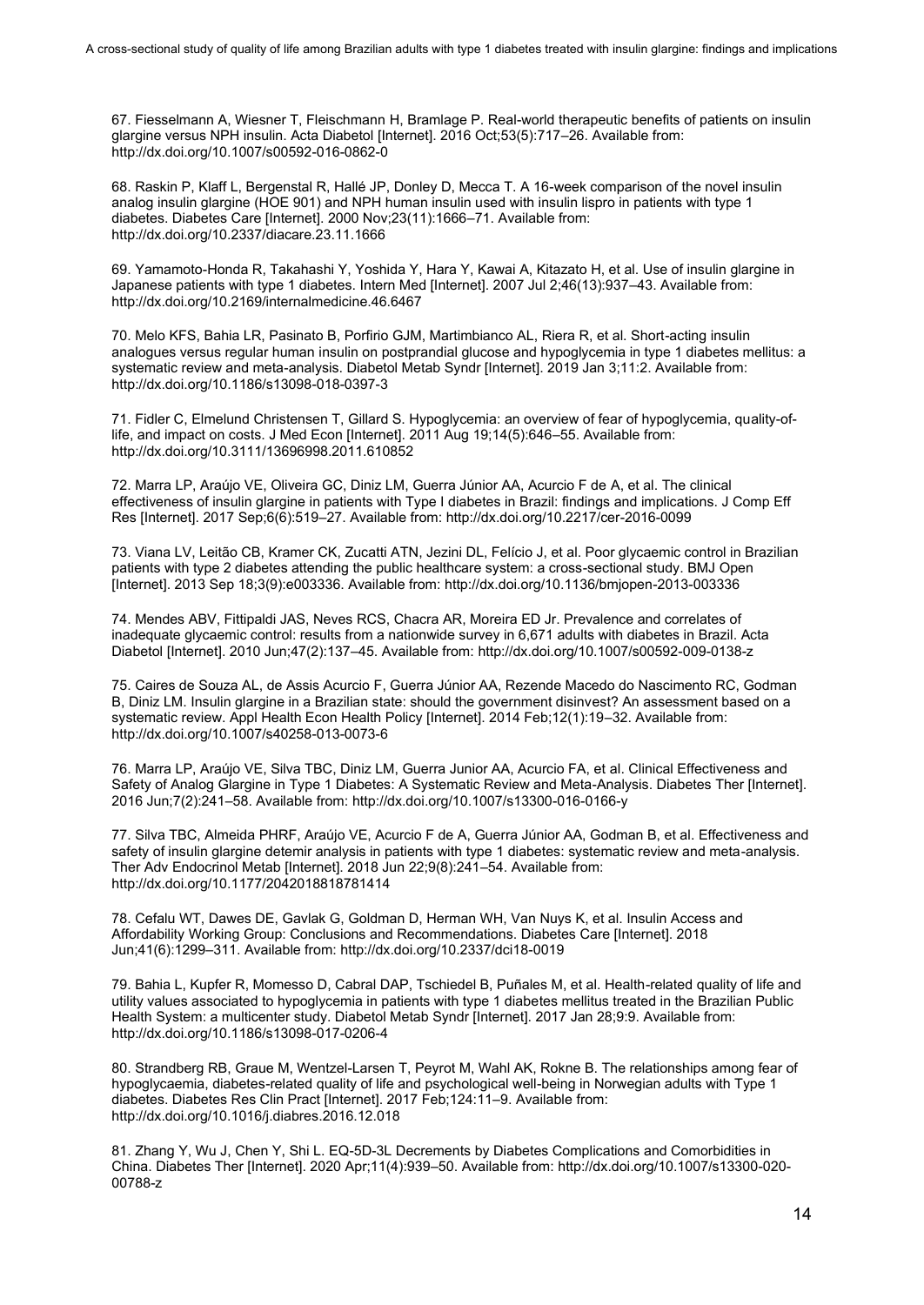## **List of Tables**

**Table 1.** Sociodemographic, occupational characteristics and mean utility scores of individuals with type 1 diabetes mellitus treated with insulin glargine (N = 401). Minas Gerais, Brazil, 2017.

|                             |                             | $IGIa = 401$ |                              |              |          |  |
|-----------------------------|-----------------------------|--------------|------------------------------|--------------|----------|--|
|                             | <b>Variables</b>            | n, %         | <b>Mean Utility (SD)</b>     | 95 % CI      | p-value* |  |
|                             | Male                        | 202 (51)     | 0.826(0.012)                 | 0.801; 0.852 |          |  |
| Gender                      | Female                      | 199 (49)     | 0.764(0.012)                 | 0.740; 0.789 | 0.001    |  |
|                             | Mean $(SD) = 40.76 (0.841)$ |              |                              |              |          |  |
| Age (in                     | 18-40                       | 223 (56)     | 0.841(0.010)                 | 0.821; 0.861 |          |  |
| years)                      | 41-60                       | 117 (30)     | 0.763(0.015)                 | 0.731; 0.794 | < 0.001  |  |
|                             | 61-90                       | 61(14)       | 0.695(0.030)<br>0.634; 0.756 |              |          |  |
|                             | Nonblack                    | 233 (58)     | 0.805(0.011)                 | 0.783; 0.827 |          |  |
| <b>Ethnicity</b>            | <b>Black</b>                | 168 (42)     | 0.783(0.014)                 | 0.753; 0.812 | 0.274    |  |
| <b>Marital</b>              | Has a partner               | 187 (47)     | 0.785(0.014)                 | 0.757; 0.814 | 0.295    |  |
| status                      | No partner                  | 214 (53)     | 0.804(0.011)                 | 0.782; 0.827 |          |  |
|                             | $\geq 9$ years              | 324 (81)     | 0.815(0.009)                 | 0.797; 0.832 |          |  |
| <b>Education</b>            | $\leq 9$ years              | 77 (19)      | 0.716(0.026)<br>0.664; 0.768 |              | < 0.001  |  |
| <b>Housing</b>              | Owner                       | 326 (81)     | 0.797(0.010)                 | 0.777; 0.817 | 0.790    |  |
|                             | Nonowner                    | 75 (19)      | 0.791(0.018)                 | 0.753; 0.828 |          |  |
| <b>Residents in</b>         | With other people           | 374 (93)     | 0.796(0.009)                 | 0.778; 0.815 |          |  |
| the<br>household            | Alone                       | 27(7)        | 0.784(0.037)                 | 0.708; 0.860 | 0.734    |  |
|                             | $A1-A2$                     | 199 (50)     | 0.784(0.012)                 | 0.759; 0.809 |          |  |
| <b>Social class</b>         | <b>B1</b>                   | 194 (48)     | 0.808(0.013)                 | 0.782; 0.833 | 0.435    |  |
|                             | <b>B2</b>                   | 8(2)         | 0.797(0.052)                 | 0.674; 0.920 |          |  |
|                             | Nonworkers**                | 193 (48)     | 0.763(0.014)                 | 0.735; 0.792 |          |  |
| Occupation                  | Worker                      | 208 (52)     | 0.826(0.010)                 | 0.804;0.847  | 0.001    |  |
|                             | Nonworkers**                | 193 (51)     | 0.764(0.014)                 | 0.735; 0.792 |          |  |
| <b>Employment</b><br>status | Formal employment           | 132 (30)     | 0.836(0.013)                 | 0.810; 0.863 | 0.001    |  |
|                             | Informal employment         | 76 (19)      | 0.807(0.018)                 | 0.771; 0.844 |          |  |
| Weekly<br>workload          | Nonworkers**                | 193 (48)     | 0.764(0.014)                 | 0.735; 0.792 |          |  |
|                             | > 40 hours                  | 120 (30)     | 0.840(0.013)                 | 0.814; 0.867 |          |  |
|                             | 40 hours                    | 58 (15)      | 0.807(0.021)                 | 0.763; 0.851 | 0.001    |  |
|                             | 30 hours                    | 20(5)        | 0.834(0.034)                 | 0.760; 0.907 |          |  |
|                             | 20 hours                    | 5(1)         | 0.840(0.070)                 | 0.646; 0.999 |          |  |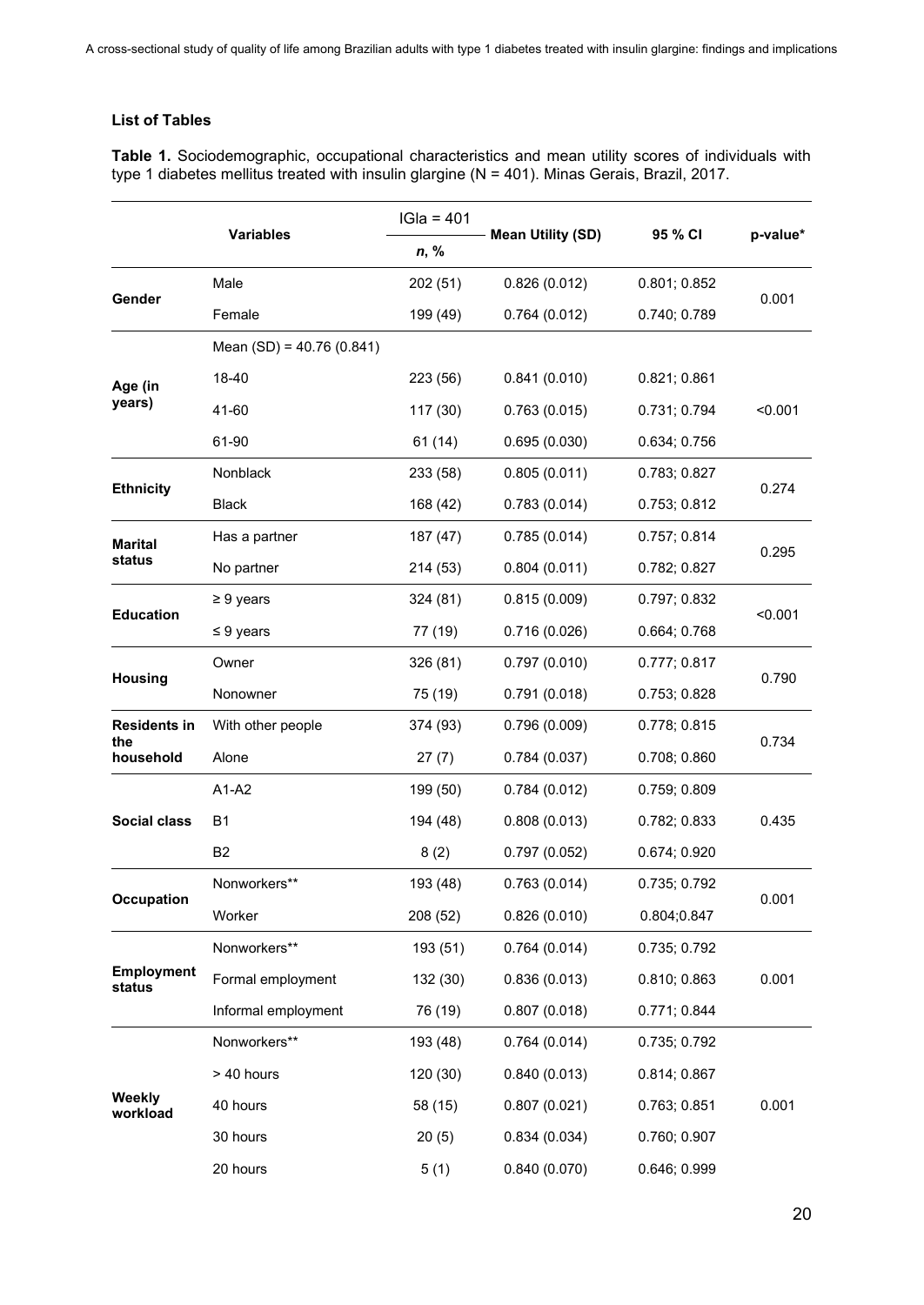|                             | 10 hours     | 5(1)     | 0.717(0.088) | 0.471; 0.962 |         |
|-----------------------------|--------------|----------|--------------|--------------|---------|
|                             | Nonworkers** | 193 (48) | 0.764(0.014) | 0.735; 0.792 |         |
| <b>Stress</b>               | Yes          | 107(27)  | 0.805(0.015) | 0.775; 0.836 | < 0.001 |
|                             | No           | 101 (25) | 0.851(0.014) | 0.821; 0.880 |         |
|                             | Nonworkers** | 193 (48) | 0.764(0.014) | 0.735; 0.792 |         |
| <b>Energy after</b><br>work | Yes          | 151 (38) | 0.841(0.012) | 0.816; 0.866 | < 0.001 |
|                             | No           | 57 (14)  | 0.792(0.020) | 0.751; 0.833 |         |

95% CI = 95% Confidence Interval; \*p-value <0.05 Statistically Significant; \*\*Nonworkers = Students, Retirees, Pensioners, Retired or Unemployed; A1-A2 classes = Best Social Conditions; and D-E classes = Worst Social Conditions (45); SD = Standard Deviation.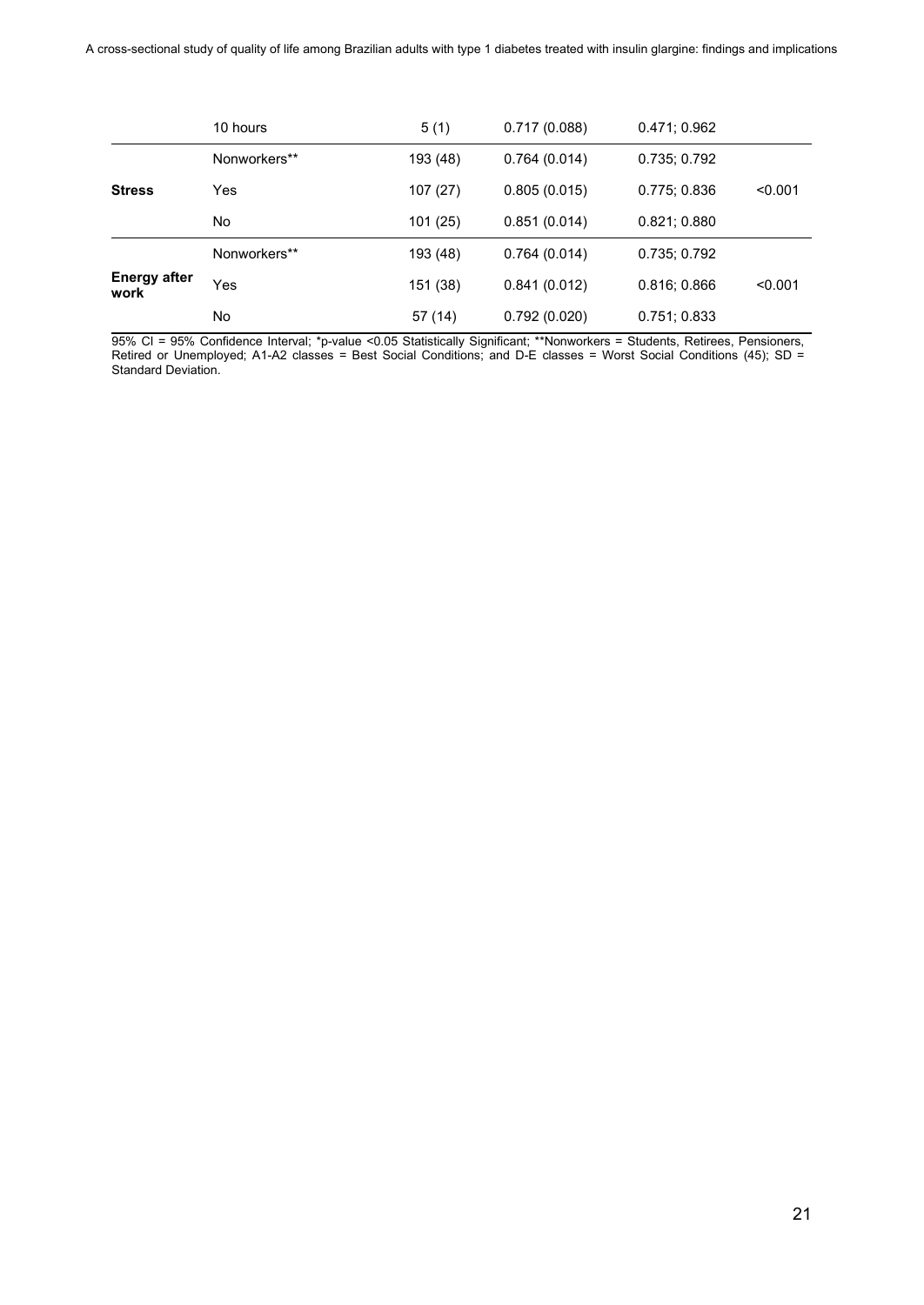**Table 2.** Clinical data, lifestyle, access to health services, and mean utility scores of patients with type 1 diabetes mellitus treated with insulin glargine (n = 401). Minas Gerais, Brazil, 2017.

| <b>Variables</b>                     |                                      | $IGIa = 401$ |                          |              | p-value* |  |
|--------------------------------------|--------------------------------------|--------------|--------------------------|--------------|----------|--|
|                                      |                                      | n, %         | <b>Mean Utility (SD)</b> | 95 % CI      |          |  |
|                                      | Very Good/Good                       | 227 (57)     | 0.856(0.010)             | 0.836; 0.876 |          |  |
| Self-perceived health                | Fair                                 | 155 (39)     | 0.735(0.014)             | 0.706; 0.764 | < 0.001  |  |
|                                      | Poor/Very poor                       | 19(4)        | 0.569(0.032)             | 0.501; 0.638 |          |  |
| Bedridden in the last                | Yes                                  | 40 (10)      | 0.666(0.033)             | 0.599; 0.734 |          |  |
| 15 days                              | No                                   | 361 (90)     | 0.810(0.009)             | 0.792; 0.828 | < 0.001  |  |
| Physical exercise in                 | Yes                                  | 257 (64)     | 0.827(0.010)             | 0.807; 0.847 |          |  |
| the last 15 days                     | No                                   | 144 (36)     | 0.739(0.016)             | 0.707; 0.772 | < 0.001  |  |
|                                      | DK/NR                                | 8(2)         | 0.768(0.063)             | 0.617; 0.919 |          |  |
| Doctor's visits in the<br>past year  | Zero to three                        | 250 (63)     | 0.840(0.010)             | 0.820; 0.861 | < 0.001  |  |
|                                      | Four or more                         | 143 (35)     | 0.719(0.015)             | 0.689; 0.750 |          |  |
|                                      | None                                 | 312 (78)     | 0.840(0.009)             | 0.801; 0.839 | < 0.001  |  |
| Hospitalizations in the<br>past year | One                                  | 72 (18)      | 0.729(0.023)             | 0.682; 0.775 |          |  |
|                                      | Two or more                          | 17(4)        | 0.626(0.043)             | 0.534; 0.718 |          |  |
|                                      | Yes                                  | 224 (56)     | 0.796(0.011)             | 0.773; 0.819 |          |  |
| <b>Medical insurance</b>             | <b>No</b>                            | 177 (44)     | 0.795(0.014)             | 0.766; 0.823 | 0.937    |  |
|                                      | Scheduling a doctor's<br>appointment | 143 (36)     | 0.787(0.015)             | 0.785; 0.817 | 0.025    |  |
| Problems to access                   | None                                 | 110 (28)     | 0.836(0.014)             | 0.807; 0.864 |          |  |
| health services                      | Access to medicines                  | 109 (26)     | 0.784(0.017)             | 0.749; 0.820 |          |  |
|                                      | <b>Others</b>                        | 39(10)       | 0.744(0.037)             | 0.668; 0.820 |          |  |
|                                      | Mean $(SD) = 1.55 (0.064)$           |              |                          |              |          |  |
| of<br><b>Number</b>                  | $0 - 3$                              | 373 (93)     | 0.809(0.008)             | 0.791; 0.826 | < 0.001  |  |
| comorbidities                        | $4-6$                                | 22(5)        | 0.649(0.034)             | 0.577; 0.722 |          |  |
|                                      | 7 or more                            | 6(2)         | 0.521(0.111)             | 0.234; 0.807 |          |  |
| <b>Systemic</b><br>arterial          | Yes                                  | 62(15)       | 0.676(0.026)             | 0.623; 0.730 | < 0.001  |  |
| hypertension                         | No                                   | 339 (85)     | 0.871(0.009)             | 0.800, 0.835 |          |  |
|                                      | Yes                                  | 24(6)        | 0.608(0.042)             | 0.519; 0.697 | < 0.001  |  |
| <b>CVD</b>                           | No                                   | 377 (94)     | 0.808(0.008)             | 0.790; 0.825 |          |  |
|                                      | Yes                                  | 5(1)         | 0.482(0.058)             | 0.319; 0.645 |          |  |
| <b>Stroke</b>                        | No                                   | 396 (99)     | 0.800(0.008)             | 0.782; 0.817 | < 0.001  |  |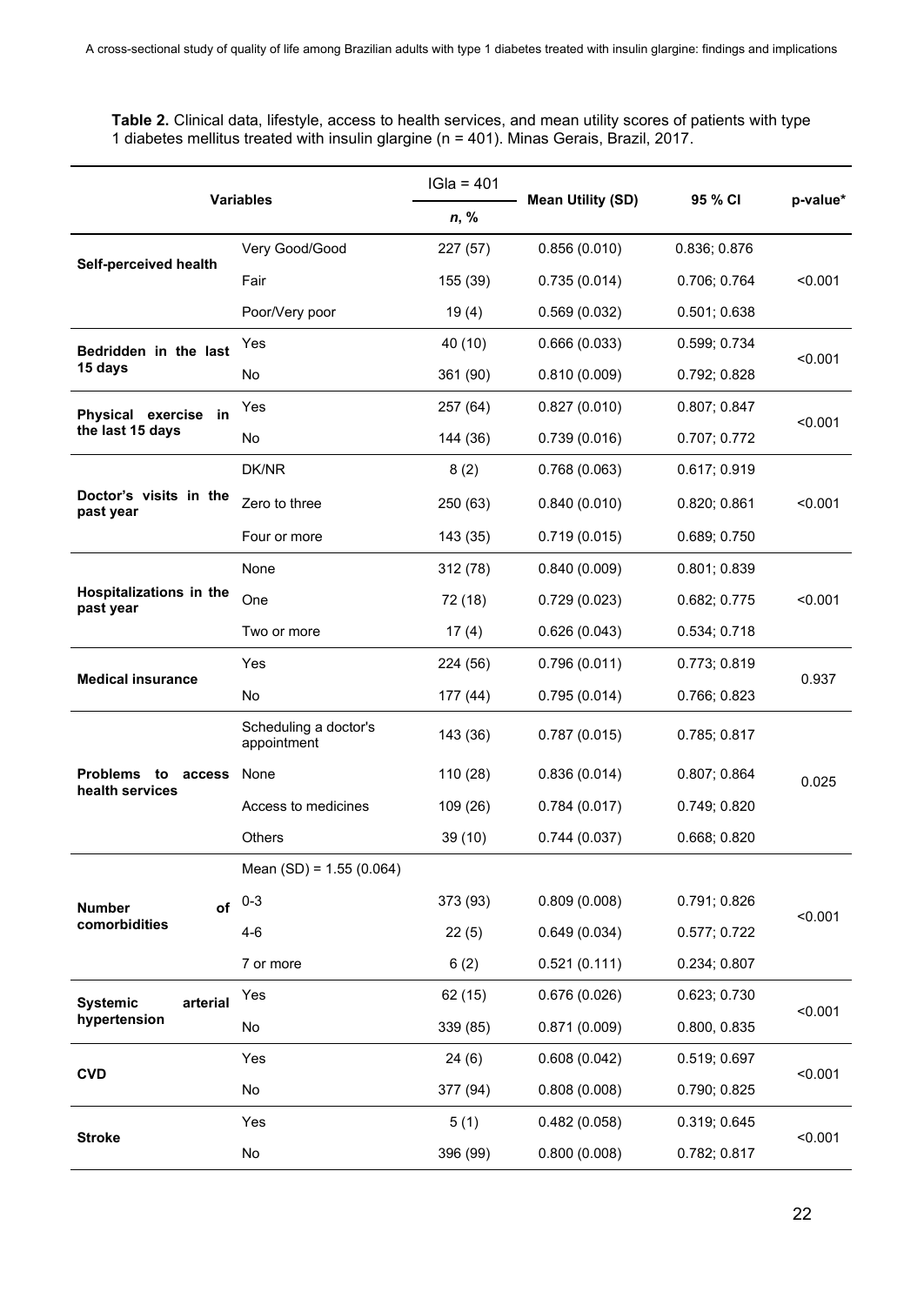| Kidney disease                                 | Yes                        | 24(6)    | 0.698(0.042)   | 0.609; 0.786   | 0.006   |  |
|------------------------------------------------|----------------------------|----------|----------------|----------------|---------|--|
|                                                | No                         | 377 (94) | 0.802(0.009)   | 0.784; 0.820   |         |  |
| <b>Diabetic retinopathy</b>                    | Yes                        | 41 (10)  | 0.646(0.029)   | 0.587; 0.705   | < 0.001 |  |
|                                                | No                         | 360 (90) | 0.813(0.009)   | 0.795; 0.831   |         |  |
| Dyslipidemia                                   | Yes                        | 10(2)    | 0.623(0.081)   | 0.439; 0.807   | 0.002   |  |
|                                                | No                         | 391 (98) | 0.800(0.008)   | 0.782; 0.818   |         |  |
| <b>Diabetic foot</b>                           | Yes                        | 4(1)     | 0.670(0.122)   | 0.281; 0.999   | 0.164   |  |
|                                                | No                         | 397 (99) | 0.797(0.009)   | ; 0.779; 0.815 |         |  |
| <b>Diabetic neuropathy</b>                     | Yes                        | 27(7)    | 0.582(0.032)   | 0.516; 0.649   | < 0.001 |  |
|                                                | No                         | 374 (93) | 0.811(0.008)   | 0.793; 0.829   |         |  |
| <b>COPD</b><br>(e.g.,<br>emphysema,<br>asthma, | Yes                        | 11(3)    | 0.614(0.061)   | 0.477; 0.750   | 0.001   |  |
| bronchitis)                                    | No                         | 390 (97) | 0.801(0.009)   | 0.783; 0.819   |         |  |
| <b>Hearing problems</b>                        | Yes                        | 7(2)     | 0.657(0.081)   | 0.457; 0.857   |         |  |
|                                                | No                         | 394 (98) | 0.798(0.009)   | 0.780; 0.816   | 0.041   |  |
| <b>Depression</b>                              | Yes                        | 23(6)    | 0.635(0.038)   | 0.556; 0.715   | < 0.001 |  |
|                                                | No                         | 378 (94) | 0.805(0.009)   | 0.787; 0.823   |         |  |
|                                                | Yes                        | 68 (17)  | 0.776(0.020)   | 0.734; 0.817   | 0.318   |  |
| Hyperthyroidism                                | No                         | 333 (83) | 0.800(0.010)   | 0.780; 0.819   |         |  |
|                                                | Yes                        | 7(2)     | 0.671(0.076)   | 0.483; 0.859   | 0.067   |  |
| <b>Obesity</b>                                 | No                         | 394 (98) | 0.798(0.009)   | 0.780; 0.816   |         |  |
| Any type of cancer                             | Yes                        | 3(1)     | 0.522(0.028)   | 0.397; 0.646   | 0.008   |  |
|                                                | No                         | 398 (99) | 0.798(0.009)   | 0.780; 0.815   |         |  |
|                                                | Mean (SD) = 17.93 (0.519)  |          |                |                |         |  |
|                                                | $1 - 10$                   | 119 (30) | 0823 (0.015)   | 0.792; 0.853   |         |  |
| Time since diagnosis                           | $11 - 20$                  | 147 (35) | 0.808(0.014)   | 0.780; 0.835   |         |  |
| (in years)                                     | 21-30                      | 83 (21)  | 0.770(0.023)   | 0.723; 0.816   | 0.015   |  |
|                                                | 31-40                      | 42 (11)  | 0.759(0.023)   | 0.713; 0.806   |         |  |
|                                                | 41 or more                 | 10(3)    | 0.661(0.078)   | 0.484; 0.838   |         |  |
|                                                | Mean $(SD) = 7.76 (0.059)$ |          |                |                |         |  |
| HbA1c                                          | Uncontrolled               | 260 (65) | 0.783. (0.016) | 0.750; 0.816   | 0.306   |  |
|                                                | Controlled                 | 141 (35) | 0.802(0.010)   | 0.781; 0.823   |         |  |
|                                                | One to six                 | 183 (46) | 0.797(0.012)   | 0.772; 0.822   |         |  |
| Hypoglycemic<br>episodes in the last 6         | More than seven            | 96 (24)  | 0.735(0.019)   | 0.697; 0.772   | < 0.001 |  |
| months                                         | None/DK                    | 122 (30) | 0.841(0.016)   | 0.809; 0.874   |         |  |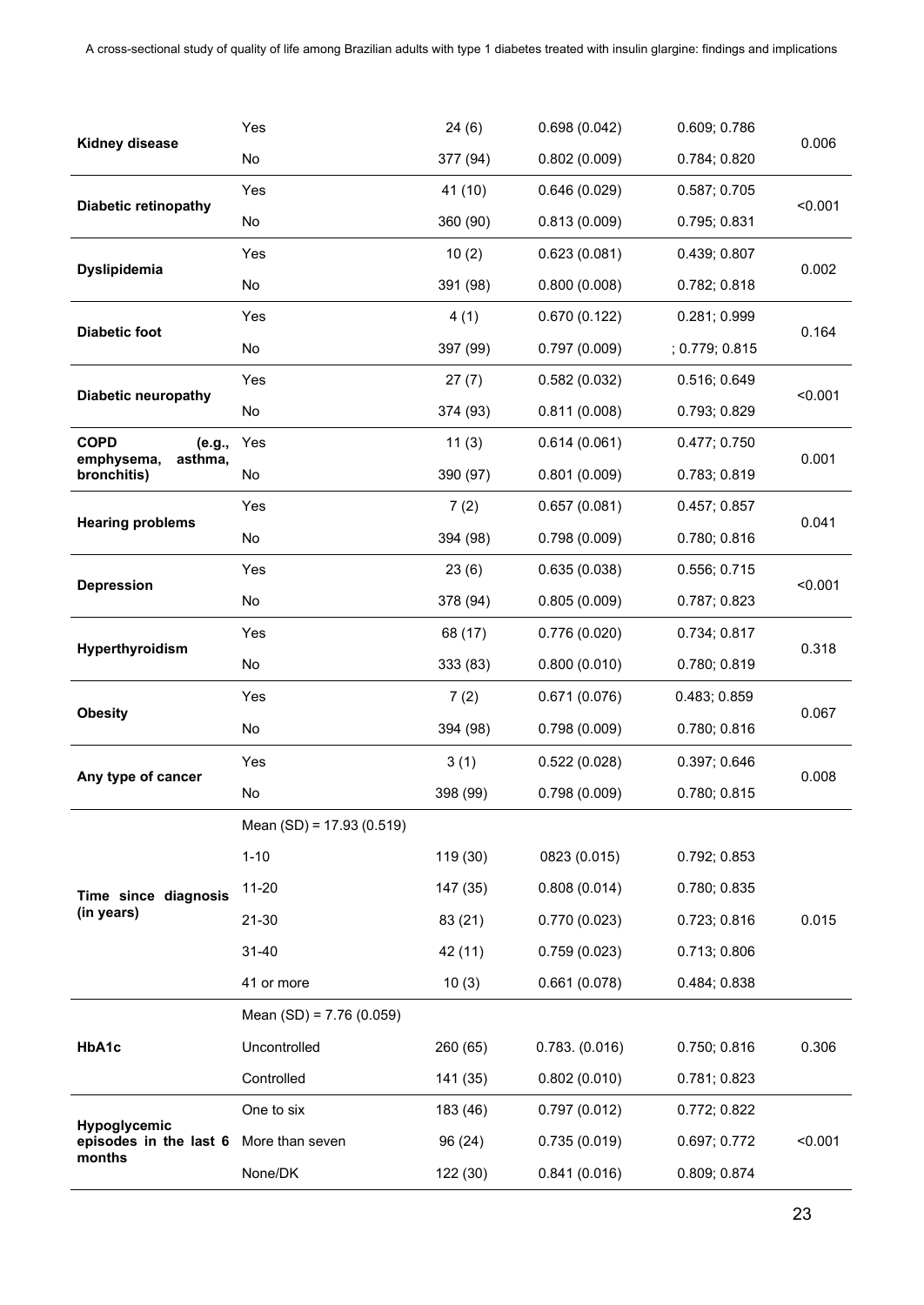|                                | None/NS                                                    | 122 (30) | 0.841(0.016) | 0.809; 0.874 |         |  |
|--------------------------------|------------------------------------------------------------|----------|--------------|--------------|---------|--|
| Type of hypoglycemia           | Severe<br>hypoglycemia<br>(needed help or medical<br>care) | 56 (14)  | 0.723(0.027) | 0.668; 0.779 | < 0.001 |  |
|                                | Nocturnal hypoglycemia                                     | 67 (17)  | 0.757(0.022) | 0.712; 0.801 |         |  |
|                                | Hypoglycemia (needed no<br>help nor medical care)          | 156 (39) | 0.802(0.012) | 0.777; 0.828 |         |  |
| <b>Alcohol consumption</b>     | No                                                         | 282 (70) | 0.781(0.011) | 0.758; 0.803 |         |  |
|                                | Yes                                                        | 119 (30) | 0.831(0.013) | 0.803; 0.858 | 0.012   |  |
| <b>Tobacco use</b>             | No                                                         | 373 (93) | 0.796(0.009) | 0.778; 0.815 | 0.827   |  |
|                                | Yes                                                        | 28(7)    | 0.788(0.037) | 0.711; 0.866 |         |  |
| <b>Glargine injection</b>      | Syringe                                                    | 220 (56) | 0.778(0.014) | 0.787; 0.815 | 0.375   |  |
|                                | Pen                                                        | 181 (44) | 0.803(0.011) | 0.780; 0.826 |         |  |
|                                | <b>NR</b>                                                  | 113 (28) | 0.773(0.019) | 0.734; 0.811 |         |  |
|                                | Lispro                                                     | 140 (35) | 0.815(0.012) | 0.790; 0.841 |         |  |
| <b>Other insulins</b>          | Aspart                                                     | 86 (21)  | 0.816(0.018) | 0.779; 0.835 | 0.071   |  |
|                                | Glulisine                                                  | 60 (15)  | 0.772(0.024) | 0.772; 0.822 |         |  |
|                                | Others                                                     | 2(1)     |              |              |         |  |
|                                | <b>NR</b>                                                  | 113 (28) | 0.773(0.019) | 0.734; 0.811 |         |  |
| insulins<br>Other<br>injection | Syringe                                                    | 76 (19)  | 0.777(0.020) | 0.735; 0.819 | 0.078   |  |
|                                | Pen                                                        | 212 (53) | 0.817(0.011) | 0.795; 0.839 |         |  |
|                                | Mean $(SD) = 2.36 (0.111)$                                 |          |              |              |         |  |
| Number of medicines            | No medicine                                                | 11(3)    | 0.776(0.055) | 0.651; 0.900 |         |  |
| used                           | 1-4 medicines                                              | 337 (84) | 0.818(0.009) | 0.800; 0.836 | < 0.001 |  |
|                                | More than 5 medicines                                      | 53(13)   | 0.656(0.026) | 0.603; 0.709 |         |  |

95% CI = 95% Confidence Interval; \*p-value <0.05 Statistically Significant; BMI = Body Mass Index; COPD = Chronic Obstructive Pulmonary Disease; CVD = Cardiovascular Disease; DK= Did Not Know; HbA1c = Glycated Hemoglobin; NR = Did Not Respond; SD = Standard Deviation.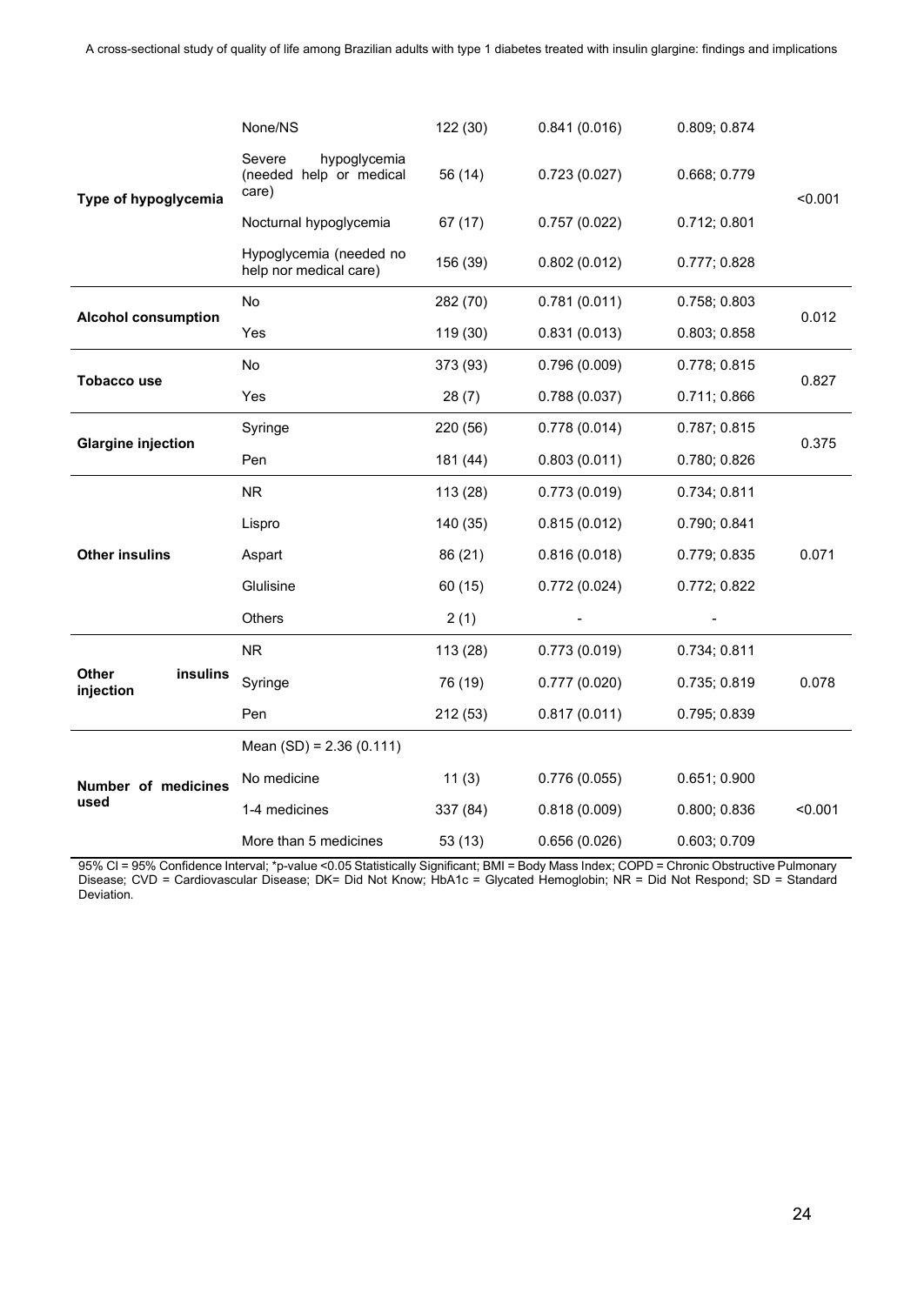**Table 3.** Descriptive states of EQ-5D-3L in patients with type 1 diabetes mellitus treated with insulin glargine (n = 401). Minas Gerais, Brazil, 2017.

| <b>EQ-5D-3L</b><br><b>Dimensions</b> | Severity*      | N   | %    |
|--------------------------------------|----------------|-----|------|
|                                      | 1              | 350 | 86   |
| <b>Mobility</b>                      | 2              | 50  | 13,8 |
|                                      | 3              | 1   | 0,2  |
|                                      | 1              | 375 | 94   |
| Self-care                            | 2              | 25  | 5,8  |
|                                      | 3              | 1   | 0,2  |
|                                      | 1              | 344 | 86   |
| <b>Usual Activities</b>              | 2              | 52  | 13   |
|                                      | 3              | 5   | 1    |
|                                      | 1              | 244 | 61   |
| <b>Pain/Discomfort</b>               | 2              | 124 | 31   |
|                                      | 3              | 33  | 8    |
|                                      | 1              | 200 | 50   |
| <b>Anxiety/Depression</b>            | $\overline{2}$ | 143 | 36   |
|                                      | 3              | 58  | 14   |

\*Severity = Level 1: No Problem; Level 2: Some Problems; Level 3: Extreme Problems.